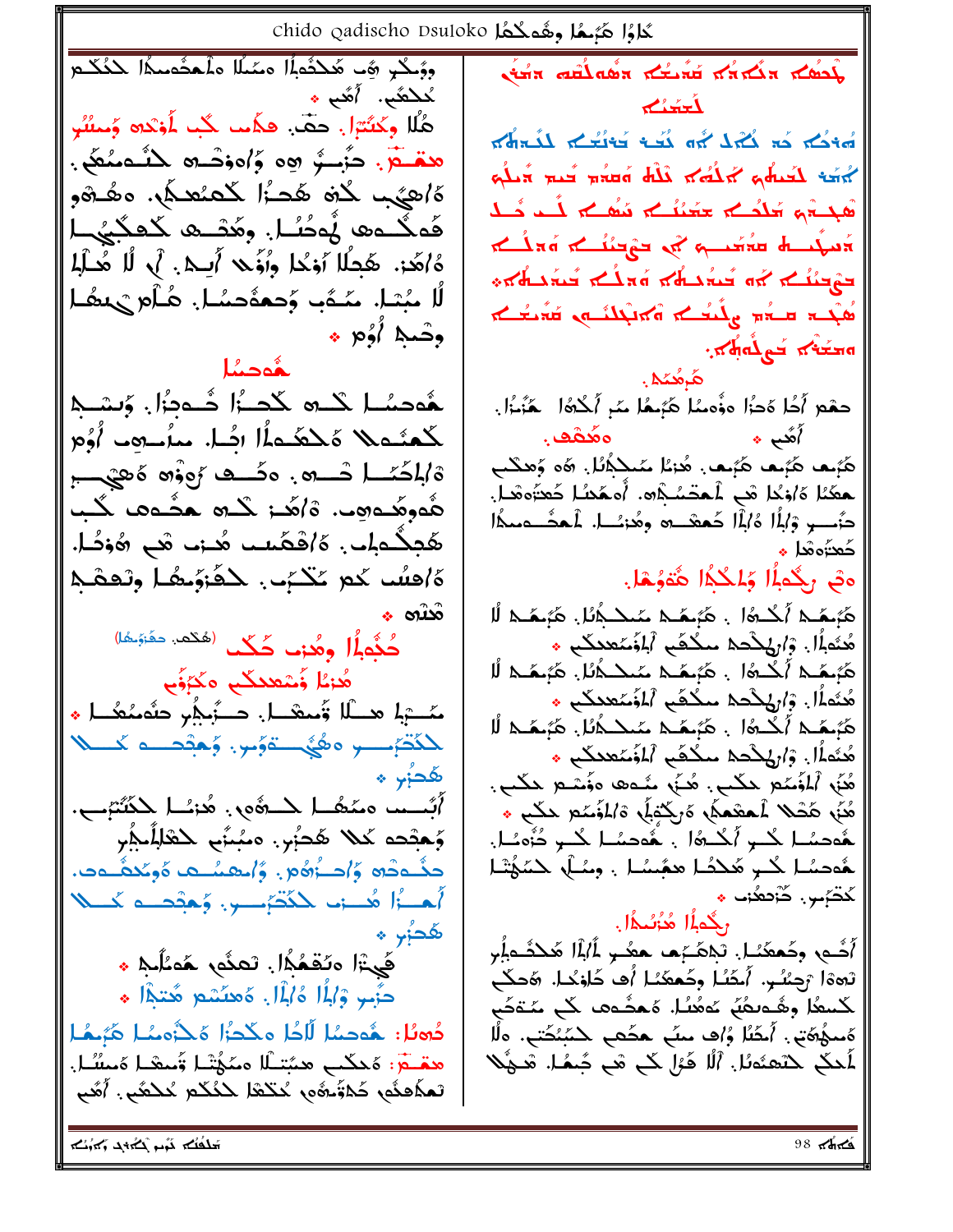|                                                                                                                                                                                                                                                                                                                     | كَاوُا هَبْعُا وهُمكْهُا Mido Qadischo Dsuloko                                                        |
|---------------------------------------------------------------------------------------------------------------------------------------------------------------------------------------------------------------------------------------------------------------------------------------------------------------------|-------------------------------------------------------------------------------------------------------|
| هَهْلًا وِلَا رَجِّــه حرْحَسْـا. أَهــُلا حَنْقَــْزِا                                                                                                                                                                                                                                                             | تَتَنْتُلُ وِؤُهِمًا. هَٰذَهُواْ وَؤُسْعَدَكُ                                                         |
| هَنْكُمْ أَبْلُؤُكُــما. وْحِسْـةِرْمِـد وَالْحُــرْهَا                                                                                                                                                                                                                                                             | ذَّسْمِ حَكَّبَ ٱلْحُرْهَ ۖ أَمِنٍ يُمَثَّمَلُونَ هَ ُمْنِ                                            |
| وْهِمُا هِ مُحَْبِّدًا. كَحُا هِبُبِهَا                                                                                                                                                                                                                                                                             | هْدُياً الْمُؤْسِيقُسِ لَكْتُبْ سَيُرْهُتْ *                                                          |
| أَحْدُوا لَلْهُ هُدِهِنَّالٍ * وَ الْمَسْتَقَالِ * وَ الْمَسْتَقَالِ * وَ الْمَسْتَقَالِ * وَ الْمَس                                                                                                                                                                                                                | أَهْيُما أَهْيَيْسِتْ شَبِّ كَسْمَرْتِهِمْ أَسْرَحْهَا. وَهُبّ                                        |
| أَهْلُوا حَرْجِئْنُو ۖ خَرْرُهِ ثُمٍّ . هُجِنَّتَ ۖ ـَهُـوَوْٓـرَهُ                                                                                                                                                                                                                                                 |                                                                                                       |
| وُاهِ ُمكسر. هُبْب لمَركتُ حَتَّسًا                                                                                                                                                                                                                                                                                 | ەْتْيْلَا وْھُجْنَـْـەُبْكْ ئَـرْبَلا يْـاْلْ. ەَسْتُمْتْتْ                                           |
| وهُمهاً أَحتَقَرَا هُنْهَا. هُـْبَ نُعفُو                                                                                                                                                                                                                                                                           | گے۔مکٹ آئے، حثدکے. گے                                                                                 |
| لمُوڤَا كَلا هُرِجِسُنِ وَكُنْ مُثَلَّا هُوَجِسًا.                                                                                                                                                                                                                                                                  | كَكْشُەوَّىر مەھَىمە. ەكْتْمْبەا ھۇھَسر                                                               |
| الْكَاثَا. كَأْبِعِكْنِكَ *                                                                                                                                                                                                                                                                                         | $\bullet$ 1.2                                                                                         |
| حقب وه وُحِعْدَمِنْدَ                                                                                                                                                                                                                                                                                               | مْدِيْلًا وِلْمَاوَوِّهِ حَمْلِكُمْ وَلَمَاتَنَا حَبَّسَتِينَ                                         |
| ،قَ وَهْدٍ نُمَكَّــْمِ مُحـمِ أَضُّـهِ مَا أَسْلَمُهِ مِنْ                                                                                                                                                                                                                                                         | هَـــوْلا وُحكَـــه لَا ٱبِلْكَوْنَـــدْ. •كَــموُـــةْ ا                                             |
| عَمْنُــا فَيْنُــلَما حَــفْلَمْ هَــْمَــم.                                                                                                                                                                                                                                                                       | المؤتمر المعادل المستخدم المستخدم والمستخدم والمستخدم والمستخدم والمستخدم والمستخدم والمستخدم والمستخ |
| ھَە وُھڭم ھِەُل ھُم ێُھھھُىل ڵڔُوھُىل.                                                                                                                                                                                                                                                                              | أَيــد وْبِ حَمَّــمَـمَدًا رَجَّــد وَحَقَــنُدَأَ<br>وشططكم أەؤخكات. ۋەھا ھكتا جاۋەقا               |
| هُ الْقُمَ خَمْرَه حَيْبِهِمَا وِلَمْتَمَاتِ *                                                                                                                                                                                                                                                                      | ة/لمَرَّصْلَ. مَنْكُسُب صْـْهِ هَتْمِ لَمْكِيْمَا                                                     |
| 0َة : محمدة لمَتْمُتلَمِّ لمَصْحَبٌ معرَى 0َة                                                                                                                                                                                                                                                                       |                                                                                                       |
| هڭم ەَدجُم تُومْل بْكُتْل م                                                                                                                                                                                                                                                                                         | أَهكَكُنك شُەھُھُر ەمَئۇەلِر. ەلسۇق                                                                   |
| إِسْزُنُل. حقَّ. كَمْلا شُوْوِيُ                                                                                                                                                                                                                                                                                    |                                                                                                       |
| دَّىسو وُهڭسى. ەقْب مُعْسُل مُلَّاف.                                                                                                                                                                                                                                                                                | سۇھَت. ەئكھى ھُجڭەك كىب ھ                                                                             |
| ەُھىرە كەي ئىقا وِئُودًا ەذْەملە                                                                                                                                                                                                                                                                                    | لْكَتُلُّ وَصَلَا حَنَّبَ كُنْتُ أَنْكُلُّهُ! ﴾ ووُّوسُنْل                                            |
| حڤَــمكْـڤـتە وڤب /ُوْكْــا كَــْعكْـَـا. وِهُــْزَا                                                                                                                                                                                                                                                                | لمَصَّدًا مَتْتَهَا كَيْدَتْ الْمُعْرَضَةِ مِنْ الْمَحْمَدِينَ                                        |
| ثَلاً. حثَلاً هُتَّ أَمكُوْ كُلُّ ،                                                                                                                                                                                                                                                                                 | هَزْهُبُو. وَوُوَمِّيْ هُزُمُهُا لَا أَرْهُتْ قَتِيبٌ وَ                                              |
| هُدَيْلُ هَزَيْجِي. هُدَهَّدُودُّل. هغ. . 140.                                                                                                                                                                                                                                                                      | أَلَّا أُهفَــدٍ كُــد كُــدهُعُدٍ دفُّـدفَعُدٍ.                                                      |
| هُنسُا هِـنَمِيْرِ أَبِــِهِ حَسَبٍ. وَهِا هَكْـت                                                                                                                                                                                                                                                                   | ەۋەسىر ھەكسىدا لمۇھكىس. ۋاڭىف                                                                         |
| $\frac{1}{3}$ $\frac{1}{3}$ $\frac{1}{3}$ $\frac{1}{3}$ $\frac{1}{3}$ $\frac{1}{3}$ $\frac{1}{3}$ $\frac{1}{3}$ $\frac{1}{3}$ $\frac{1}{3}$ $\frac{1}{3}$ $\frac{1}{3}$ $\frac{1}{3}$ $\frac{1}{3}$ $\frac{1}{3}$ $\frac{1}{3}$ $\frac{1}{3}$ $\frac{1}{3}$ $\frac{1}{3}$ $\frac{1}{3}$ $\frac{1}{3}$ $\frac{1}{3}$ | َحْكَـــٰٓةِٱلْ أُهوْمُــــــــوٍ. مَمَّهُتَـْـــل كَـــٰهُ أَبِر                                     |
| رِكْــٰـٰہِـٰ أُـــــوٖ تَـٰٰهِــُوۡا عَوۡمَـٰــو ٖ. هُـُوۡحَـُـٰلَ                                                                                                                                                                                                                                                 | تكلم في المستخدم المستخدم المستخدم والمستخدم المستخدم والمستخدم والمستخدم المستخدم والمستخدم المستخد  |
| وُٱتِبَ أَسِ هُوَدَٰىًا وِؤُهٰدًا ﴾                                                                                                                                                                                                                                                                                 | كَوُلِـــد تَعَـــع وتُعَـــل أَنْكَـــــرَّدَا أَنْكَــــرَّةُ ا                                     |
| أَهَّـــع هُـٰٓئـَــل نُؤْـــه وَاللَّـــفُـــه مَنْ عَـــووا                                                                                                                                                                                                                                                       | وِڤُەؤەُك، ەُنمُكَــت تْكْمُلت ٱوُنجُّــەلِمُّر.                                                      |
| لِكْمُقْمُلُونَ. وَلَا تَعَهْلُ كُحْمَدٍ لِكَفْلَكُمُا                                                                                                                                                                                                                                                              | هُزئا فَـكَمْتَ كُنْتَ هُـقَـهُإِلَىٰ. وقَـوهما                                                       |
| حُـمأا 13هـُـم حجّرًا وحُدلًا *                                                                                                                                                                                                                                                                                     | بِأَهَٰذِ أَحْضَلُهُمِ *                                                                              |
|                                                                                                                                                                                                                                                                                                                     | $99 \frac{1}{\pi \pi \Delta}$                                                                         |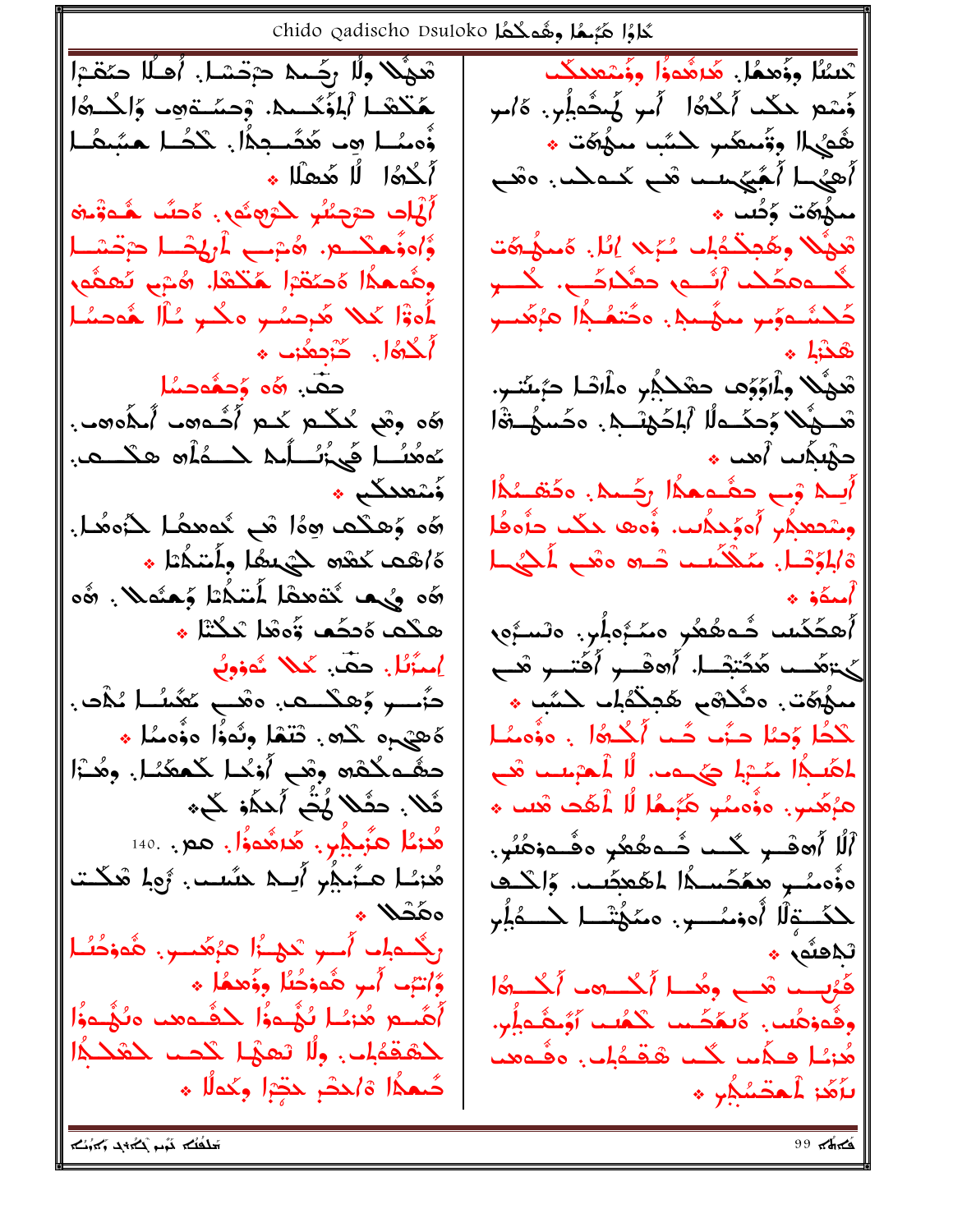كَاوُا هَبُمهُا وِهُمكُمُا Chido Qadischo Dsuloko هَدَاهُدُواْ ، هست ، 118. 105 - 112 كَمْ يَحْتَرَا قُسَّمْا لَا أَبْلَغَكْتَ كَعْدَقُونَ. هَيُّهَا هِـ مَحْكِمُ حَتَّىكُ مِثْعَهَّا تَكْفَّبَ أَوُّبِّكُمْ مَتَّحَفِّبٍ. مَّعْشَا وَقُمَّنْدَا ݣَعْجُىكْـــ، مُعْـــدِ هَ/حَــْ;! وْ/كُــ: وُتتْـا لِحَبْعِيبِ لَمَّا تَرِقَى \* تَعَــوُلًا وَرِيْـَــولِمَــ كَـــلا صَــقَــولِمُوَهِ. وأؤْمِثْدِكُم \* ٱبِلْعَصِجَةِ ۚ وَوَدَٰـلَكَ هُزَىٰـَا ٱمْنُــَـَّ ٱسْـرِ ة/احكُـه حَاـبُرا وِحَاهُا وَيُتَنفُّى ِ. هَـعمَدَه هْلِجُمْرٍ. حَعْكُدُوم وِقُومب رَجَّى هُزَيُّا تَعَكْتُ وَكُثَّنَتْكُمْ \* أُسْبِ هُــدِدًا ورُوْسُــا أُوْحُـــا. ٱبِلصَّـَرُوْه ەھْع وُمنَّنْر أَكْلَفُسْ \* تَھمَـٰ ڈَاجْتَـٰرُ ہِف حَثَّٰدَاکَے ہَنُھُّےھُرِ ى تك مُصْدَّة وَهَدَاه مَعْ الله عَلَيْهِ مِنْ الله لْكُمْلُو هُٰٓئِكُمْ أُؤُمِّعُكُمْ كُتْئَبٍ ۚ وَجَكَّسُو لًا لِحَٰبِهِ. هُعه لَحْب سَهُتَا فَشَا هِمْ فَــوةَ رَبّـر لَّا هِجَـــبِهِ. تــزجَلِ هُـــووُولُر أَمْلَكُمْ لَا أَحْبَرَ هَا كَتُحْمَّب لْحُكْكُمْ شَجِيْلًا وَدّْدَهُمْـْ أَمَّدَ وَخْصَبٍ. تَّكْتُنِّسَ ثَنِيَّ أَسْرًا وَهَجَدَّةَ تُذَاءِ وَلِيَعْنَ مَكْتَ ة/هِنَّبِهِ كُلْحَتَ وَ/جَشْرِ هُتَجْرَبُتُنِ جَجُكُمْ هَٰتْلَ. تَعَكُّمِ كَةِلًا أَصِبُرا خَعْرَّتِيُلِهُومِ. كُمْزُوْلُ ﴾ | حَزْهُا وْاحْدًا أَنَا \* هُدَهُ وُلْ: هَنْ : 116.  $\mathbf{a}$ | مَدرِمُدوُ | . معل $\mathbf{a}$ . . 141. هَدَّســـه حَمُّرْـُـــا حُجَدـــهُ، كَقَفْـــا. حفُك حَعُّبْنَا مَّبْهِ. حفُك حَعُّبَنَا هَدْسُمِهِ دَكْلُهِم أَتَعْمُلُهِ. شَهْلًا وتَعْمَلِهِ مكْبِ هُحْسَمِلُه هُنُسْأُلُمْ هُزَسًا هِهِ لِمُحَمَّدِ. ةَ/ەلْكُرْب هُرُهُدە مَّدَّمُدا. كَمْ أَبْلَٰئُ وَكُلِّي وَالْمَسْمَى، أَيْنَكُمْ كُرْبَكَ أَيْنَكُمْ لِمُكُمْ. كَرْدِهُنِي \* هُذِيًا هِنُمَكِ ا هشَكْتْ \* حقّ ممّشا ألمُكر دُّاه;مْمْا وِهَكْجُدْ لِهَٰ;ه كُـْ فَشْلَ. همَّسُا أَحْدُّا عَمُّع أَهكَكُم. هَي فُء مُنْزَلِ لِمَعْمُلِ وَسِنَبِهِ وَكُمِهِ وَمُحْصَرِ أتداً. حَـمُا أُخُـوه محَمَّصُـا. هَاهَوْه یگ ہ أَكَرِ قَعِبٍ كَنْبِهِ هَٰذَاهُمْ مَكْتَبِهِ لَمُحْمَدًا ۖ دْه هكْتْسْلْ. كْرْ شْهْكْلْلْ رْهْلْ. ەھْكْسە لمَعْمَلُهُم وَالْمُهَا هُزْهُمِ \* لْمَنْصُوبِ وَالْمَسْطِ لِمَشْرِهِ مُتَوَلِّدٍ وَاحْتَمَاءِ . عَمْمٍ هَٰلَاتْا. خَرْمِه ـكَـمِكْتشا. إِوّْا وَّحُل. وَّابِدْ وہ ھَدن ہُمبُک کُلوْکُل مِمَتْلَ \* أوما للحُدُّم**ات شَيْلاً وُ/امُحَدِثَهْ لَمِنَ**. وثَعَــالمُعَلَّم الْمُنْـُــمِدًا. وَحقِّي — أنَّ وثَعَـّـحِ فَهُلِ هُمْ وُّؤُهفُ شَـوْبُلا وُحَقْلَه مُلْتَ. حَدُّبٍ وَصَدَرًا كُلِّ وَصَدَرًا مَنْ الْمُرْسَنَ فَيْ لِكُفُوتُوا وَتَعْرَبِ لِكَعْفَا وَهَمْعُنَا هُمْ وَهُمْ يَ أَقْفَ تُفْعَدُ قُبْ شَيْئًا بِيَشْمَعْتُلْ وَادْوَا لكَرْهُا لِكَسْلا كُعِبًا. يَقُمْ وَوَٰا قُزْوَهَى: كْمْعُسْسْ، ݣْسْتْ تْمُغْسُمْ، أَوْتْكْتَسْسْ كْسْرْ كُمِع لَمَحْقَتِهُ وهو حَذْهُوؤُا وقَعِدْهَا. أفزكس \*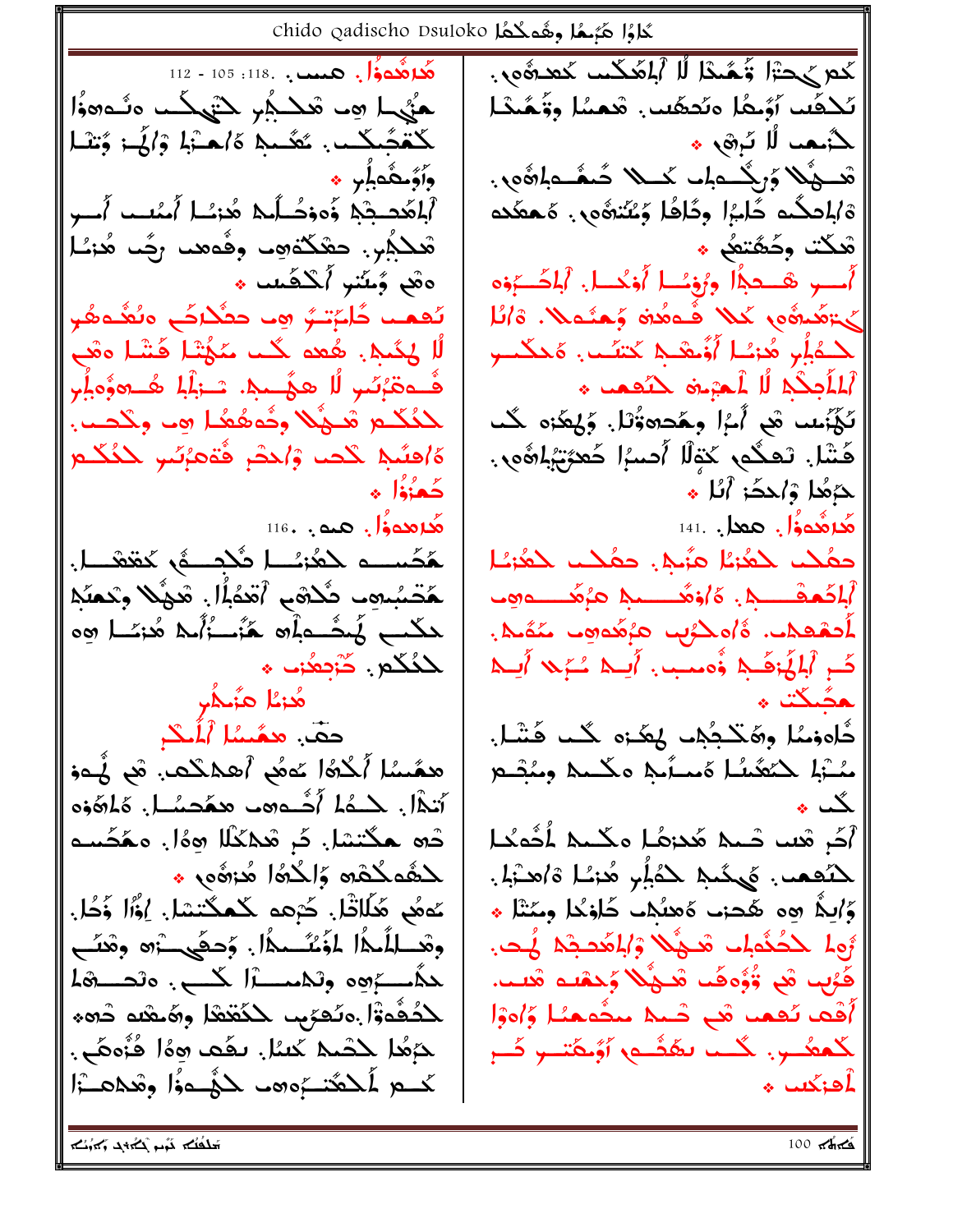| كَاوُا هَبُنُهَا وَهُمَكْهُا Dsuloko كَاوُا Chido Qadischo Dsuloko                                                                    |                                                                                                                |
|---------------------------------------------------------------------------------------------------------------------------------------|----------------------------------------------------------------------------------------------------------------|
| لْمَحْــٰمِــٰماً. كَــَہُـٰ هُـٰمِــٰمَـٰا هُـبِ ۖ هَٰـٰٓهَـٰـٰا                                                                     | وتَسمك أتكْل هفُسط كمسلا وُسْفَسطُهِ                                                                           |
| لْمَعْدَهْا وِأُوْخُا *                                                                                                               | ٱتزەھە وٌتْـَىْكَالْ. ەكْنْسو ٱلَـّٰهِ ەُھْكْـْھَـ                                                             |
| المُّذَابِ المُّذَابِّ الْمُسَارِّ الْمُسَارِّ الْمُسَارِّ الْمُسَارِّ الْمُسَارِّ الْمُسَارِّ الْمُسَارِّ الْ                        | حمَّەحسًا گُمعَّنُا *                                                                                          |
| دَّىبِ ۞ مَّەھُـا وِھُـەڭھُ7. وِكُـٰ; ھُـُرَا                                                                                         | ھمَسُل وْاحكَادۇب ھۆڭتەھە مَتْتُكُلْ.                                                                          |
| ئُلا كُمْعَنْدْ. وَفَيْءَ۞ كَنْدُ۞ أَعْمَلْكُتْ                                                                                       | وهُما وْالْمَلْؤْمِعْكُمْ. حْتَكْسُمْ أَيْهِم هْ الْحَلَّا                                                     |
| ەڭھ مُتْرَى حَقَنُا ەُ/مْكَا. وُمْرَا ەَھْھَدىنُا                                                                                     | لحَمْلَت يَبْ هُـزت هُ/شَـت كُب . كَعُب                                                                        |
| وهُدُا كَـــم مَـــرُواْ هُرَـــم هُرُــمَـــم.                                                                                       | لْكَعِتْمَاءُ. 5ْكَتْݣُو نْسْرَاءِ وَإِلَيْهِ 6ِ 20ْكْتُلْمَ                                                   |
| وأسلَّف وُدهُما ووُحْــدلَمن وَادهُ! إِنْـهُــا                                                                                       | ويترة ألم من المناسب المناسب المناسب المناسب المناسب المناسب المناسب المناسب المناسب المناسب المناسب المناسب ا |
| حْرَجِنْتُــرَهُ . هَ هُــــةٌ مُمْــــدَّ مِـــدَّ مِـــدَّ مِ جِــَـــــــــــــــــــــــــــــــ                                  | إسْتُلْ. حقَّ. 6ه وَلِيَّة قُلا                                                                                |
| هَكَمَدُا كَــلا وَحَفَــز كَــره . هَٰلَاتْــا                                                                                       | ھُو وُسْما ھُی حَقَّتْ حَقَّنَا کَرِ ھُی لَمُعَی                                                               |
| ەڭتتَ ذَەھُل مَبَّد كَرِ ھُكْلُ حَافْدَاً!                                                                                            | لًا هَنَّب. عَمْنُـل حدَّـقحـنُــدًا هـكــعـ.                                                                  |
| $\bullet$ order that                                                                                                                  | لْحُدُوهُمُـــا وِتَععـــدُومِ لَا ـمُحصْـــمِ.                                                                |
| قع ككم                                                                                                                                | هُّەحسُّــا كَـــــه وَ/ـــــو أَكْـــــوهُ!. هُــــُلا                                                        |
| ﴾ نُمنُعُــا لَٰا هُءَا. هُــــمِ بُـدُوْه هُـــةوْا                                                                                  | أەھىُلْكا ەتىنى كۆھەل كْرْىُغَا فَيْزُنْلْنَا                                                                  |
| حمْمِلًا. ۞لا حُكْمُا إِسْرَٰنُا لَا أَجِدْ. أَوَّتْمْـا                                                                              | $\delta$ and $\delta$ and $\delta$                                                                             |
| لِحَمَّــٰهِ ٱلْمُحَمَّـٰ: 3) هنُعــٰهُا لَا هُزَّــٰزُا                                                                              | دَ أَهدكَ هُنُوهُمْ فَيخُلْبُدْ كَعِمَدًا.                                                                     |
| أَهلَا همُسُلٍّ. هُم مْ حْسِمْ هُتِمْا. كَنُتْرَا                                                                                     | حلُّلُ ونُوهوَٰا أَهشَكَــدُه وهَكَلَاتَــا بِـشَــدُه                                                         |
| هَكُم كَحِزًا. وِهَّنْتِ هَجَزًا وِهُمُودُه.                                                                                          | الْمَطْآهِ. حَصَّــمَا مُنْـــٰٓا ضَلْلَةُهُلْهُور                                                             |
| وْاهَمْ ۚ حَمْحَـ زَاْرَه. وَحِمُدْهُا وِحُمْنَبِ                                                                                     | ة/لمَكْت حَدُّلَ هُكُـمْتُمْ. مَثْلُـمُوْمِ                                                                    |
| هُتِمْلَ. هُكُم مَمْا وَجْدُهُا. رُؤْبٍ هَٰدِ ٓا                                                                                      | لْمَكْمَةُ مِنْهُمْ . هَٰبُمُ ، هُذَا مَثَمَّلَ مِنْهُمْ مَنْ                                                  |
| ەنُھھُّى ِ. لُاەوْكە ھُا وُ}، اُلَّام                                                                                                 | لْكُلِّهِ * مَعْمَرٍ. هِجُوشَ هَالْكُمْ هُوزَالْكُنفُور<br>هُلَّا وذُهمُا                                      |
| تَّكُوْزًا. هُزْمًا هَزَّمُمَعُنًا وَمُتَعَكِّلُها كَرَوَّةٍ<br>حَقٌّ. فُوَضَّعِي كَرِمُّا <sup>سعيماً. حَدِّ عَوْمًا هُجَعُنًا</sup> | حقّ محمَّسلا تَكَذَّمَه سعما تَقَطَّ مَنَّهُ                                                                   |
| هكــم أَحْـــةُ . حَمْعتُــمِـما مَــُـلَا                                                                                            | لُّهِ وَلَا وَمِنَ مِنْ مَا اللَّهُ وَا مَعْنُوْهَا وُالْمَسِ                                                  |
| وهَزْئا. هَكْلًا كَمْعَدَا تَكْتُبْلُ كُعْبُوهِ                                                                                       | ەْتْلُە، }ْلْمُسْكُب مْجْنُسْكُمْ. \$10\$ إِنْعُا                                                              |
| هُتَوهُم ِكُمُمَا. وِلَمْ أَحْذُرُهُ مِنْ شَيْئًا.                                                                                    | كَرِهُـولُمْ. وهُنكَـز مُنْقُوهب وُرِكِّنكُـا.                                                                 |
| وْلَا ٱلْمَحْسَبِ حُاتِبُسًا. وْالْمَسْأَبِ هَـــرُمْ                                                                                 |                                                                                                                |
| هُرْوُهِ هِ وَٱلْمَسْلَمِ لِلْمُسْرَارِ مِنْ مَسْوَوْءِهِ .                                                                           | ەدىم ھەممەكا كەلگىگى كەلگە                                                                                     |
| ەُ مِلاَ مِنْ كَبُنَا مِنْكُمْ مِنْكِسَةٍ مِنْ مَنْ كَبَارَةٍ مِنْ                                                                    | هُكُومْهِ. ومُبُنٌّ حِشُوكُمْهِ كَعَلَاتُهِ                                                                    |
| <b>یُدمدمُا ﴾</b>                                                                                                                     | ەكحنّىئەــــــــــــ ا ەھا ھَىھىھــــــــــا كــــــــــــە                                                    |

<u>Eifrí Jirth pá ríslá</u>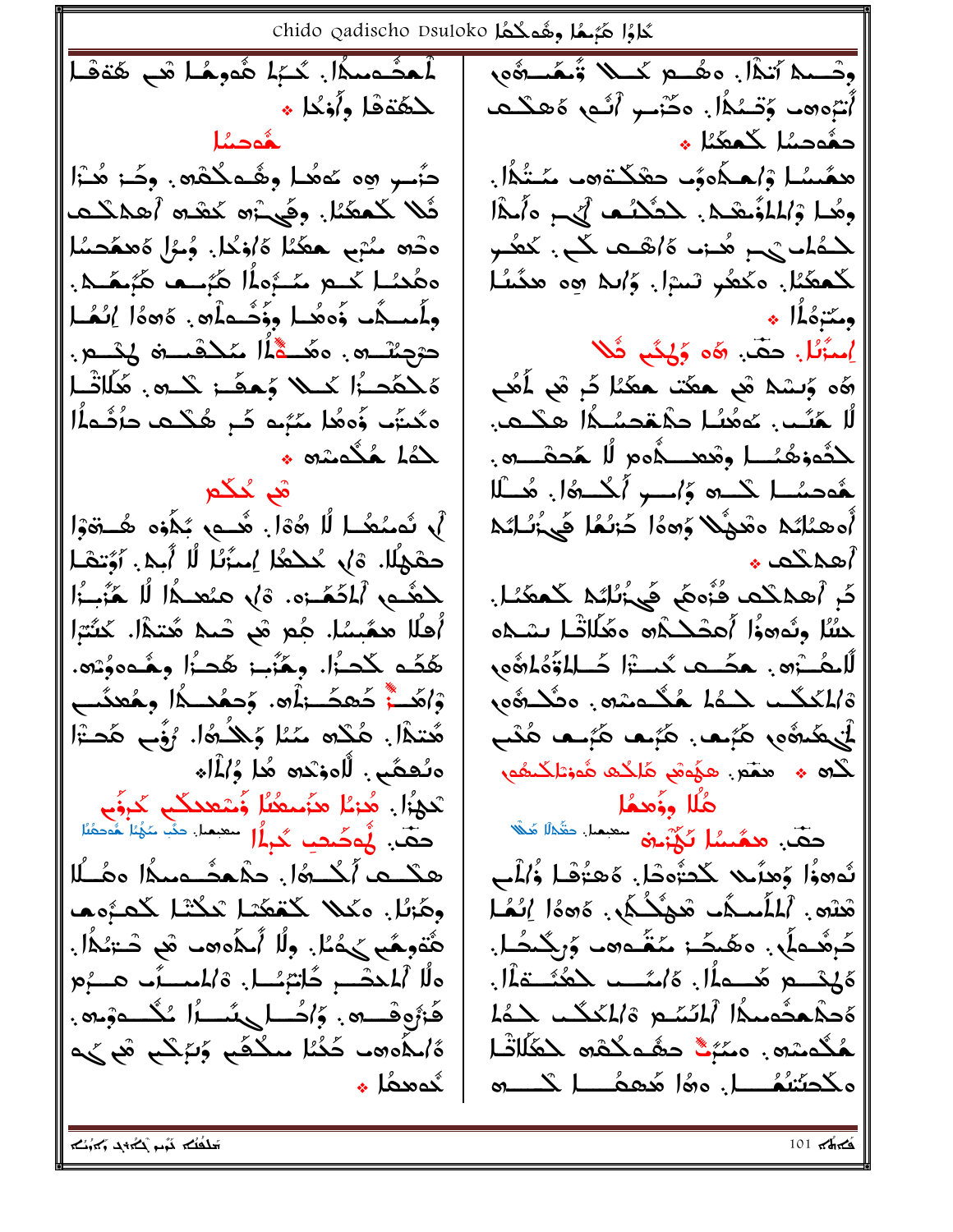كَاوُا هَبُمهُا وِهُمكُمُا Chido Qadischo Dsuloko مُكْتُلُ مُسْتَمُّلًا. حَقَّەھشە وُنَّىب شَي مأوصينا ذُوهُا وهُنا هُـتمْا وُههُــمِ كَعجُــتْزا. دەُنا مُەھَا. ھڭف فُزُەھُ كُمْعَنَا ھَە اَتَّـصَدَّ صَرَّ لِـمَّا كَنْتَـرَّا مَّـمٍ كَمِيمَّةٍ مَّصْتَةٍ وهُهمَّى هُوصُل كُر هِنَشْمِ هُتِمَّا \* وِيُكُوْوُهِ . جِبْنُا وِيُوهِوْا أَعِضْكِيْهِ . ضَرِ هُكُم هِهُمْ كُعِعَيْنَا. يُحتَّبُ وُهِعُمْ كُمْ لِمُوصِبُ هُوصِسُا كَنْ وَاللَّهُ وَالْمُنْ مُنْ هُنْبٍ وِهُلًا تَغْـهِدْ وِٱهْلِكْـهِـهِ هُكُـُـلًا كَعِكَـــزِلْمِي. ثَلا وُائْلا فَي ــزبِ هُـــدْا حدًّى و هُو وتَسَالَمَا. حصَّوصيُسَا وَّحُسَا وِلَمَّا وْهِــبْ مِنْنُــا. لَٰلْ أُوْقْعَــدْهِ حَكْــدْ ۿۮؙ؊ وثَعِهْكُمْهِ ٱلمُؤَمِنْهِ ولْمَحْفَظِ هَٰـوَلَٰمَا . وَهُو شی گگم لًا أَحكَمحِبْلا. أَو هَٰداً الحَكِ حَتَنْتِهِا. ولَا ئىشا خىگى ، حُذَّمَلُ | وهُزب مُحَقَّقِ هِهُا هِنُـكُمِ أَحِكَمَـهُمِ. أَهـلُا حصَّـمَـحُهُم هُزِيًا وُسْعِدِكُمْ مِكْرُوُمٍ. حدُمُل كَاوُل وِرَهُ| مُبِيْل دُرِهِ حِيَّيْلِ هَ/وَجُلِ. ەھُە وُلَىٰ وَّبِئُسَا وَمِلْسَّىھُە، ووَّبِنْسَــدَّ مَبُرْا لِكَبِلُرِ وَتَهَٰذٍ تَكْثِيهَ حَقَّهِكُمُو هُذِب أَجِدُوهُم كَخَرَا. سُتِمْلَ لِخُشْلَ مَحْتُنُا. وهُو اْلْمَكْكَ هِوْا هُمْ يُوْمْ ٱتْݣَالْ أَمْثَى وَصِلَّاتِ. هِهُرًا لِحَوُّهِ ۚ ثَمِ ٱبْتَبِسِ وَهُوءُ ۖ لَحَوُّهِ ﴾ ھُو  $\Lambda$ کُنگ کُھ اِنُ**ف** مِنْکِسِ کَمِ ھُنگِھ | هَٰٓٓٓٓٓٓدُهُم وَهُوا ﴾  $: \mathcal{V}$ ဝေး أَهْمِكْلًا. قَتْلَى هُلْ لَكُمْ هَٰذِكُمُا أَسِ أَلَكْنَا بِشَكْلَهُ كَكَنْوَهُ . وْتُتْ كُلْلًا تَتَّوَدَّا وَقَرَّسَ. وَلُمْ كَلَّلًا لَّاكْتَا ٓ مَنْ الْعَمْرَ ۖ مَنْ مَكْتَبَ وَوَاءً ۖ قتفا وذْهِمْا ق مُصْلُحُل دُمَّاهِ أَهْمِيْكُمْ. أَحْشَمْهُ الْمِحْتَةِ حدةُنَا عَمْدًا هِمَّنْدًا ه}ُوْحُدًا نَهِمْدِهِ أَسِ وَهَزَعْهِمْ أَكُلُّ كَلُّلٌ حَتَنًا فَي هَزَعْهِمْ هُزَعًا هُوصُلُ. حَدُّودُا مَمْا وَهكْف حَقُوصُل كملا ۇشكەھ لِّهُمُ مُكْمَوْهِ: دَّنَهُا أَسِ حَعَّدًا عَمَّقَوِفٍ ﴿ وَلَى اللَّهِ خَدْفَنَا لمكْم كَبُلًا تَحْكَنُمُا وَّاسِمْ كَمِعْمَا. بِأَهْتُبِ وسَّعلًا هُکَ غُدَّا مُوصِيُا هُـــوَصُلِ هُـٰلاُنُـــا هِـمُـَـنُـــا وُهكَـــف قَعَ خُكْمَ ةَجَهُدَ حَبَّكُمْ خُلَقَتِي أَهُبٍ. حمُّوصُلْ ﴾ هَٰٓدُكُـٰا همُّسُـا هضُـٰہِ كَسُنُـٰبِ. بِنُسُّـا هَمِنْا وِهَبْنِ كَمْعَكِنْنَا وَكُمْ أَوْكُنَا. ٥ؤ٥دُنُا حَكَنُّةٍٳ. وْإِجْكِ فَيْ مَ هَٰهِمْلَ. هَبْ لِكَبِلُرٍ مَنَهَٰ: مَكْرِسة حشَّـه كُـمُر هُـزبِ هُوْحُا هُدْسُدُهُدَا رِجُدْبُالٌ وِصَٰعَبِدُا وَذُهِمًا ة/همَّد كَرِهُو هِمَّدْهُمَّا \* ىُـقَف رِكُـّماُ أَ وَهُمَّاُؤُا وَوَهِـعُا هُـرُواْ وَاعْثُـماُا.<br>هُاا. وهُـمَـمُـُا سَعْـمُـْا. أَشَا رَحْمَـنَا مَبْ ھۇەھر ھَالْكەھھُەزىْلگىھُەر هُلَا. وكَتُتْرَا. وهَجَدُه حَذَبِكُمِ بَلْيُلْكُمْ يُهُومُ لِكُمُوْمٌ بِكُمْ الْمُسْتَدَمَّةِ بِمَا يَسْتَدَمُّ  $102 \pi \pi^2$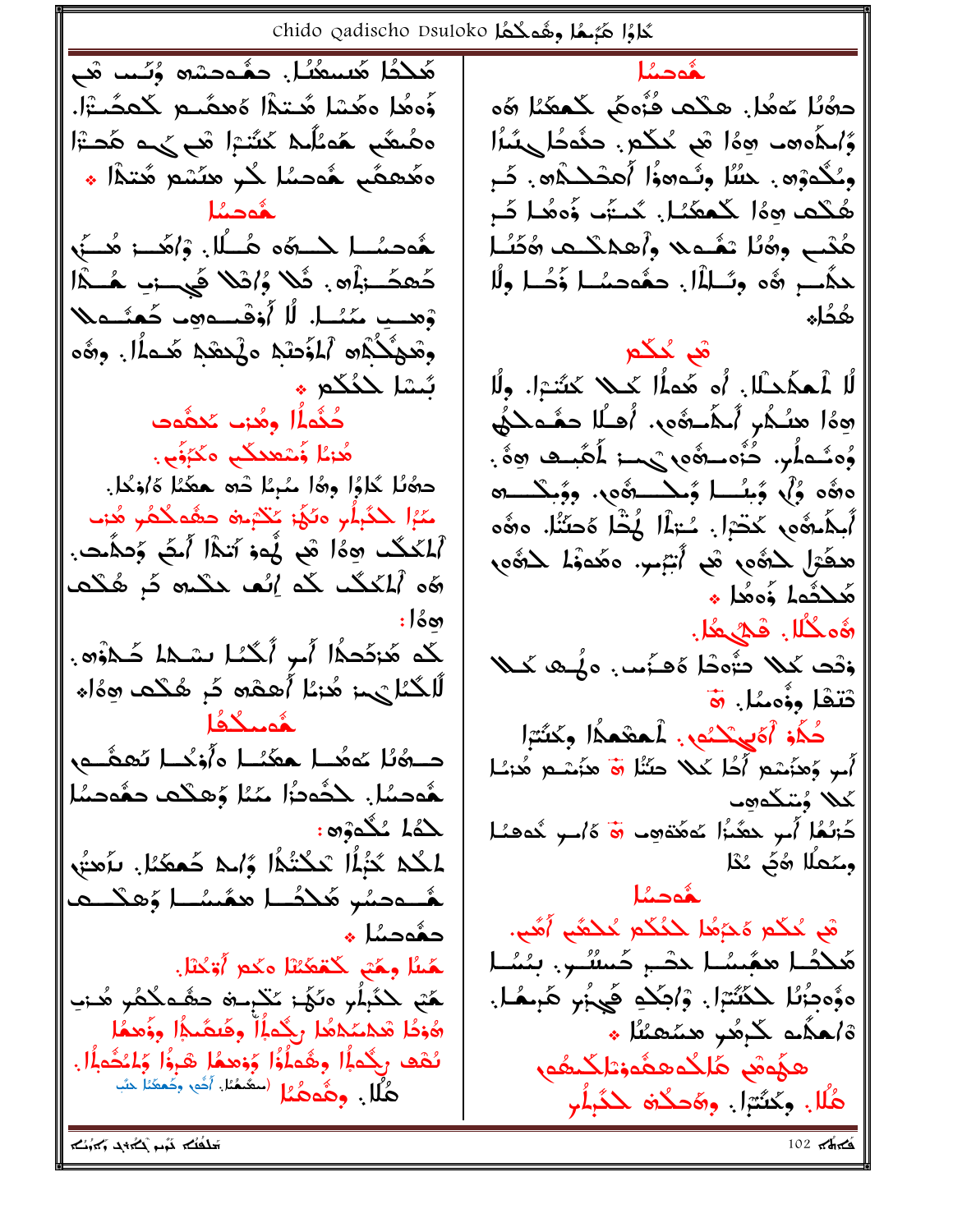كَاوُا هَبُمهُا وِهُمكْهُا Chido gadischo Dsuloko هَقَوْ. أَدُّمِ وَحَمِعَنَا مِنْبِ كُلِّ وِمُّنْبَ ـَمَــاللا ـُــــــو مْتَــــه مشَــا هُمْمشَــا أَةَمَكْهُلْ. وَهِزَمِيعُكُلْ وهِ وَكُنْلا لِّلْمِنْلْ وِهَٰزَا كْتُو. وَلَا أَبِيهِ كُنْ أَشَا إِسْتَئَا وَهُدَالِ حسَّمًا. وأَ80 أَخذًا كَتَبْدا شَبِٱا حَم وَبِكَرِفَى. كَبِ لَّا أَبِكِمَ حَقَّةٍ كُلِّ ةَجَنِّكَى. هُمُا وَههَم لَا سَمْعَكُمْ وُهِيزُو. أَحْكَمُه هُه ثَعِمًا. وِئَـاتًا وُاسْحـه لَّاحُـا مكْحـُرَا ەڭدەپ ھُەوھا ھ هُــٰ; ۖ فَـُـٰٓةَهُۥُنُـٰرٖ وِلَهُـٰٓ; ٱلـَّـٰهِ. ۚ هَكُنَّكُــٰٓ;ا أصف أسبي الأسأل للشامة بصبة أ وَأَوْجِعُهِ أَلَّا تَعْفَّرْ حُرْجُنَا لِلْهِ حَتَّمِيعُنِي لُقُدهُا. ةَادْوَا مَعَّصُّسَا لَكَدْ:ا وَثَعْلَـاهُ مْدَه دكْم أَسٍ قُزْهِهَا. هَزْمٍ هَيْ إِلَّا كُلُّ رَوْةَكُلَّا حُودِيُنَا لِّــوَدُوهِ حَكَّفَـــرَا لِمُثْــا هُـــا وُلِمُلْ كُرْدِمُكُمْ وَهُدُوهُكُمْ. لَمَكْتَجُمُّدُوبُهُ وَلَهُ مْدْكُرِبُلْ هُو وُؤْهِ هُلْهِ هُدَاهُ مِنْ هُمُكَسَبِ لَمَدِهُ مِنْ كَبِرِ كَبِيَنِ مِنْ الْمُحَمَّدِينَ َحِبَّىٰ ۖ أَحْدُهُ! ۚ حَبَّى أَحْدُهُ! ۚ وَفُسْعِ حَكَّى ەَحدَّەْھَـــە ھُكْسُبَب. أَهَّـــز مَـُـــرَّةِ وَمِـ هَ/قِبُل كَدِوَّةِ وَحَتَبُتُمُل كَلاَيُدُوبُلُّكَ وَالْمُحَدِّدِينَ الْمَجْدِينَ فَي هُ هَهُهُم لَدُوْهِ وَالْمِد كَعْدُهِ مِّع رَجِبُهُ إمبَّرْنَل. هُلَل. أَجُل حجَّت هوا لأهمًا. أَمَّا هُهِمْ وَكُسَّةُومَ وَحَزَّا كَمِلًا هَ مِ لَمْ كُلْ كُنُمْ. يُثْبُ هِ وَ أَ هُعِنُو ۖ همَعْـــما حَــــرُهُورِ. وؤُوسا هُومِمُـــا ەكْتْــا. ۆُكّــب قــكامىي گۈڭـــو. ۋاڭا ھە فَزَعكُهُا مِثْتِكْتُوْهِ رُسُولُ لَهُ مَعْتَفَا لَمْحْشَبُر. حمَّنْا هَ/وْحُـا حكّــ تَحصُّـعِ. **شبكى ئەن** صُفْماً | وهُزم مُحَمَّدت (سعَّمُنَا. بِفَقِ ثَمَّ رَبُّهُم وَهكْتِرًا وهَكْثُمِلًا أُهجَبِك \* هُٰڹا فُسْع حَكَّمٍ مَكَبُفٍّ. إِمِيَّتُل. هُلَّل. وِهَوَّمِعْل هُّنْبَعُ لِكْمٍ هُٰذِمًا هُنَّىٰ لَمَا لِكَفُّوفُوَّىٰ . تَعْبَدِ دَـٰٓ;ہ وَٱحُـا ہوَبِ كَبِ كُــرُووُّا. لْمَعْلَا خُذْمِكُمْ وَالْمَعْدُمُ كَلَا تَعَقُّلُهُمْ ا تَعْمَلا حَزْنَه وِهَٰئِكُمْ «هُبْ لَكُمْ شَكْرُواْ. أَة فُتُوهُا هُا وهُقَـــلا أَبِـــلا هُـــلا تَقُمِد سَنَنْدَ لَكَمْ تَقُمِد تَنْهَا: لَمْنَ: لَّقُومُ]. حَسَّرَهُ| هِـدَمَ كَلَّهِ هَـُوْ لَا تَعُدِيا كَوْلَامُوب لِلصَّعُلِ شَنَحٌ. تَعُدِيا وْهِهُما حَدَّجُهِ هُوهُما. لَمَّا حَجِجَّے الْمَ سَھُـا كَــِ سَـتفَكِ هَسَهُمَّتـَ ـِ تَعُــمَــلا ەُ/ىدَا ھَەئىپ ئىھەْل ھكْىغْــا. مكھُــب منَّده حكَّمٍ هُا ووُلِّي أَيم كُلِّ \* حَدِّمُا جَي لًا تَحووا هُوْا حَكُوهُا \* ِّعْمِلُوْلَ. هُدِهُووُل. وأَلَّمَنَّى مِنْهِ لَ أَيِــدَ حَكَــرِمُّا وَوَوَنَــرٍ حَـقُومُـا وَقَسَـدَ مُبْلَد حصَّــدُوْن وَهزَمعُـــا فَ هَدهْكُــُــــــه كُرْفُهُا. فْكَيْبِ هُوْشًا هِفْكِبِ لِّمُّحِ وَالْحُدُّا شَعِكْضَب جُنْبُ ﴾ فِي الله الله عنه الله عنه الله عنه ولا يَعْدَم أَهَٰذِ حَعَٰٓئِنَا أُوجِكُت ۖ قَاسَمٍ يَءْهَت ة/اصَّعْتْ أَةَخَرْتُهُا. ضَرِيحْنَا أَبِيهِ حَدَّا. أَحْدُهُ الْمَحْمَدِ إِمَّا حَكْمُوتَ \* أَحْدُهُ | حِبُمُا فَنُمُا \*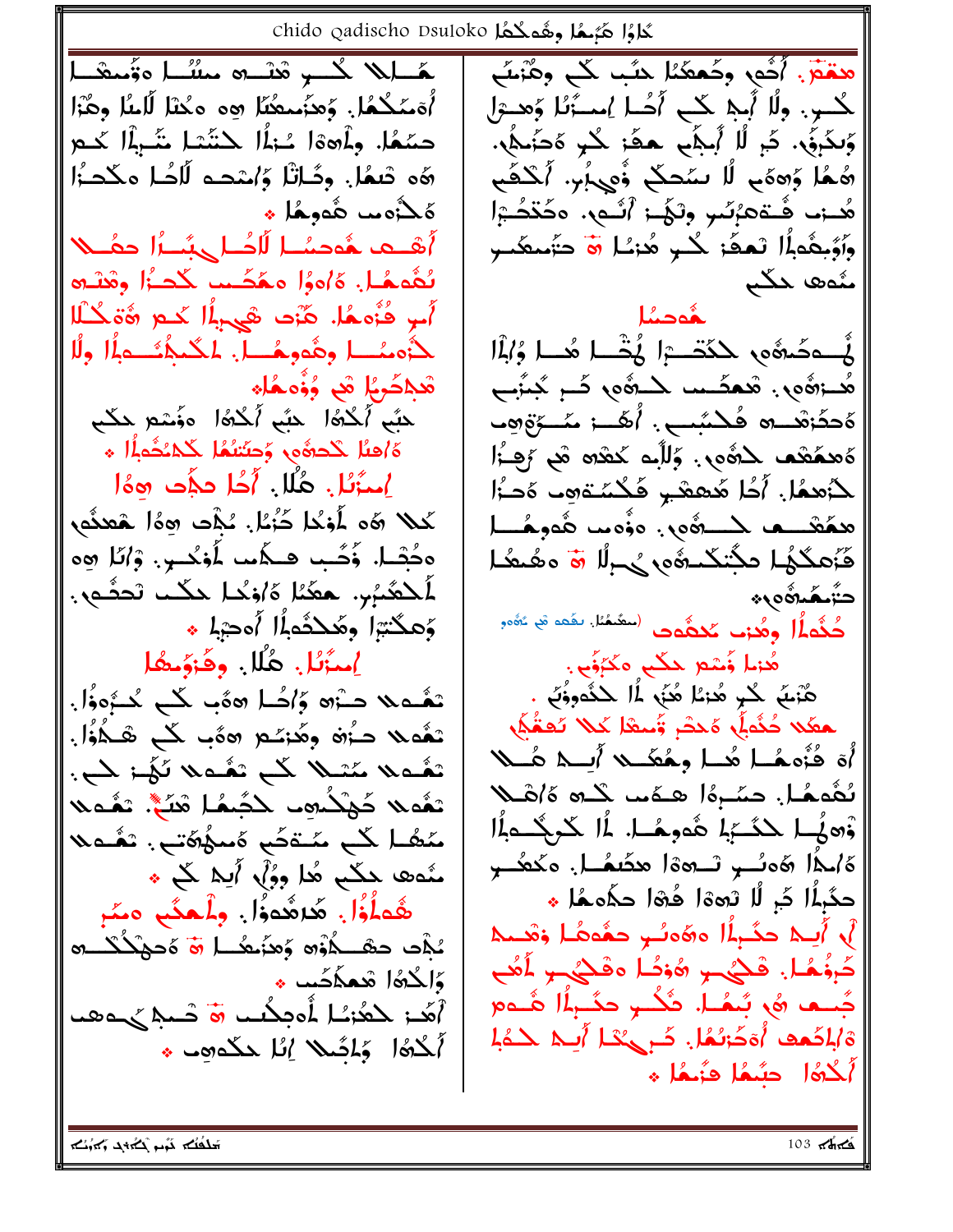كَاوُا هَبُمهُا وِهُمكْهُا Chido gadischo Dsuloko أَمْعَدًا نَـلِلَّا مِكَبُّوب ۖ يَ حُـووُب مَّـ وَهُمْ بِغَيْهِرٍ بِّي فَسُلٍ وِلْمَعْلَمُ أَنَّهُ مِثْبِ |مُعدِلًا وَعزَعْمَاً ﴾ هرُم هُزِيُلُ \* 6ّة، وَحدَّــ مِعْمَـــا هَ/وَحْــا قَ لَّا تَــمْكَا دَاحِبَّەھِ ىگْتَى ِ ەَاسْمە دْىگەھ لمنهكو لمأهداً و أَهكَلَوْ قَ آَمَلُ تَسرؤُو هُمِهَاهِ \* ەلْلَ ىثُمَمْ نُؤْمَوُّبِ ﴿ لَٰٓا يُحِبَّ نُلْمٍ وَلَٰلَ وُهْبِ لًا أُوسًلا بْنِي وَسِكْلُاهِ وِللَّهُ أَنَّ وَبْعَى لُؤُووْرَ وُمِعْزُاْمِلًا إِنَّ هُٰٓئِمَا اللَّهِ لُؤُووْرٍ ﴾ حَمَلُوا وقُوَّم حَلِّعَظُلْ ﴾ وَهِم هَكِدًا وَهِوَمَكِدًا حَسْفُودًا قَ وَهِم هُذها تَــوْبَـلا كُـــو هُـالِـــثره وحُجَّمُــا ق دَّابِعُعُا هُعِمًا لَّا نَصْبٍ \* أؤْمِنُا وِهُبُرا حَكَّاهُواْ ﴾ ٍّاُف لًا هَموُ احكُن*ُا قَ مُ*نسُّا سَكِنُو مَن تَعكُم، ثَبِي عَنْ أَبْ أَكْثَا أَنْ هَ وَتُحَمُّلُا ثَبِي ئَلاھُم جُنھُلًا ﴾ هَـْـــمُبِّر لَٰا تَبْاهَٰ:هُــــم ۖ أَلَٰا حَكْسَـــر لَّكُمْ: نَعْفُرٍ هُٰٓءَبُنَّا ۞ لَكُمْ: هُڪمُرٍ هَهُدَكُـُرٍ هْثَمِيلًا هَجَهُما حَنُكُمْ قَ كُبِرِ سُأَلَ كُكِنْيُومِ لْمُعَالِقِ وفُءنِكْلاةُو، وتُمُبِكْلِ أُسِيراً فَ تَسِيثُلا هُوَجِسًا أَيْخُوهُا ۖ خُزْجَعُنِي \* وَّابِدُّ وه هُزْمًا لُمُوجِكُت \* هَٰدئَبِهُۢا وِهُٰٓنِٮ هَاهُنْۥَا فَوُّٰٓنَ وَ﴾َائِهُنُّهِۥ |وحَمْتَوَوْهَا هُعْدَ مُحْمَدِّبِنِ إِنَّهَ لَا لَمْ أُوصُوبَ مُلِّآت حصَّـدُوْن وَمنَنصُـل لمسْـبِهِ وَكَـنُـلا | كُلِّ جُلْعَكَا ﴾ وثَىڤتة وَهزَمىعُنُّهٖاُرٖ ۞ هَكَوۡى هُٰٓئِمَا هَٰٓئُمۡعَ حَكَىٰ هُعَکِ ثَـٰلًا َهُ هِشُمِلًا لَّا لَمِلِّکَنُو ۖ حَظ**َمِد**َيُو ۖ قَدْ شَعِيْلًا ۖ قَدْ شَعِيْلًا ۖ وَحْمَلَاادّەوم بەھْمْ جِحْبِ \* ـهمَكَلا حُذْهَلُا وكَحَبِّتَرِ حُمْنُمَمْتُمَلِّرِ ۞ وَسَكِنُّوسُو حَثَلَاهُم أُوقِسُكُمُو قَ وَعُمَلًا ذُهمُــا هُـــزب وَهـــُلا هَـسُــا. أَهـ لَلْكـُــا وَٱوۡعِثۡمَآاً. ۞حكَّے معۡمَسُا ۖ قُنُّوهَى ۚ. وَۙٛابِدَّ وَتُكْتَبُونَ لَعْقَدْتُكُمْ \* 00 هَٰلاَتُا همَّحسًا ﴾ الحفنح محمك حتى مستكريتَه محسدة لما أو ەَڪەُلُم لَمْكْبَ كَتْسَى. مَنْھُـا مَنْـةَكَبِ ەكملا مەزگىئا گەۋەپ پە ەُسۈمەت دەپ ئىلھا ەدەە كىڭىر. مَٰلَوُّہِ ﴾ أَوْعًا ہِ أَنَّسُلَ ۞ شَوْيَكا وِكُب حَدًّا كَلمُؤْمِرُهُ) وُسْعِ لِمَكْمٍ \* أَفَوْجِهِ وَالْكُمِبُورِ ﴾ هُذِمَا بَعُكَوْوَبُ وَمُنَعَمِنِ ۖ يُخْفَظِينَ لَمُحَافِرَ لَمَحْقَوْمِ هْدُبْلا وُعَ بِلا هُعْدَ تَعْزَىب 16كْتُدەەب كَافَتى ِ. ەَركْبِحُــرِ سَّهُــز كَــح صَّــمُــا <del>اها</del> مكعْده أَمُّا خُامِكْرُبًا \*  $\bullet$   $\circ$   $\mathring{\mathring{L}}$   $\circ$   $\mathring{\mathring{L}}$ أَبْرِمِ ثُمَّ صَحِصَةَ مَتَدَاةَ حَجَمَ الْمَسْتَمَرَةَ تَعَبُّسُو لَيْ حَكَّبٍ حَثَّفُ مِنْ مَتَمَعِينَ الْمَعْدِيمَا |وێەھؗۮا ٱھٗڪڱڡ٥ڡ ٭ ومَمَّتَـنِ ۚ وَهُمُنُـرٍ نَعَظُـرٍ ضَلَـٰكِي ۚ وَحَصَّرِ ةامَّدْسويوم هُــدۇمُلما قَ أُؤْسِع كَتْتَب هَدَٰۥًا وَقُودُمُنُا ۖ حَدَّقَهُۖ ۖ وَاللَّهُ وَصَدَّمُ ۖ لَكُـرٍ لِحَوْدُوا ﴾ <u>المنابه بانظر بابند الأهلة</u>  $104 \times \pi$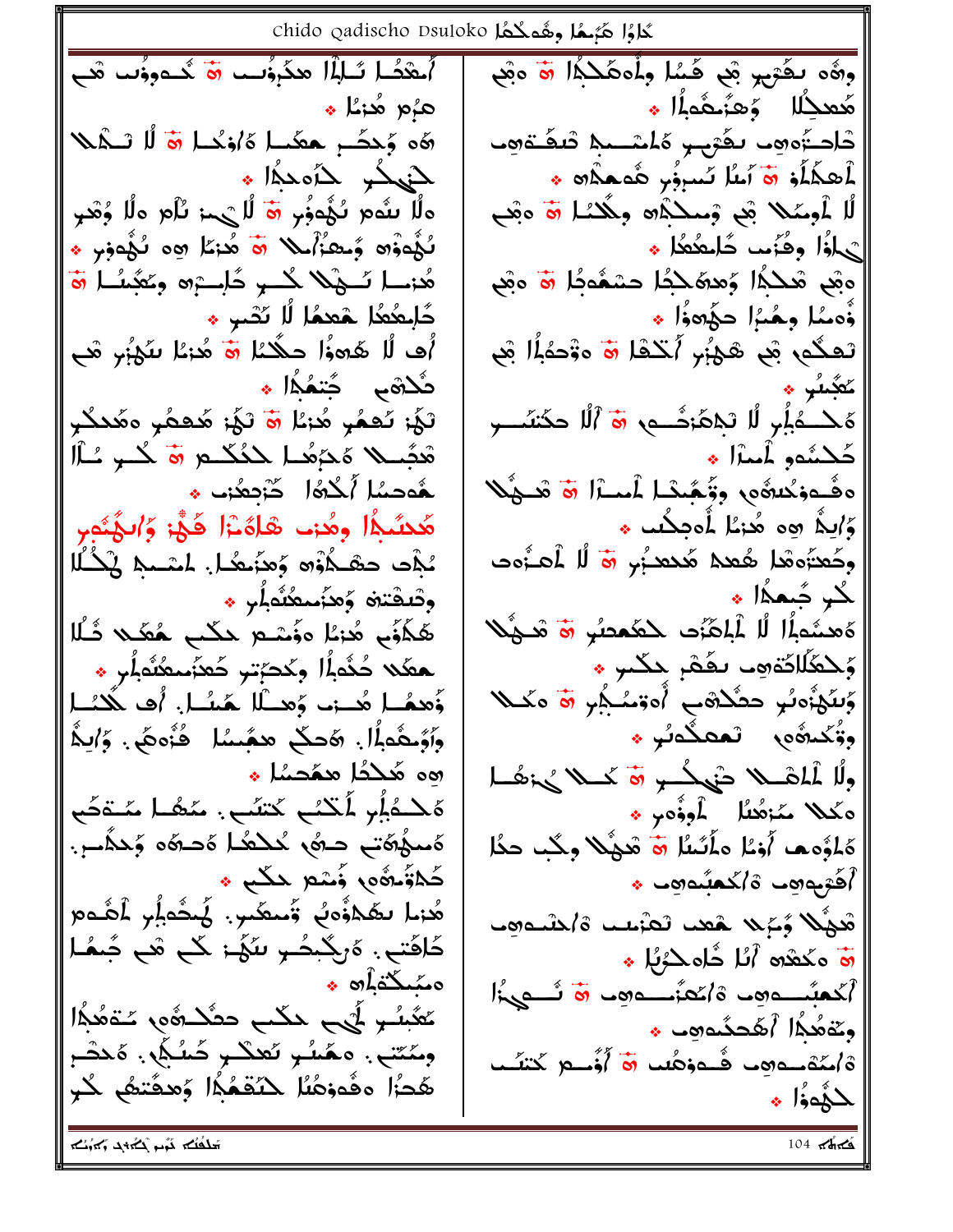كَاوُا هَبُمهُا وِهُمكُمُا Chido Qadischo Dsuloko مَّبْبُهُا دُٰا وَالْحُوَّا وَّه وَهْدٍ أَكُلَّ أَبْلُِحْ هِبْهِمْ كْرِكْسْمِهْ هُنْسُــعْ وُسْكَـــْبِلُمْ هُوشُكْــْقُىمْ طَّهُوبِ كُطْعْلَ. نُـهوذُا وِثْبِ نُـهوذُا أَكْـرُهُا هُبْعُتِي. مَمْعُما كُبْ مَتْوَجَّبْ وَفُسْعِرْ هَّنْتُوا وِهْدٍ أَحْدُهُ! هَٰنَّتُوا بَكْتُوا هِلًا حَجَّـبُوا حكَّ أَحْدُهُ! \* هُـهوَا خُاهِقَـُـا لَاخُــوهِــ وِخُلــبْرَه هوَا ثَـلا. دَّنَــــَرُ ۞ ٥ أَنكَـــْرَه وهُـٰزَـُـــا هَـــِ ٱبِلْوَْه هَٰه وقْدِيْكُمْ} حَتْتُمُا هِقْدِيْكَ فُودَمُّهُ. لحنكم لشَبْ ثَبِ حَقَيْهِ مَلْا عَلَيْهُمْ شَيْءٍ فُوسُمْا هَبُسُهْا دَّنَـــوٌ وَهِ أَنكَـــْرَه وِهُـٰزَـُــا شَـــح أَبِلُوْهِ هَمْ هُنسُم حِبُّهِكُما مُكِبِّلٍ أَكْسُوا ﴾ حنكم كَرْتُغَا. 13ركتُ سَكْفَى حَتَّمَّت فُتَكَّدَهَ هكُــَ أَبْرٌ وَهِ أَمْــكُــْ;ه وهُـٰهَـٰــا هَـــع أَبَاؤُه قَىكَيْمَت سَمِ مَعْمِدَةَ وَلِلْعَضَـٰزِ مِصُـْع لمنُلْعُب \* كْهْكُمُّا مُّەمَّى أَبِ وَرَجًا. ەَھْكُمْ كُمْعَنْدَا لمُسْلِمُكُوا مُبْعَالُهُ مَعْضَدِرًا دُبِلُوت بِّحِبِ حَجَّبُنَا وَٱخْتَوِيتَ وَأُوتُ ٱلْمُ حِفْوَصُل وَّدُل كَعْبُ كِمَّتْهِ وَكَفَّتِهِ الْمُؤْمَّرُ وَوَوَ أَبْلَغْسَفْ حَكَمٍ \* لَمُكْتَجِدُهُ أَلْمَحْ مَكْتَبِهِ وَحْمَحُدْهُواْهِ حُوحُمُا لَا أَحِمْ. ەَھمَكَسىلمَا آباؤَمَّھىسى ھگىسى \* ەَحسَّ فُوسُل هَٰزَىغَا وُٱبِدَوْوَت هُزْسًا هَيْسُلُل لمَكْتَجَلًا هُبُتْعَدًا هُجْكَتْتِكًا يُتَّوَهَب وِثُلاً. ۞ه وقِي أَحُا نُفْع. هكُمْ أَحُـا هكُـمْ ة/باذُمَّعب هكَم \*  $\mid$ دَٰا مْعِلِي مْعِكْدَس. وَه وِمَعْلًا دَّتَدَا هَبْعَــد هَمحَــَــب أَبِــد لمَـنُكَــم \* وَحَمِّكِتْنَا وَ وَحَسَبُوا كَسِراً الصَّرِ مِنَ الْمُؤْتِينَ هَبْعَــد هَععَمَـــب أَبِــد لمَنْكَـــم \* ھَدُّەڭىمَّب مَعَكِّىسُـىدًا. ەھُـەۋىعٌ وَمــُرَا هَبْمَــدْ هَمحَــَـٰبَر حمعُـــرِ للنُلطَب \* هِ - هَٰذِهُــــوۡهِدُٰا ۖ حَــُمۡدَحُنُـــا وَٰٮــوَٰـــۃَ ا هَ مَعْشَبٌ لَحْمُسُماْ وِهُتِمْا هَكْسُتْا شَيْراًا هُوصِبُل كُلِّي هُنِّي. هُوصِبُنَا كُلِّي هُنَّي. هُوصُل كُلِّ هُجَّىٰ. كَتُكُمْ خَرْجَعْنِتْ \* وَحِذُكِهُا وَحِدَّمِ أَهُبٍ. كُبْتِعُنِت \* ههمةُ هَٰلِكُمْهِ هُوزَلِكُنْهُمْ. أَثُــه وحُـمعَنُـل ثَـبْمَــرَما حصـُــر أَلَٰٰٓا مَحْـدْــٰمأٰنِر \* قَدْمَمُكُمْلار رِجْمِلًا وَهُم**َلُوْ!** \* تَوَوْا رُحِنُبُ. أَبِضُلَ وِجُعِنَدًا أَفْ جَاوَجُنَا. وَجَحَبَ كْسِعُا وِهُــْمِطُهُ مُعَمُّلاً. ەَـعشُــْم كَــْ مُـتْوَكِّ أعشمأا ونحبا ألحاه وهزتها ەَسۈرەَتى. أَيضًا وُاف يېڭى جەڭچى بەشئەتتى. دال كَيْهُ هَكْدُا حَقَّوْسُا هُعَكُمْ وَوَوَ وَهُكُمْ وَحُمَّا لَمْكَى حَتَمَتَهُ لَ أَلَّا فَئِلَ كَے هَي جَمهُا. هَـهَٰلا بْ*ک* کَعَّبِتُہٖ ٭ ووُبِكْتُ وَمَا مُكْشُّدَا \* مِنْتَ الْمُحَسَّدِ الْمُحَسَّدِينَ كَانُفْ لَمَعْيَفٍ وَشَبِّعَ أَشُوبِ وَمَوَّةً وَلَجْفَيْنَيْ لَكُكُمۡ يُحۡضَىٰ ۖ أُهُى \* هُكْدُا كِمُّەھْرَْب وَّم مَعَمَّ أُهُوْ. بِمُوم هَقَة ثُلُّ خَرِيْكُوا أوحينا دُوبُا وُبُا مِيَعِزًا نَحْلَ وَبُلِهَٰ: قَعِ مُكَمّ مَجَهُدَ حَبِّقُدِ مُحْقَّعِ أَهُمٍ. دُوبُلْ. هرەُ حَسَّى حَسَّى أَحْدُهُ . هَّوْحَــــد حُخَّــــمِلّْا مِنْكُفَـــــى . أُهْضُـــودهُوُّا محمَّــعَرَ. أَحُــل أَمَّيـــر هُلا. حُدَّــدوُل وَحمَدُــل وَهِهَمْتَقَالَ. كَبْسُبْهُ| وُوتَـٰب هَبْصـب. وتَحَصَّرِ ەۆ/ۈكسا ەُوھُلاھىپ آىكىپ وھْلِمْتْلَب ەُولًا | تُسعْلُ كَمْلاً ضُكُمْ \* مْهِمْنَّائِبِ. هَجِسًبِ هُزئا تَعْــمِهِ هِجَنئُــا بَلْيُلْكُمْ يُهُومُ لِكُمُوْمٌ بِكُمْ الْمُسْتَدَمَّةِ بِمَا يَسْتَدَمُّ  $105 \times \frac{1}{20}$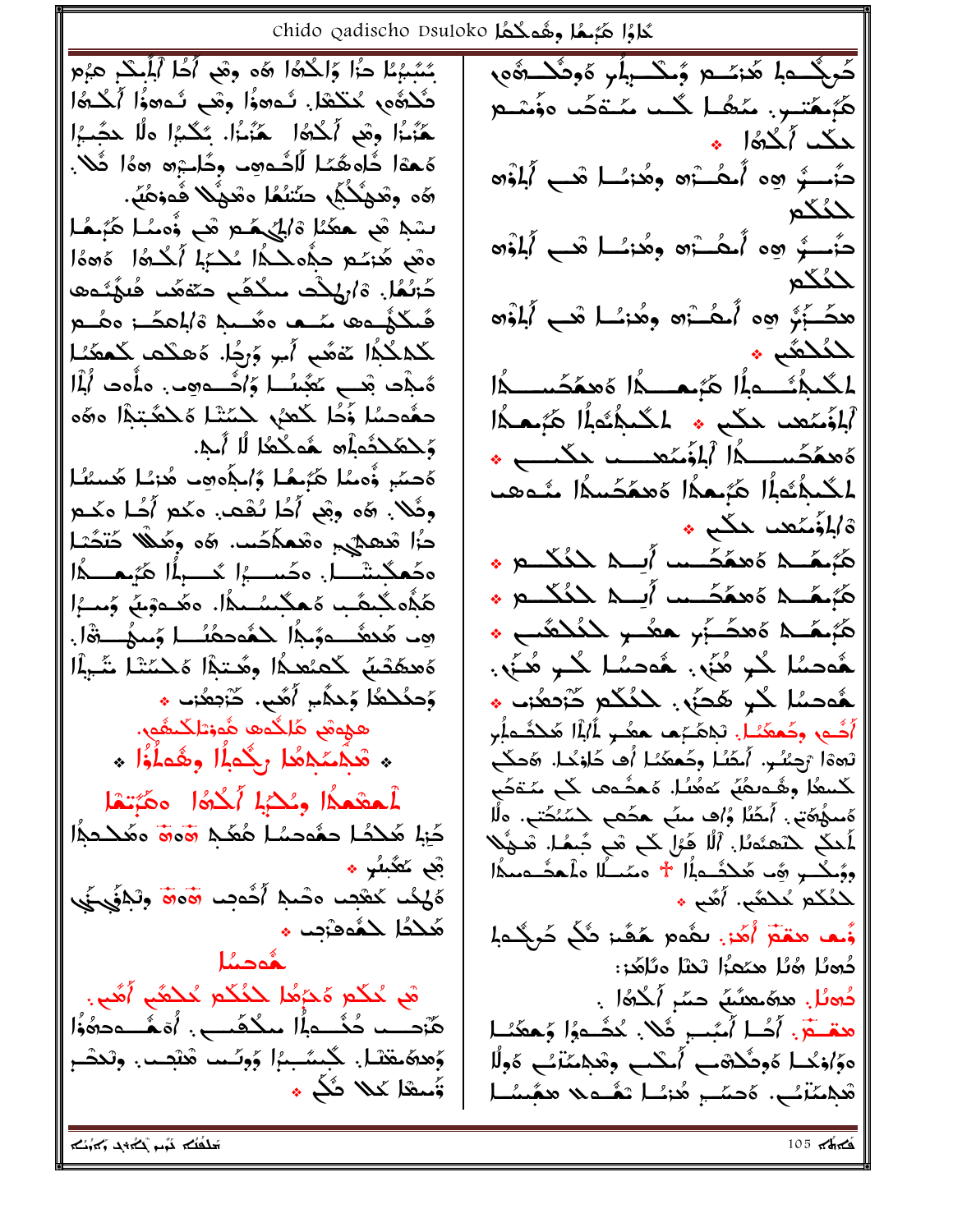كَاوُا هَبُمهُا وِهُمكْهُا Chido gadischo Dsuloko هَ لِمَكْمِ لَا هُ هَهُمُ اللهِ عَلَى اللهِ مِنْهُ فِي مَعْ ھۇەھى ھَاڭدى ھُوزاڭىھُە. وُهجُلُو. ثَمْكُروُه خُرِجُوْلُرِ. وُودُكُ وَهُنِّكُ وَ. تَـــ60\$ لَكُــدَوْدُيُّهِ . هِ هُوهُمْ هَٰا دُهِ هُوزَا كُنْهُومْ. هُ رِجُدِيَاتُهُ أَ30\$. هُدَوْا كَنَفْعُكُمْ \* يْمكْل كَمَحْتِــل. هُمكْــل كَـمَكْتِشْــل . هُوصِيُا ەن مەدەپ كەسىتەۋل كىسەتدە ذِّحسُـــا حَصَّـمُـــا. هُا فُـــأمد حُـــالَّهِ. لْحَجَّاءِحَدًا هَٰنِصَ لِحَبِّهِ أَحْدُوا ﴾ وثمنمْكل \* ـ مُّەحسُل إِسْرَبُلْ. هُلّا. وِرَهُدَفَ حَذَرَابِ سِعْمُهُ بْعِ هُـِ هَوْٓا تَحِدْا. هُكْـ هُو نَكِكَمُـ هِ. حِفْهِ حَمَّا وَلَمْكِ حَمَّدٌ. هَ 16% أَهْلَ لَلْكُمُّا وڤَلُّـــــمٍ لَـــــــهڤوم لَكـــــــــــو . مَعْـتَمَفَلَـــــــ ءكُــة ٱلمُكعــزَلَمْ كَــولِكُمَا هِــو أَوْحُـــا. أَقَبِهِــب كَيْشَوْمِــب. وتَعَــزًا هَنْتُــِ ه مىڭگە \* إِسْتَمَالِ هُلَا. وِرَهُ حَكْمَهِ حَكَيْلِهِ ەھكىھى دېگە ئەنگىلى مكاوكىلا قتئكاء هام الْمَسْرِ الْمَحْمَدِ الْمَسْتَمَاءِ مِنْ الْمَحْمَدِ المُهدسُ حكْصْبِكَ : حَدُّلَ ذَكَرَ وهَدْوْلَ حُدووُّلْل هُوصُــا ۖ لَــٰهُو مَمَــلًا ﴾ وَٱوْهَـٰب حَثَّوهـَـا أَهُــا كَرْدَ: هُــ وَي أُوو دَّاتُــا هُــح هُهْتُوْصًا هُبِشَبِيةٍ هُجَمَيْزًا حَذَبَهِ مَدُوَّةٍ هُتِرْحَـــا. وَحُرِجٌـــتِهِفُرِ وَمُسِعْــا تَــــوةُو وَحِدُّه حَكَّا. وَ}لِيَ مَع هُنُـهَ. وِتَعَـَّوْهَ حكىي ھ لْلُوُم مَكْتَكَرَةُهِ ۖ هُـ هُـ مَحْدُرُا وهُـ مَلْا مأودينا هُوصسُـــا كَعمَّسُـــا. دَوْمِــــوُ كَحسُـــا (<br>... ). وُهكـــــــــــــه هُــــــــــــوهاُا. ەھكىلا هُوْمًا وُسْعَدِكُمْ مِكْبُوَّى ِ. ەھَىدگىب دَّائْىملاً. ەھَىدَ : أَة كَسْرُبْلَ. ضَكِبْصُـــو هُـــنَى تصْـــه. دَ صَرْبُـــم! م<br>هَنسُــم وَحُكـــ بِأِبِ. أَحصَــز أَف ضَــهِ لا حصَّــهؤا هَوَهُـــا هُرَكْـــهأا. هَــــهُلا مَتْـــا مكْتْدَا وَحْدُكُم ۞ هَنَّى. هَنْتُمِلًا مَعَّضَهَا وَوُّیْ الْمُ هُزِيُل وُسْعِدِكُم مَكَرُوُمٍ. وهذتما أَقَبِهِـــهِ كَعَلَـــبِ هَزَتِهَـــا كَلْمَهُ أَوْجِعُــا أَــــو وْهـــلَا تَـْدَـــزَىٰ ۖ هَ هَاــــو أَوْآلَ كَمِكْسِرِلُمْ، رَجِئْنَـــه. وِنُدَكَـــز هَانَكَـــوْبَلَا ولكتعُ لَعْفَسٍ ﴾ تُعزّنُـــمِ لِمُوت وتَب**ْزُخُـــ**مِ حمّضُــولُمُ <mark>نَ</mark> هَهَ. هَنهُ أَمْ هُدَهُا وَوْعِيهُ ﴾ هُهُبْتَلَ وَحُهُبِعَثَا نَوَةُو ﴾ ائىتگەة . رەگىغىترنى لئاقىم ئەكى ئە لمُمصِيُل قَعِ خُكْمٍ مَجَهُدَ حَبُقُدِ حُحْقَبٍ أَهُبٍ. وِؤُوهُكُلَّ كَعَثِّكُمْ. هُبُتُهْكُلُّ فَكُنَّكُمْكُمْ وُّەدْئُلُــرٍ أَهْ هُـــ;َــا ( ) . شَوْتُــا ِّي ُتضُّه: 50هڪ گمووُ*تا* گھسُّڪا \* بَلْيُلْكُمْ يُهُومُ لِكُمُوْمٌ بِكُمْ الْمُسْتَدَمَّةِ بِمَا يَسْتَدَمُّ  $106 \times \pi$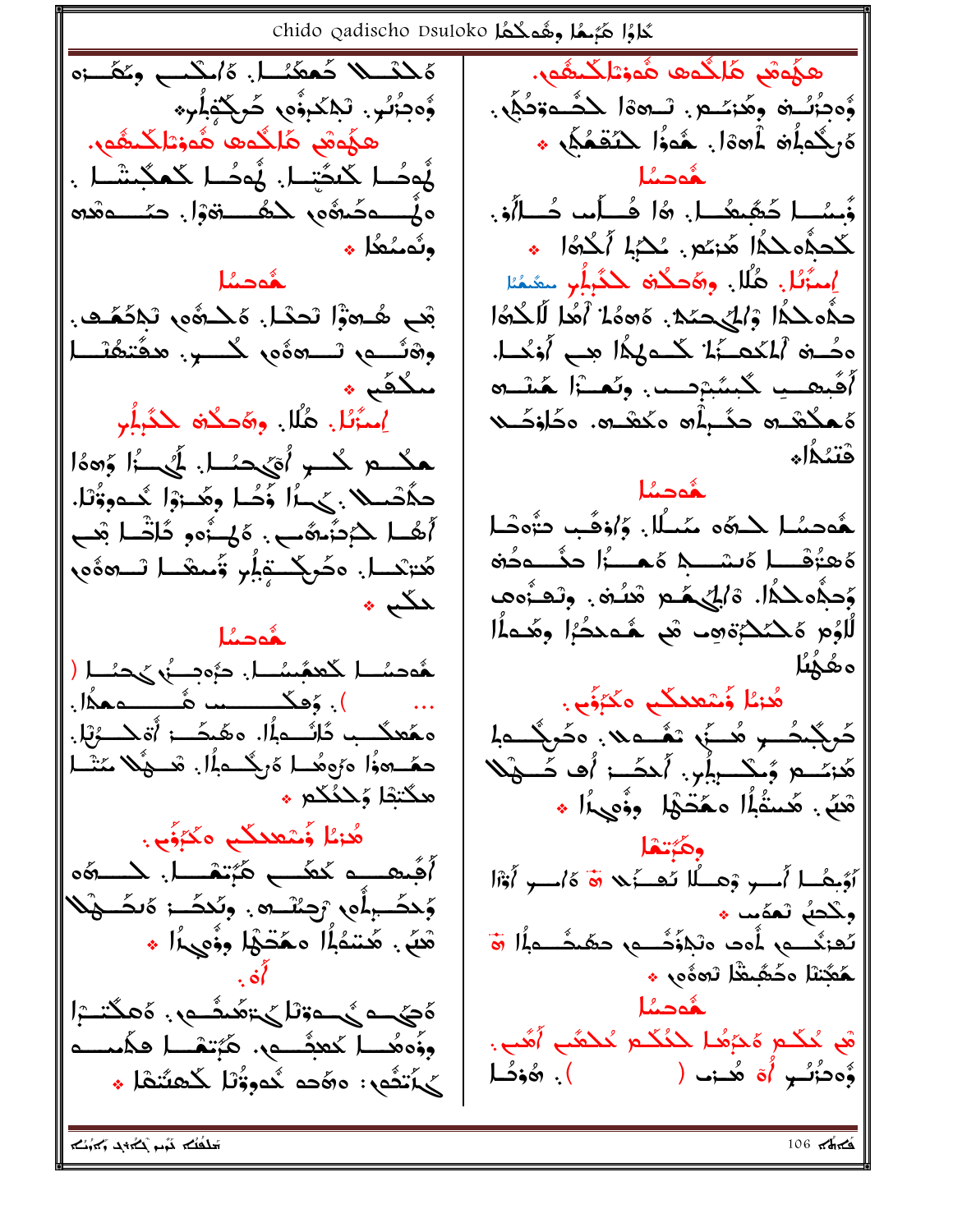كَاوُا هَبُمهُا وِهُمكْهُا Chido gadischo Dsuloko وهُبْهْوا كَمْشُـٰه لَا وَمُنْـبِ أَبِـٰهَ هُـٰدُهِ. ـمعَـٰــلا أَمحُــا وْ/امْجَكْــم هُــقوْا. وْ/اهْهُمــم أُؤم هُكْسِهِ وَحِسْرًا. مِمْسَنُو وِتُلِّغُسِ: الْمُؤْهَّنَــْ1ْ10 مِنْ لَمْلَــرٍ لَّــدٍ فَاسْتَمْعُوهَــلَّــ هُحِشُودُا هُبِيُا تَحَرُّدُ ﴾ سَّكْتِبِ تَغْضُــِكُلُهُ. دَوُقْـــا هُي هُـــُلَا. ومًى عنَّفَعُل لِهُ وَهُوَاتَ شَيْئًا ﴾ [أَسْكُنَا ﴾ أَبْلُؤْا وِهِّيْتُفْبِ ثَــْهِ يُّتِكُنْـــوِ. تَوَّيْنُــا مغقق. هي مُكم هُــــــــز، (هــُـــــــــ). ـمَّـنْـــــــــه وهُـــــــزُمِ أَهَٰــز أُوُمِ لَّاحُـــهَٰا. ححُكُــه هْنُــبٍ هُــزُا هُ مَكْشَرُهِ . تَبَّدُ دَرَه جَرْهُا حَكَكَمْ \* وكَكْشَا. وَحَكَّــب أَهْلَا كَــوَه وَ أَبْلَوْلَ. أحشمأل ودُقائل وَمحَمَّقَحُبْل. ومْعَصُلِ مِمْسُوْلِ هُنْسُو أُهِهُبِعِينِ. وَكَرْسُلِ لكب كملا فَلْهُوأَن وكُمط أَصوْلُوه كُصِبْكِمَا. هُـعكَمِثَمِ لِكَثِمالَا. وهُنْب هْـجُلا وَهُــرِ كَحـُرُر لَا لَمُحقَــرِ أَكَـتَـوهِــ دُه حَرِّهُا حَكْكُم \* ۇھ**قى**سُى ھ هقعَ. هُزئا زَسْعِدِكُم مَكَرْنُمٍ. هغة: أَبْ نَهْ أَمِ حَتَسْرِ هَاهِمَ مَعْمَد الْمُحَمَّدَ ىڭشىلل<sub>ىڭ</sub>بىگىپ ةۆت<sub>ت</sub>قىپ ، ەكسىلا هِ هُوَوَمِلًا وُوَا وِهُكُفَ إِمَّا كُرْهُوبِهِ هُرِكَــب هُومِــُـا هُبِمَّبــي. فَلا كُــهلُا هُوصِمًا: دُرُومًا. تَعْجُلُ وهَقْتُ دَرْمِتُتْ. مَكْتُلًا دَرْمْتُه كُلُّه قَي الله وَوقُف من حفْسِيهِ هُومُ ال ھُىگُى پ دَرْجِئُــدِ)ْا دَهَّرْمُــدِ)ْا. بِرَّة هُـــ أَوْكَـــد یک بنائن سے ملک کا کا کہ اس کے بیٹ کی هَزْوُحِمَا. ةَتَبْشُ كَمِ هَٰلَاتِا ﴾ للكنة الالمسائل للمستفل محتائلا الألها المنفس هِ هُوش هَا گُوه هُوزا كُنْهُمْ. مكنْتُمْ مَكْتُمْ مِكْتُمْ مِكْتُمْ مِنْتَ وَمَنْتُكُمْ ھُلل فجَامت بُکت اُوْتَدَه وَمِيلُوْتِ مَعْ ہے کہ دُنے وَسِیْسِتہ مَعْدَ ہِمْ کُو ئُــــــــومُّل: كَـحِكْــــــوه أَبْكَــــوهُ اللَّهُومِ. بالمستأملة الملائح المستمر المستمر المستفقية مُبْلَد وهُ ا مُعْمَدُهُـــا تَـــــو. مِنُـــأَوْ محد عنفر ومشد محتركه معناه منعت محفاءة تْـــدە وَحَدُّــا هَقَـــز. ەوْتْنــانْــمَـــُلَّا برش سخته میڈ بڑے شامنے میں شام کرایڑے لِّكُوكُ مِسْمَدْهُ، أَنْكُمْ وَالْمِلَّا جُمْسِيَّتُلْ. **می جای راه کی** ب تْــٰمِ أَتكْنَـا وِهَوَٰحِمُـا. لَمَمْنَى كَنْـتَرا. حقَمَ أَحَا وَحَزَا وَوَّوسًا هَبَّكُمَا سَرِ أَكْثَرُا هَنَّبَاً. حكَفَّرُبُلِ حِمُّا آَبِلَوُهِ وَمِنَ \* أهُب ، معُكْف . هَزَسِم هَزَسْمٍ هَزَسمٍ. هُزئا مَنْكِيهُمْلَ. هَء وَهكَبِ حَقَنًا ةَاوَيُنَا هَبِ لَمَصَنُبِهُمَ. أَهمَمْنَا بَلْيُلْكُمْ يُهُومُ لِكُمُوْمٌ بِكُمْ الْمُسْتَدَمَّةِ بِمَا يَسْتَدَمُّ

 $107$   $\pi$ *n* $\frac{6}{5}$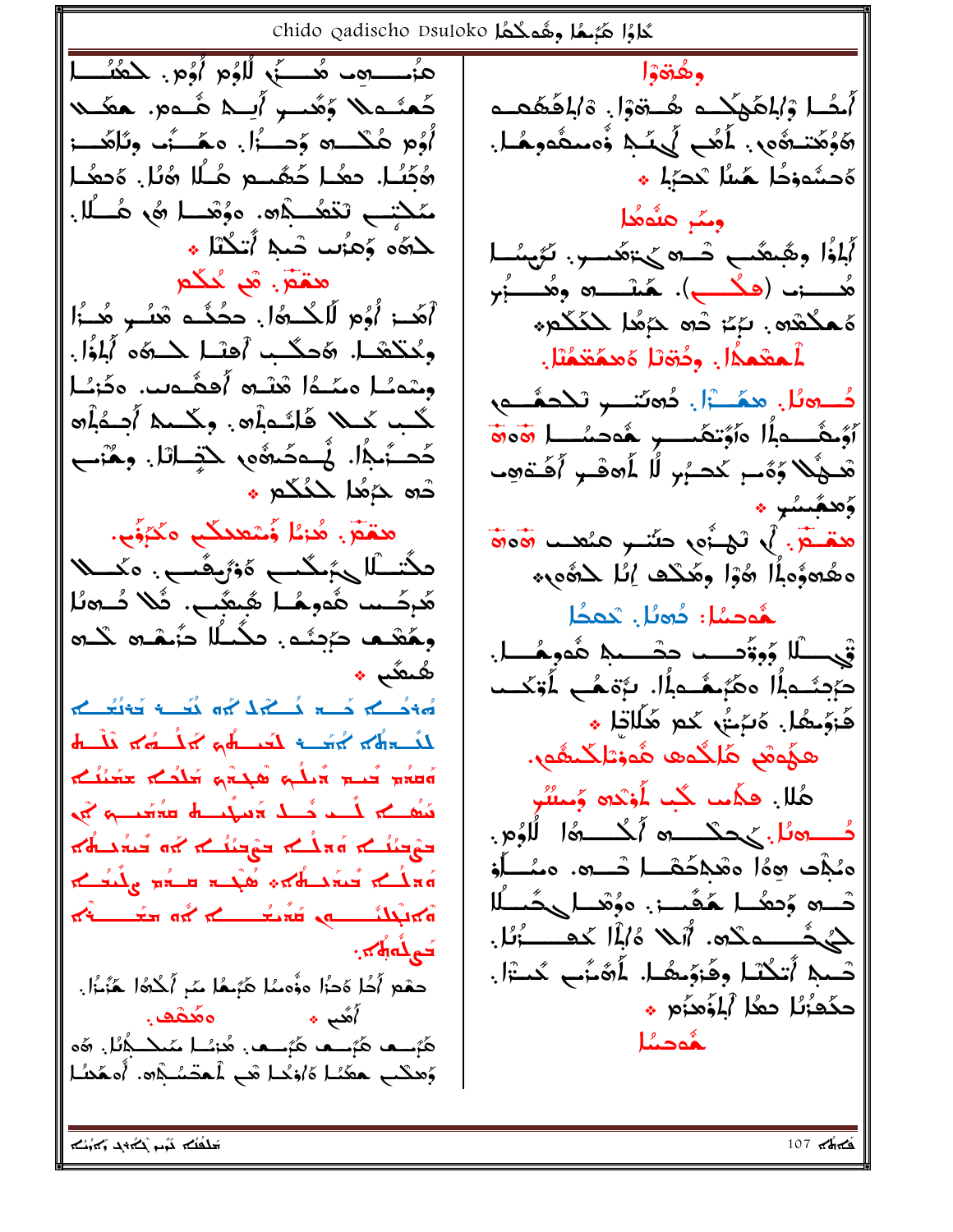كَاوُا هَبُمهُا وِهُمكْهُا (Chido gadischo Dsuloko فُقْهَبُس, لِمُدْوَّس أُسْبُر شَــوْكًا وَرَضُــدِهِ لْمَحْمِيجُا جَعَتُوهَا \* حَقَّةَهَارَسُن \* ەڤى رېڭماُ! وَالْحُلَّا! هُقۇهَا. هُصِبُهِ تُقِعَبُ لِكُمُوهُبُ وَصَلَّاهُمُو هَبُمَهُمْ أَكْثُلُ . معنط وْتُبِهِ. أَيْتَا تُعْمَى كَالْمُصِيُّرِ دَوْيَتُرِ ۞هُ َ هَٰٓ هُمَّدٌ. وَهَدَّنُوْنَا وِهَٰٓ هَٰٓ وَمَّعٍ حَمَّتَا ىڭۇپ ھ ەتداۋا ھُتُرُسًا مقعَّد جِسَّتَعْلَ فُــِيَّانَ ـِ هُوَجِبُنَــَا لَاجُــَـا وَكَجَــَزُا وَكُرُونُــَـا أَبْلَهُكُسِيا أُسَــرٍ تَدَهُــا أُهُسَــرُا حَمَّـــوقِ ئ.هُا. لْحَكْصَرُم. هُــوْثُلا وقُــتَاهرُكُـمْ لَا لِكَــْمِهِ مقصّ ، هَ حكّب مسَّتَالًا مِنَهُنْتًا تُسِعْدًا مكْبِ عْلَا هُدْمَسْا أَحْدُهُا ﴾ هَمسُلًا تَعَدُّفُونَ صَدْقُوتُ مُتَحْسَلَ هَدَّسَـــم حَمْرُسُـــل مُحَجَّـــم، حَمَّمْـــل. للنُكْم كَلاهُبِ. أُهُبِ \* حَصّْبِـــوم كُلاهَـــم أقصـــهُلُم هـــوكُلا دُوبُل: أَبُد: هُنِتْ حَزْهَقُمِلَ هُو فُوجُدًا وَسَهَّيمًا! وتَحْمَلُهُ حَكَّى هُمْشُوبُلُهِ. هُنُسْأُلُكُ هُزَسًا وِنَهُوْا ۚ خَذَّ ثَمِيْنِ ۚ جَدَٰرَا ۗ وِلَّا ۖ وُهْقٍ ۚ وَٱسْا ۖ خَعَمَدُهِ أَيِّ هْمْ هْبِ\$ا هِجُحِمْنُيْهِ! وَهُـٰهِ}ا هوَمِيضُلا وتَهِيْجُو ٥٥ لملكم. كَاتِمْنِي \* كَسْتُبِ. مَمْا وِلًا هُـلَها. هَ/هـهُ! كَبِ وكَــم قَتَهْـل مكُنُرُا وهُكْنَا وَهِمَتَسُبُسِ بِمُصَبِّبٍ. هِمُصَبَّلِيُ مَعَنَدِكُمْ الْمُسْتَدِينَ حَقٌّ. كُمْ هُنُّو وُلْحُلًا -أَبِجَٰسٍ. أَجَا هَجَٰا هؤُمِنًا هَبُّبِعًا. هُعًا هَجَعَكُرَكَ لمَوْدِهِ وَوَدَ هَٰكُلاَتْـــلْ. وَهِتُوْقَـــل وَقُصَـــه **ثَى هَٰدَهْدَوْٓا وِيَكْسُاْ. (118-118-13)** مَتْلًا ەھْتَۇلُمَّا. ۇىگىمە ۇھىرە تكە كَر صُحمُل. كُبْصِ هُنسُل شَكْتُمِ لَحْصَبَة هِ أهدَٰى هُءَدسُلَ. ݣُلُّه الْمَدُّوسكُلْ \* مُبْشَا هُــزب كُــزِلُر. مِنْتِنِــ كَتْتِرْــزه وهُذْئِكُمْ \* هعقل أيكب وهُبعُب حصُّبه وهُزْيًا حڤَمكْضُرِ وُسْعِرٍ إِنُمُّلَ. وُ/بِهِ مَنْوَمْ أَنُّهِ حكتكهأا \* هَمْ هَيْءَا رُكْلُاً. كُمْ أَحْصَدُهُ \* أُفعد أُكتفُ مِ للمُفوهُ المَّوْسِد المفودسا هُوصُلِ هُههُمُــ ). كَـــم مَتكَـــهُلُّا لمحناء لَكُوْبُرِ هُوْمًا هُمْ رُوهَهُمْ وَهُ وَحَكَّرٍ هَقَمًا وَحْدْلًا حَثُوم هُوحُكُمُو. مْحَكُمْ! يُسُبُرُا كافكا \* وقَعِ أَحًا هِيُمَ}. كُمْ أَهْدُهما هُ أنْسمك أهضُمسها هزُهُنب هُزئنا إِسْرُبُل. حقَّ. عُلَّا هِرُوْهَا ەَدىھْكىگُر أَمْنُىت. كَمُّدەك دُنُّەلم دَّىبِ ۞ه وذُكَــب حصَّــمكمْهو. لَّاقِكْسًا هزْهُىبِ هُٰزْءُ هُحَمَّاهِ زُبِ فَرُبٍ \* كَعِ حَكَمْتَا. مَمَّتَ لِأَوْهَا وَلَحْفُوهَا يَّكُلا كَلْعُبْتَ مَُلْحِبُنِ مُحَكِّلًا وَثَكْتُوهِ، حڤُمكْكُمْ وَحْدُمُ أَحُوهب. هُوَتَ لَكُومُ | فُقَعَبُنُـبِ ۖ حَأَوُّــقُهِ أَلَــ \* هُودِيُنَا ىكَحْلُ ھُقْمُلِ أَحْصَبُمُ مَ أَكْفَس

بَلْهُمُكُمْ لَمُوْمَ بِهُمْ بَلْقُولُهُمْ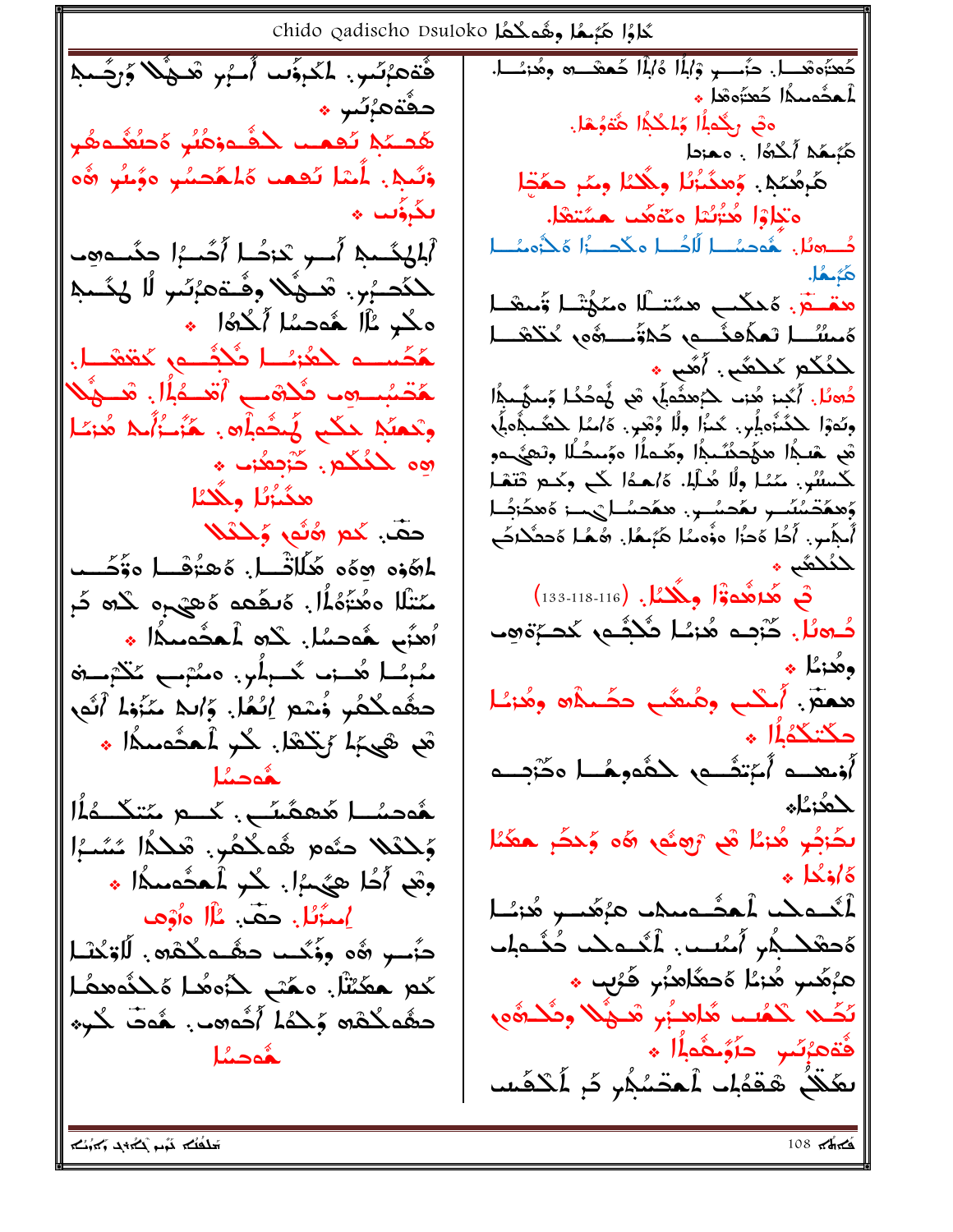كَاوُا هَبُمُا وِهُمكْهُا Chido gadischo Dsuloko لِمْتَعُوثُـــوَلَمْ وَسَهْـــمِدًا. هَلَيْـــوَبَبَ هْبَ وَ}ِمَا هُبِ أَوْهِ مِ. لَامْكُمَا هُكَسَمَهُ وِهْدِمْمُحكْنُــهِ/ْا. حَيْ مِهِ . كَجــبِ مُرَمَّسَيِ حُقُــدًا. وَتَسَــدًا وَحكـــدەت شَــتەمُعََــح أَةهدُمُا ومَيّتا تحدُا وفُدوَهُمُا مَكلًا هكَجَدًا وُهكُمْ فَبِيَّةٍ ثُلا مُنْقُبٍ. هُوَتَ لَحُوءِ وَهْدَكْمًا وَهُهِمًا كَعِمَّنَا. وَكَكَمُوْا ضَرِ رِيْكُماْلِ وِجُبَاوِ مِجْجَانُلِ. لَلْبِعُجُلْ مَكِنْدَهِجُدِمِيدًا لْمَوْمَعٌ أُهْبَّعٌ: فُوَهَّىت هُرْهُجِمَّا شَهْزُسُمَّا وَهَنَسْتُنْسَلُو تَــ30 هَــدَى وَهــرُمْ وَضَـٰـدِلُو هُـْـنَــا وهُــُ;ا وهَـُلاتِــا حْجــــ ــــُ:ا. هُــوصَّحـــ هَـنـُــا أَحْدُهُا. وتَمَكَّمُو حَدَّمُا وَخَاجَجُعًا كَعْجُبٍ هَٰهُمَا هْجَنَّہُكُنَّا وُٱؤْدَلْتُ وَذُهُــا هُبْتِــب ٱلْمِنْتُو.. ەَ كَقْتَحَرُبُسِ أَكْمُتِلَ. وكَعَرِ وَوَّسِ هِزَهِـزُبُلِ أَكْمُوْسًا تَرْبَعُكُ مَتَاهَدَ. وَحَفَّلَتَيْ: وِلَّكُنَّا مُعْظِ وَاهْوَا لَكُــرِ وشُهْا أُوْهَٰكُمُمْ يُبِدُوبُهُ. أَقْبَعْتُ كَعَبِ كَــلا وُخَتَــرِ هَقَــتْ( هلْ هَذِوَوَتُنَا وَحَــٰهُ)ًى. هُــَى لَكْتُرَا هِدُّەهُمْا وَهْتِصَ وِنَسَ. وِكَسَوُهُت ةالحُمَّى لمُنْحَشَّى \* تَكْسَّـا حَمُّخُـــوأُ, مَكْعَجِّكَــوُلِّ تَحْهَــا هَمعُل هَرمُنا وِهَٰذا. وِسُكَيْلِ أَجْدُهَا كَسْتَـــره. وتُعـــدْا كَـــح مُحْكَّتَبْـــح لَّاهُتْا هُلًا. أَحُل مِلَم هؤا أُه تُـمكَعُنَا مَكْفَصْا أَحْرُهُ مُنْدَا. أَحَصُا وِبْحِي أُصُّـا دِمَوْت رِهِهُ! أَيْنَـــزِيُّا. حَسَّــ كَبِـــزُا فْەم ئْكَى خُەدىئا تْھَـْھَـ كْـْھ ەلَّاشُەھِـْ 0هُـــرُونَ حَنُـــرَوۡ}. حَـــدُ} حَذُه حَـــدُا ەَخُومْە هَبُـمُا ھُـمُا ەَحثَـٰائَــ حَـَٰـٰـٰـــْشَـٰـٰ مَـٰـٰـٰـٰـٰـضَــِـ هُدَكَـــمْ . وَيَـــدُهُ وَيُــــا حُـــدَه. وِلْمُعَهَّارَ أُهٌبِ. كَأْبِعِكْنِ \* هُوهُا هُرِهُمُاوِيلُكُمُا أَهُــا كُمِّئِيـــْرَهِ . كُــرِ نُسْـــدِ وِنْـفــزُوهــ حقّ حَعَّنِهِ حَكْمًا أَحْدُا حدُحمًا \* هكــم أَحْـــهُ احكَــمعُــمسكُ ا. مصُــلًا هِ هُوهُمْ هَٰلِكُوهِ هُوزَالِكُنْهُمْ. وهَٰزِئل واُحد ثَنعُل وَحفَّنْنَا كَعجَمَٰحُشَد. مْدَهْمُلْ. وْكَبْلُ أَكْدُهُ ا فْتُوهَدْي. وَسِدَه ٱلْمَا وِهُدَدُهُا وِدَ ٱلْحُدَّةِ . وَفَيْءَ ٥ أهضُمبدًا للبهَم نُبوهوُا مِدْمَمُنا وقِب كَتْتُهُ أَلْمَكْتُ لَكْتُبُ أُدُّهُ ﴾ تُـــەھۈُا أَكْـُهُـُــا رَهَــــب وَهْـــى كُـُدكُـــا مُوصِيُا حذَّه كُنُا هَدَّهُا أُهِـهُـدًا هُدَّا مِنْتَـا أمعةِ الحُرِماُ الحَسِمِ حَكْرَسِهِ وَالْهَيْتِ هـَمَـٰ. لَـٰهُ٥ وَلَـٰٓءُدِــُو يُكْـِرِلُهِ كَعِمَّـُـل هُوصُلْ. حَسَّـهْلُا وُهجْرُهْ وْالْمُكَسَّـ وَكَافِكُمْ أُوْفُدُ وَأَسَّىبٌ. وِكْنُدُو سُلًّا خُوصِبُنَا ۖ لْحُمْلَ هُكُمْتُمْ. هْلْعُلَا مْلْكُمْ وْبَشْدًا أَبِصُــزُا حـــوُنُا كَـــرُنُا وَحفُكــوُور تُـــاوْا مثبرتا ممثل متشل متحل مشمي تحفظ وَالنَّحْمَ ةَاهَٰ: وهُكْمَا أَكْسُوا حَقَّوْصُلَّا وسُتتى لمُنْلفُ \* ەھْلَا وهَزْىُل م ۿۥۏ۠ٳ هُدِوُهُا. حقّ هُنُه مُنسَل كَرْبِعُنْ فِي الْكُلْبِ الْكُفْتُلْ هُدْهُبٍ وَتَعَلِّلُكُمْ وَ أَوْحِئَبِ عُـٰٓءَمُبِ هَـٰٓءُٮ خُلوۡكُـا مُحْــٰٰٓءُ۞ هُــوكُهُتم أَوْحِدُوكِـدُا وِجُــدِدًا وهُكــمَدِ وَ}كُل. كُلُّو عنُعدْ؟ وقع كَــدْ هُــتذْأل. ثَلا هُـودَتَٰبِ أَمْـرِه وَمحَمِّسُـا ۖ هُزُوهَبٍ. وَه ةالمَاهَبِ وَهُمْ كَنْ الْمَعْنَةِ وَمِنَ حَمْزُوْ وَّحَسُرٍ مُعَيَّكَتُنَّدَيْهِ هُزَهِ هُنَا إِنَّكَسَ هُنَّـ الَّهِ، وقَع ا*ل*ْكَكَّب <sub>كَتْ</sub> كُتْمُوْهِ \* بَلْمُلْهُمْ لَمُوْمَ بِهُمْ بَلْقُلْمَ  $109 \times \pi$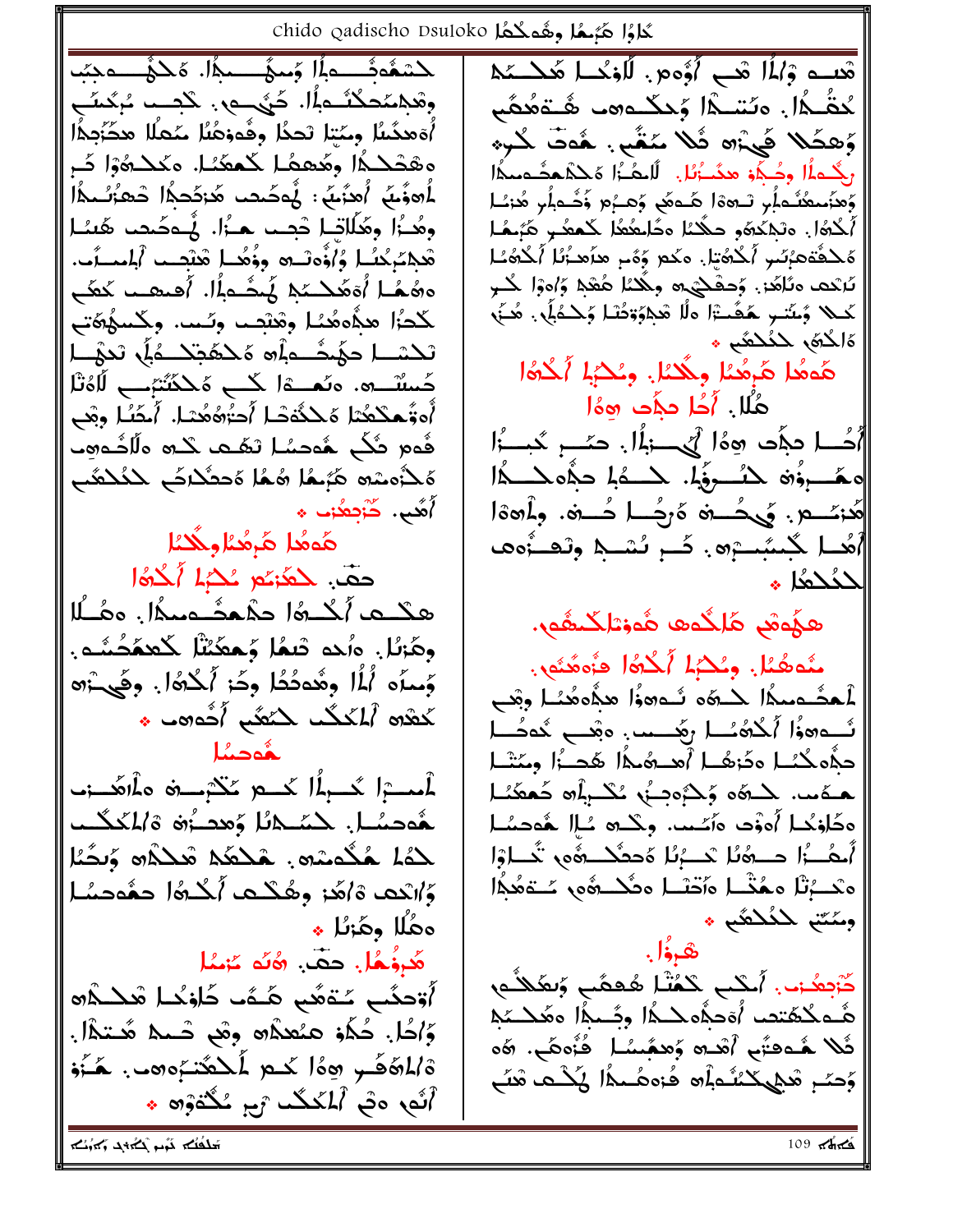كَاوُا هَبُمهُا وِهُمكُمُا Chido Qadischo Dsuloko ثَـــوهنُّوماً و. وقب تَـــمه وَوَّـــــرٍ أَف امُنَــم هَٰــدُـــل وَبِــثَـــد هَــدَـــم فَيِــزَا وِيُنْقُلُ. ٥وُهـ، هَٰذِوَٰذُلُ ۞٥ كَكْشُـهوَ٥٥هـ، هُكْثُمْلُهِ حَزْبٍ هُمَكَهُلُه \* إمزُنُل. حقّ ألمَّهكُم وهَ هُهجُما هجٌمِيها وَوُحِدُوْهُ وَهكْمِي. حة. معُسُل وُهكم كَعِمَدًا. حصْر هُ/لمَلَوُّبِعِدِ لَمُوْتِدَا وَهُمَّا هُمْ يُحَكِّعِ وَجَهُّور وَّسِعْلِ كَلا تَقْمُلُهِ مِ تگەلا ھ أَلمهُم أَقُوهم هُ: هَٰذَهُا. ونَمْكُلُا حَـهُ! مسأمةَ حسَّى اللَّهُ عَلَى مَعَامَدُ الْمَسْمَدُ هُكُمنْدَهِ . حَسُّلَ وِنُوهُوْا هُشْكَلَاهِ هِوْمًا . هُگەشھ. ݣُمْكْتْسُەھە قُصْرِ أَلْتُمْ. تْثْلَا ومُكْبُ وُهِمْنُوا وَحَدِدٍ كَاتَبِــةُو ەڭتْزَا ەائْغَا ھَكْھُەھە ھِئىرەْل. ەُاھ هُمكِهُُما وؤُههُما معُمعهُما هُـمانُكا. هَٰلَاتْا وَمئحصٌ ۖ ذَٰه حثَنَّاءهُ ﴾ ة/لمَكَّرِه أَس فُوعَرْتَه كَثْمَوْا وِتَعَمَّدَا إمثَرُّلْ. حقَّ. 3% ثُودُّا أُس حَةٍ. هكْمُمْ كَعَتُوهُمْ وَحَقَّيْهِ حَصَّمُ وصْدِ أَتْدًا ﴾ كُــودُا وِصُٰلَاهَـــب كَــْتِنُكُلُّ. هَنْـــرِ ٱنَـُــعِ وكوحط هذووكما كحننتها سَنْمَا أَهْدًا هَيْ أَهْمَا لَيْهَا. هَنَّمَا. لْكَمْكْتْسُوەب. ەَجْرُومْ أَتْدَّا أَلْمَتُمُو. حَمَٰهُمْ ذُكُرْ وِهُمَكُمْهِ. وِتَسَأُمَنُنَّهُمْ كَرِ لمحْدًى حوهُ! حَيْ؎ لِمُاصْلِهِ. تفقما هْدْكْلًا صَلْحُمْلًا هُدْهَشْدْمِدًا. كُخْ لمَحْمًا هؤا كَهِم هَدُا. مِمُع وْلِمَتْتَمِ أَهْدَاهِدُه مِلَّا هِكُم لَكْمِعَيْلِ \* كَنْنَا لِحَدُّهِ، هَمْحُكُم حَفَّـهِ مَعْنَه وَمْبِ حَمْمُط وَعَكْتِرْهِ مُسْبِئَةً هُزْعُتُو . حَمْمُصَلًّا وهُــولُمس أُوْحُــل أَحُــــمْ . حصُّـوم شُــومُهْرُه هكْــمَا هَمْهَــا كَمْرُه مِمْــومِمَّــى ولَّا هتها هَنُوهَا مُنْ بِ كَلْهِ. مَكْلًا مَكْلُف هَنُهِ ﴾ [الأَهْلَىٰ: حِنُومٍ هُوكُهُمْ هِعَدًا، هْمْ عُعُمُلْ حُمْؤُهِنُوهَ كُمْ عُكْمَوْنَ وَهَٰا أَوْرَٰلُ حَزْمَهِ هُمَكُمْهِ \* أَلْمَا مَمْكُب كُبِ وَالْحُدَّةَ اللَّهِ مَكْتَبِ هُيمُ! لَاه لَمو تَكْرُبُهُ. تُمَمِّلُ هُموهُمْ هدَهُ حَمْدًا. وَهَا أَهْدُا كَلَّهِ لَمْ هُدُومِهَا كَيْدًا مِمْكُ والْعُلِّينَ مِمْكُمْ وْالْمُنْكُمْ وَالْمَا هَ هَٰذِهُ هُمْ يُهْدَيْب \* مِمْكُوبٍ وِهُكْرُامِهِ وَهُكْلِمَا لَمُعَتَّوَهُمْ ا مَمَّمَّت وِؤُهَّدَاهِهِ حَزَّبٍ وُّهِهَزُهْدِهِ ﴾ كَمُعْشَا مُبْشَا كَسِيلًا. مَكْثِرَسِيْهِ ٱهْتَسِي مے کوہ . کے ممتع اللّٰہ اللّٰہ کوہ کے لوگ أهدُّ عبدًا وتَّـــهِ أهلكـــم تُسُّـــرًا. ة/لمَكَــْــ لَــهُـهُ هُكَــمِنْتِينَ وَرَهُ ۚ وَتَــُـهِي دْه دْ:نْݣَالْ حَمّْمْلْ هْلْلْ هَبْكْلْ وْصْه مَتْنَا بِحَدِ كَبِ. وَهْبِ مَعْبُدا وِهَكْدًا أَلْمَنْـزُوْهِ هُــــهِ فُـــمَحْبُ وهُنَّــْبِ هِأَمْــ || أەلمك كى دَّىر ۿەللۇتە \* َّفِي أَكْدُّا أَكْدُّەءُ». ەقْعِي هُنَّتَمْلَلِ أُف لُاحْكَكُرُ لِ \* إِسْتَمَالِ حَقٍّ أَسَهُ وَيَهْدَأَ 

بَنْ الْمُلْكِمَ لَمُ مِنْ الْمُلْكَمَةِ مِنْ الْمُلْكَمَةِ مِنْ الْمُلْكَمَةِ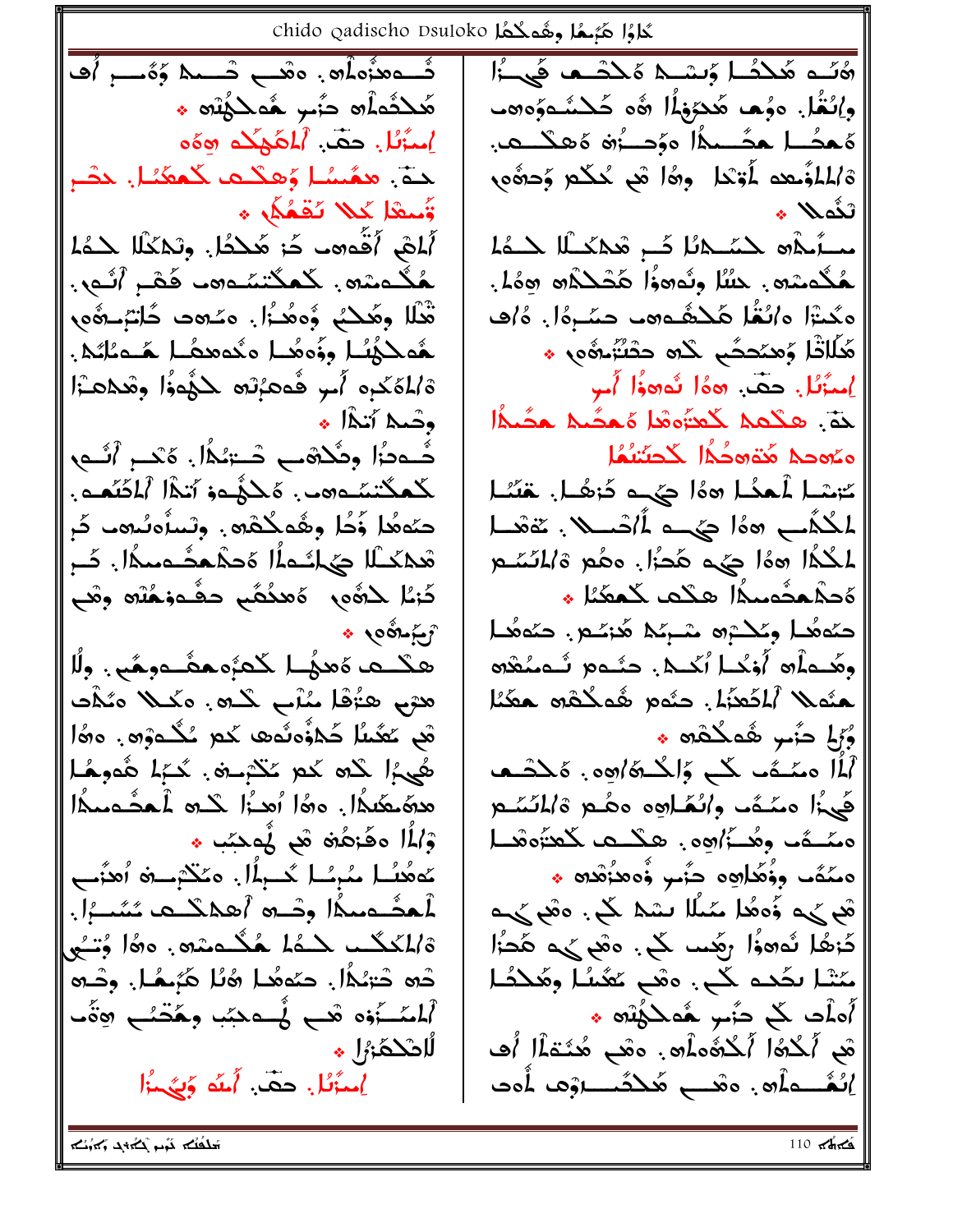كَاوُا هَبُمهُا وِهُمكْهُا Chido gadischo Dsuloko اضَكْمِهِ. لَا حَيْحَاوْا حَشَيْبًا. ولَا حَمَّتَهُـا حَدّْ. حَزْبُرٌ وَهُ وَالْمُكَكَّبِ لَلْلَوْْلَ وِيُكُووُو هَ احْبُحُا هِعَمَا هَمْمَحِصَّ مُحْزَا. وهَ ا لِحَهُجُدُوبُاً و**جَ**اوْا هِمُعَدُّورٍ \* وُمِرًا كَبِمًا وَوَٰوَى ۖ أَسْلَاتِ ۖ حَقَّـهِ كُـٰقَتِهِ وُدُّا ﴾ هِ هُوهُمْ هَٰلِكُوهِ هُوزَالِكُنْهُمْ. لُمِعِيهِ مِهَم هَٰكَلاَتْها مِكْعِكْتِسْها أَهَيْزِهِ . مُدَهُمُا. وهُبَّتْهَا فَزُوهُنَّهِ. جثَّنُوه مِهْمَعْمَةُ لَمَثْمَا لِمَتَكَنَّ لِمَتَكَمَّ اتَّصَرّ أَهذُ وسمَّا حَسَّرٍ أَحُسا هَرُهُا وَحَنَّفَهُ وَٱ وؤسِّكُموم مُعَنّ. لَمَنْهِ دَرُّا هِيُبُرُا وَجَيْءَهَا كُمْكَمُا \* وهَّزْتُمْتَةِ مِنْ مِنْ الْمُسْرِ وُّوسُا هُرُهُا وُحِكْتِلًا هُوصِمًا كَسَبُرًا وْالْمَا حَقُومُهُ وكَعْدُه وهُوصُمْ الْمُكْتَكِمُوهِ بِهِجْمَعَ وَكَنْ عَالَمَ وَهُوَ الْمُوصَفَةِ. أَهْمَا لَمْ حَقَّاحِسًا لَكَعْفَتُا. ةَاهلُاص ةُاعْدًٰا حَمُّلْ كَبُرُا هُحِثَكْمُو تَجْاوْا مِكْبُرَّا مِعْذًا كَعتَوهُا \* هَ تَصْلُ مَثْلُاهُ مِنْ مَعْدًا لَّا مِنْتَمْ مَنْ لَكُلْحُمْ \* كُثُماُ! وهُنِ كَعفُوت ھُـِرِوُّا . كَرْحِعُـْ وَبِ كَلَّكَتِـا مكْمِكْتِتْ ا هُزئا وُسْعدكُم كَرِوُم ەَ كَمُّةْوَا هُبُتْهَـا مَمَّكْمُبُّى. ەكْتْمَتْبُوْا حدُمُل كَاوُل وِرَهُ| مُبِيْل دُرِهِ حِيَّيْلِ هَ/وَجُلِ. وِؤْمِنُا هَٰٓبُـِهَا هٰٓزَهِ; هُـٰٓدَجُّا هُـِ حَيۡـٰٓ;ا مَبُرْا لِكَبِلُرِ وَتَهَٰذٍ تَكْثِيرَةَ حَقَّوَكُمْرٍ هُذِب ەلُوْكَىجاْ خَعْنُا وُسِهَّىجاْ لَمُحَْدًا. ەوَلمَكْت . وعَهْ لِمَعْهِ مِنْ الْمَسْرِ صَلَّىٰ الْمَسْرِ صِنْعِيْهِ مِنْسَمِيْهِ عَلَيْهِ مِنْسِيْهِمْ أَنَّــمِ أَــــرِ وَهُـكْــا هُوهُــا لُا هُرَيْــا. هكَــرِ وَّەھُــا ەڭدەدھُــا ووَّگـــا  $\int$ لَــْمِ وَقِيْــالَـــعِ هفَتهُنَا هکُدُنا سكفَ حكَسَنٍ مَكَلا كَلَتَ هُاهُ، هَكَمْشٌ، حَيْمٌ. حَيْثُمُ هُمُوا مُ 2009. هكت روهُ/ هَعْمُهُ وَهُمْ مَسْرٌ لطَّرْت مأَتقفُكِ لِكَالِمُونَ لِمُمَعْنِي. أَيضُلْ وَفِي وَهُ مَ مَرِهُمُ لَ مَتَحِيْكُمُ الْمَحْتَمَاتِ مَعَا وِهْنُو، تَعْلِكُو، بْغِ هُزْهُو، وَيَمَّتْ لَكِي حَتَّـرٍ دَّبَ وَيُكْمَدُ أَنَّهِ \* ركَّــتُهْلِقُورٍ مُنْوَهُـــا ومَنْوَكَـــا وهُوَجِفُنُــا هُوصُط لَّاحُط وِهَــَمَ ذَكَرَتَهُ كَــــلا وَسَمُ هَا. كُلّ هَ حَثَفَ هُ مِ حَثَبَتْ وَحَبِمُا فَوهَهُمْ. وهَي أَلْمَ كَدُرًا وَحِدْهِ مُحْمَدُ هَّبُــِمَدًا. أَيضًا وَيبَّ هِ وَقَيْمٍ تَشْــِفَ هُوَجِيبًا. ھكىم كَمِعَنَا. أُووًى كَرْومُا وَهِدًا ەنىڭىلا لمُووَّىدًا. لَّاحُـا ھِيَـــُزا ھئومِنْنے وَي. لَّائُــا ەَحْمَّصْتَــە. ەَحكَـــى تَصْعْــا ەڭجار مجَسَا مەڭگىگە ۋە ئەشل َ حَثَكُثَرُ*نَّ*ى أُهُّى هَ/هُـُـم \* هَّبُـمُّا يُـهُمْ. ﴿ وَلَا يَكْسَوْا إِنَّهُمْ لَهُمْ مَثْلاتُ هَمِنْا وهَبْنِ كَمْعَكِنْنَا وَكُمْ أَوْكُنَا. للخُلْفَ إِمَّى الْمَرْمَنُونَ \* هَٰٓتِ للنَّبِلُرِ ءنَّهُۥْ مُكْبِيةَ حَقَّدَكْتُو هُـٰٓتِ هَمعُل وَلَمْوِ وِلْمُلْمَا كَم مَلَاتْا وحُمْعَيْل مِمْرْدًا... حقّ حَفَدْ وَاللَّهُ وَاللَّهُ دەُنا مَەمْل وھُدىڭگە وَدُرُا. ھمَنْىل ِهَمَعَلَّا وَلَمْنَى مِلْكِئَلَ. وَهَبَّتِهَلَّا أَلمَفُوبِهُـــمْ. وهُلَلاَثْـــل ومُّــــزَّب وُوهُـــل. هُلُّا. أُحُا حِكَم وهُ! حفُكْتَبُومِ هُوصِبُا هُنْبٍ. وَٱوْۡىهِ الۡوَيۡدَا أَبِـدُّهِ أَنْـمَـٰـٰٓءَا بِهَـٰـٰٓءَا وَالْحَمَـٰلَ وَالْحَمَـٰلِ وَالْحَـٰلِ بَعْلِهُمْ لَهُمْ الْمُؤْمَرُ مِنْ الْمُؤْمَنَ  $111$   $\pi$ *th* $\pi$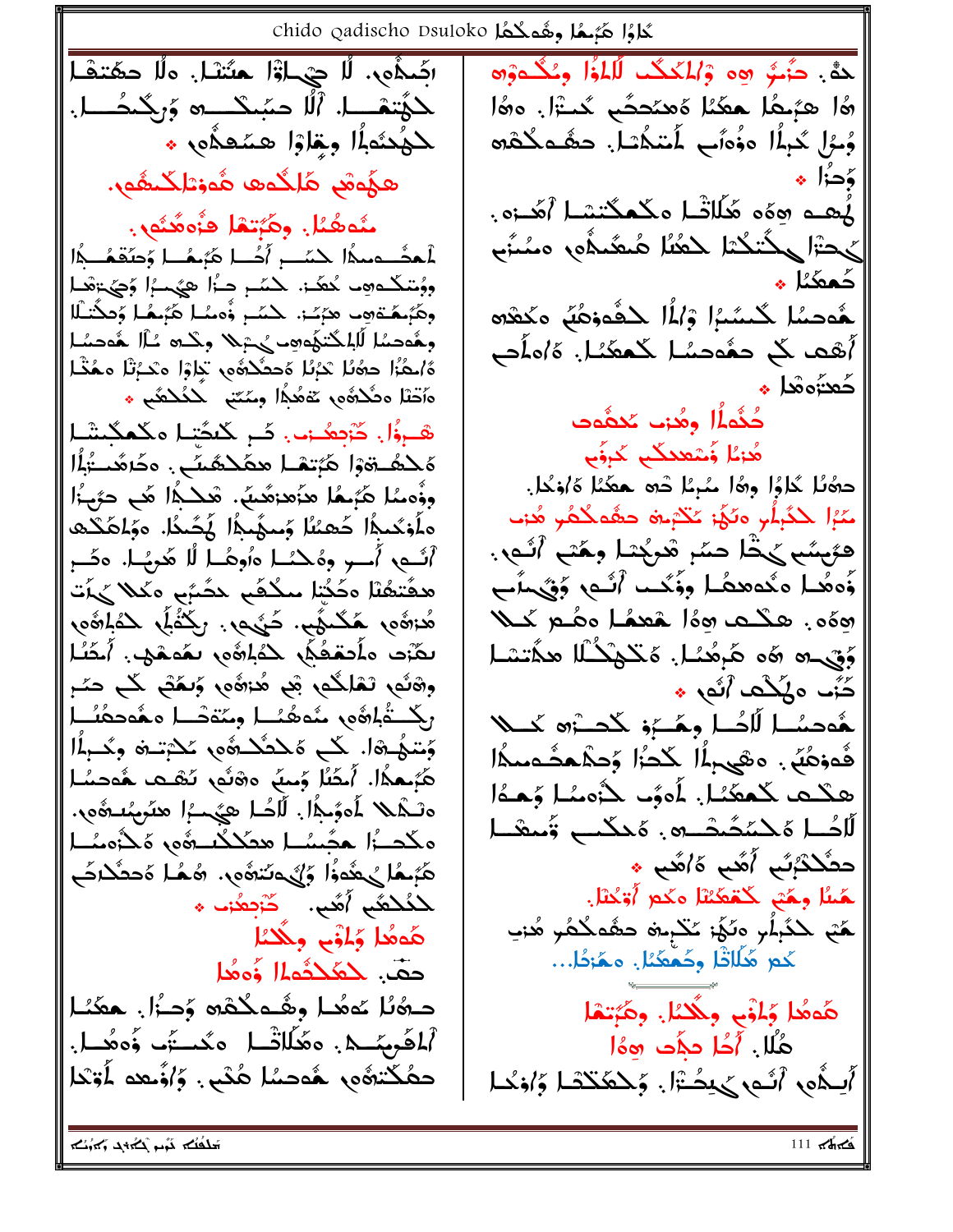كَاوُا هَبُمهُا وِهُمكْهُا Chido gadischo Dsuloko وكمعَنْدا ألمْكُف، هَدَّمَدٍ وتُطَلَّا وَّمَعُشُوبٍ وِتَنُولًا مَكْلُّطٍ وَإِمْطُرًٰا ِ وَهُو أُهكُر حَزَهِ هُل هُحثُه هِمَا ﴾ حڤوحسًا \* إمزُنُل. حقَّ. هُوم فَوكُوها ه دممًا للسَلا مَع شُلْشُور تُعا معُمتكهُنَا. نُدُّ. هُەصمُا حُر مْعِ فُلا مُدوْد فُلا. هثتف ومَكَلاَثْ). هكــم مُكْت شَب هُوصُل كُر حَدَهُا وِهُوكُمُر ﴾ هُا سُعُى مدكَـــــــلا حمَّدُ حَمَّـــل مَسْمَعُه مَعْمَلُهِ. تَعْمَد فُنُوهُا وِثْلًا، هَنْ مِعْمَا وَحَزًا عَملاً ضَافَتِهِ شَا ضُفَىٰ مِنْتَوَىٰ حَيْثَ وَّدَنَــب إِنْغُــل مَـــ90 مَنْـْــل لَّا هُدَّــة،لَّال ئَــــەدْھ. ھُــــەڭبُرە وڤوە وڤـــــې فُلا ەفُەزەمُىُّا وَحْكُكُم هَىُمْ \* هُمُم، مأمُّ هُلَّمَ مَا كُلُّهُ. كَمُوهُا هُدِوُٰهُا حَقٌّ. أُووُه كَعْفَا وشَّەكْتْمْمْ. 3 كَمْعْكُمُومْ تْزْسْلْ. كْعْزَا كُمْ. حَزْمِ ۞ُه وَمَّرُم كَكُرِلُهِ. حَتْمِهِ وثَلا سُبْعَبٍ. مَمْ أَ2م هَ/مِمُّوْلِ تَسْعِ. هُمْكُمْهِ هِجُسُا ﴾ أَحْذُمُووُ السَّلَاةُ ٱلْمُحَمَّدِ بِ مَكْتَسْمًا حَكْسًا ﴾ مِمَّرٍ وَمِنْزِمٍ وَارْقِعِي لِكَمِعَيْلٍ ﴾ وِتَسِباُهِ . كَبِ هُمْكَسْلَا وَُحِيثَهِ . لَالْمُؤَا هُا مُنَّه حصْفُه هكَّرْت كُف همكُرُه وِكُدلًا هِكَنُنَا. هِدَسب لِلْمَوْكِنِ كُبِيرًا يئَسَارًا وَحَكَمَتْ وَمَسْمَدٍ وَالْمَسْتَرَىٰ هدًىسىداً. ەَدئىدىمْعْدە آلمەتبىسە. ەئىرُوْب كەن. ھَـەُوْب ەُ/ەوُب ھەھُـا  $\bullet$  a sha $\delta$  or  $\Delta$  a should be ووُلَّــٰت تَـْفـَـت ِ. تَنھُے مِیمَـٰٓءَت تَلْفـَـت هُهِكُو ونُمْعُوْو. هُزوْها حصْبِ أُف حكْمُلُّ وذُهِمُا مِدُرْسِهِمْ رَوِهَا. وَهُمْ وَرُوْ أَلكت. مَنْعُل مَشْمَلاً. مَضْبَرْتُ لَمَعْنَا لَّكُمْ يُوْهِمُلْ. وَحَصَّرُه اهُدْ كُلُّهِ. قُلْل وِهُمكْمُهِ. أَهْمَد دُه مْعِ كَمْعْصَد مىڭئا ەئرۋەي. ھىكم أىڭدە كەھەمئىل وهُنسًا حصُّلًا وصَّنَّك. حَنْسِ وَلِلزَّآهِ مكرأا \* إمارُهُا.حقّ حدُّمُا هَمُوا مَنْ م كەنگىر ھ حَةً. كُبِ هُوصُمُ حَيُومٍ هُـوكُمُو هُـزُا مِبِزْلُو جُدِيًّا كَسَّلَانًا مَ هُلِكَيْا لَالزُونَ. ةاهنَّا هِهْا كُمْ وِكْعُبٍ. أَلَمْ لَااذْوُه وئَكْلُوم وْتَنْكُلُّا \* هُنَىٰ وَسَسْطِ ةَالْمُكْتَبِ. ةَحْصَلَ حَصَّدَأَا وَٱصُّو، يَجْسَدُ حُمْوَٰرٍ أَوْهُولٍ. هَٱنْحَمَلا هأهمكــم. هَكْسًا ههُــزًا وصْـرْكُما. لِّكُيْمَ هَُبُهُوسُو. ۞ااهُذ هُوصِمُل لِكَبُوصُو ههُلا لمعَمْدًا مكْعِنْدِلا هَٰزَمٍ \* أُوْحِكُم مَّەهُم كُمْ هَٰلِكُمْلِ. كُلُّوْ وِهُـْمِ دەُنا ئەھْا أھىلىگى. خەلم ھگەشە مْعِ شَـٰمُ مُتَـٰمَّاً. هُمَّـ حنُـٰكَمُّا خَصَّكاً. مُمْسِرًا. وَوَٰٓا مِكْرِهُبِ ݣُــْ دِرْوَهْـا. تَى ٱلمَّكْتَ لَهُمُ ٱتَّدْهَبَ \* ەھُكىم كىلە ھَبُسى ھَبُسىم. ھُنسىر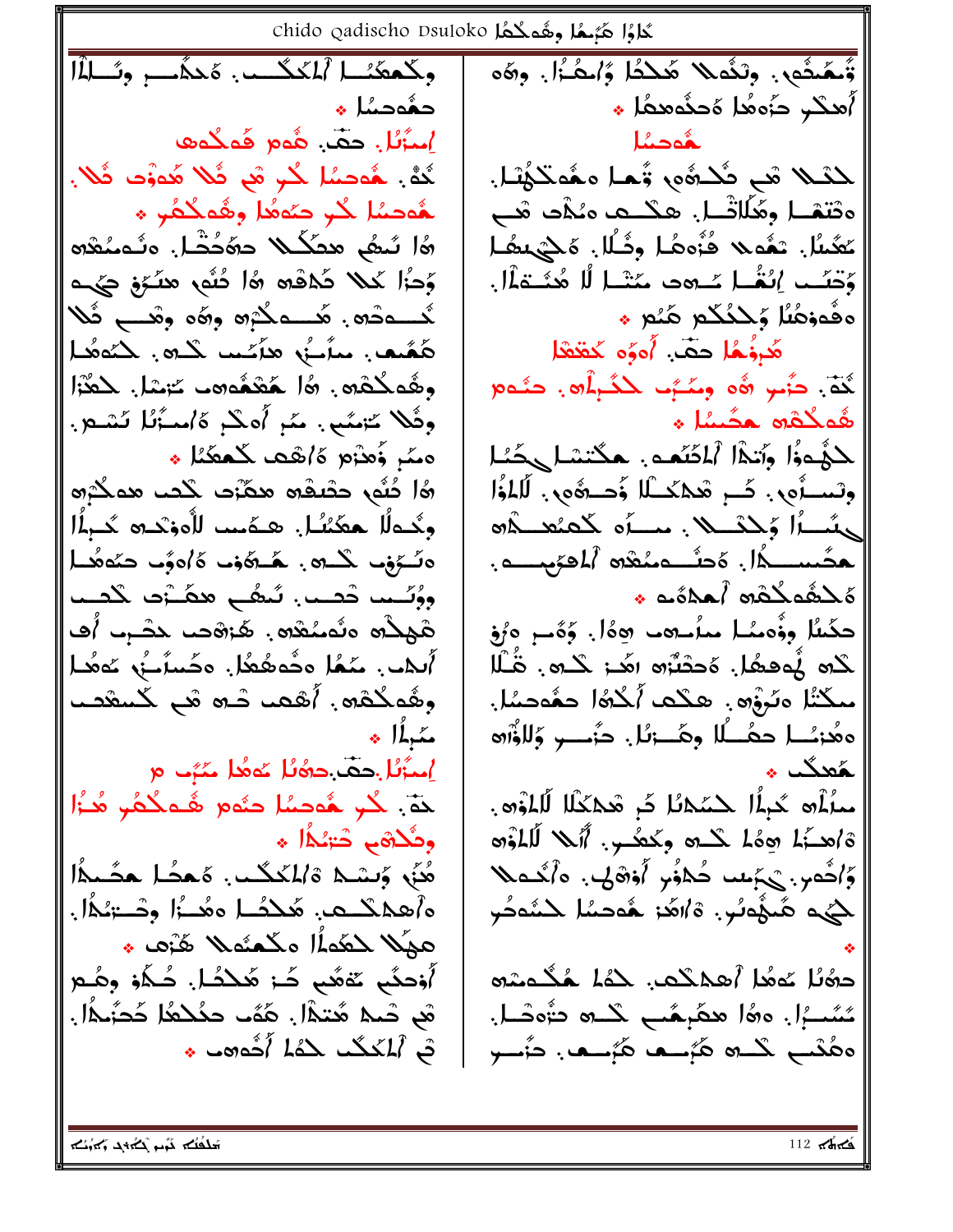كَاوُا هَبُمهُا وِهُمكْهُا Chido gadischo Dsuloko هُا هرُمِسُــا همَّنْــا هوُنْــــم هُــفٌـــهُواْ. حَهُووُا وَتَنَاهَ الْهُمَا وَوَالَ. فُنُوهَى كَتَصَّت إِذْْاهِ . هِمَمْ لِي أَتْمُ وهب هَدْ تَهْرَ أَنْسَمِ . ەَھكَكَى ەُاھْبَى وِهَٰدُ كَ ھُلُّا. ەُامىتُرْل |ەَهلَا آَنُم خُووْدُهُ! ﴾ هَفَنْبِ ضَرِ أُهَّْنَبٍ. وِهُكْشًا هُو وُامِضُرَٰا تْنِعُا وَٱسِّب كَبِكَاوُنٍ. مَدَهُا حَصَّنًا ەھُــاْلْ ولْمَــُــممكْل ھُەئــم ھَە وَيْسَــكَ وِهُــوكُمُو. لْمُؤْتَـــا كَـــو دَّائُــولُو. ةهكْم حَاثُولُه! دْهُمَامُ بِاذْسَٰفِ بِذَاءُ ﴾ إسْتَبْلَ حَمّ. هكم كَرِجْهَا إمدَّائل حقّ وهُدوْمُثَل لَّغَةٍ. حَبَّى اللَّهُ مَعَّسُلُ وَحَسَّوْتُهُ الْأَوَّا إِنْمَالَ. لِحَةٌ. حَتَّمَعَ هُمَكُمُو فُتُوهَىٰ. أَحَدًّا حَمَيْتِ ەھُىم ةالمُنَسَّم ةالمَكْك لِكُمَّا أُخُورُ \* لْمَوْا وَّكُل أَمَّــ وَوَا كَمَكْتَسْلَ كَبِّ لاهَمُسُلْمٌ وَحَيْمَهُمْ وَهُدَرَهِ . حَشَّمَكُمْه ممُنَّى دُه وكَمْتُا هُدَوِّمًى ۚ هَٰلَاتُا وُحد وُكْسُهُا أُشُدْهَبْ. هُجكُنِ وِكَسْعْ كَمِنْتَزَا داُه هَٰتَسُوُّهِ . هُدَ دُومت وَوَّه وَهِيْ وَ وُلْحَمْلاً . تَاهُدْ لَكُو هُنَّكَ هُوَصُلُ \* لكە ۋاھُزە . ھُەھسُل كُىڭ لگەشُھلُ**ر** حَدَهُــا هَـمُـسُــا وِهُــمكُمُو. همُسُــا وِدُهَ لَمُعَكُّمِ وَّثَمَلُو \* أَأَكْتُهُ! وُحَكَّبٍ : حَمَّىتُ الْمِتَعَمَّسُو بِهَتَّ : ذَٰہَ مَکْلَّٰہَ کَہِ عَنْکَمَ شَمِ غُمْعَمَاً. الْدْهُيَّةُوَّى حَثَّلاَءُبَّى ۞ لْعَظَمَا ذُوَّلًا وَسَنُلُهُ حَكْلَمْحُوسِكًا. أُفْ حَدُّمًا مَعمَدا وهُـعكْعُرِ. مُنْسَبًا أَكْـدُا. كَتْرًا مَنَّزَمَتْ دَرْدَ وَمَسَرًّاهِ\$20. وَهَكَلاَتْنَا مَّــُ إِلَــٰهِمْــا حَــٰتِكُمَّا. وُهَوَّهــدْ أَتَب كَتْرْسِمْ مِهْمْ هُمْهُمْ مِنْ هُمْ مُسْتَوَجَّدُ الْمُسْتَوَجَّدُ ∣َّكَرجٌدكُو ٭ ەقتىْدا آھُزە ھُەھسا لاھُەڭدە \* مَّبَّد حَقَّدَكْمُه مْكْتْلْ. مأَسْلُمْه حَبْ كَّامُ أَدْفِعْكُمْ وَهْلُمُهَ كُنْسُمُ}. لَمْتَ أَهْدَوُدْهِ ﴾ (وَوُحِد كُلُّاؤُومِ هُدَائُكَا لَكُمْ إِلَيْهِمْ مَدَائِكَا الْمُدَمَّرِ فَـــوهـــ هُـــــأَب وُحـعُوحـنُـــل مْحَمَّــُـللّ ِ أأسلمئل وألم شملكتكت \*  $\left\| \frac{1}{2} \sum_{i=1}^{n} \frac{1}{i!} \sum_{j=1}^{n} \frac{1}{j!} \sum_{j=1}^{n} \frac{1}{j!} \sum_{j=1}^{n} \frac{1}{j!} \sum_{j=1}^{n} \frac{1}{j!} \sum_{j=1}^{n} \frac{1}{j!} \sum_{j=1}^{n} \frac{1}{j!} \sum_{j=1}^{n} \frac{1}{j!} \sum_{j=1}^{n} \frac{1}{j!} \sum_{j=1}^{n} \frac{1}{j!} \sum_{j=1}^{n} \frac{1}{j!} \sum_{j=1}^{n} \$ مىڭى ئىسىلا وتىئىل ۋالمككىگە. ھ جِّيمًا مِعْجِمًا هَدَؤُهَوَمِ . سَكُفَ رَجِعًا لحتة. هُوصُط لحدةٌ وَهكتم وَنَذْف وثَمِ مُكْبُرِينَ حَدْثَا شَعَلَمَتُ \* كَعِتَوْهَا. هُمْ يَعْبُ أَحْدُومَا حَمْهَدُومِمْ! ئَكْة حَنَّىدًا وِلْمَعْظِ حُبِ مَثَنَّا. ئَكْتَ ذحكاله لَمُ اَصْلاً لَمَ يُحَمُّونَ حَكْرٍ ضَرَ لَهُ صَلَّىٰ الْمَحْدَةُ الْمَحْدَةُ الْمَحْدَةُ الْمَحْدَة مُعَهُم حَبَّوماً حَهْدَوًا وصْحِ آتِجْلَ حَكَتْرًا وْ)لَمَا كَحْفُوهُكَ وَحَرَهُنَدْوَهِ هَبْ حَبَّىهَا. وَهَٰلَاتُا وَكَعِدُوْهِ كَلَاحُتَتِهِ ۖ وَعِكْمَ َهَّتِي هُـْمَـٰ كَـٰهِـلُو وَحَصَّنًا نَخْبِـتَىٰ كُـُو \* أَخَرْ هَٰكَٰطُ لَّالَمُوْا ۖ وِيُكُووُهِ . حَثَوَخُطُ وِيُحِبْرَا دَّىبِ هَدكْبُبِ وِدْهِ مَنْزُوْلِ دَّىٰدًا. دَّىب أَوْْدَمْنَلْْ. هكْنَا وُرَّاجِ 20\$، دَأَوْخَا أَمَاهَجِيَكِمْ. ، هُ دَهُبُر ودَه مَكْمَدْ مَنْدَكُلٍّ. دَّنْب لِمُوصِمًا لِحَقُوحُكُمُ مَكْدًا وِلْمِحُوسِكَاهِ

<u>المنابه بالم المرام المرام المرام المرام المرام المرام المرام المرام المرام المرام المرام المرام ال</u>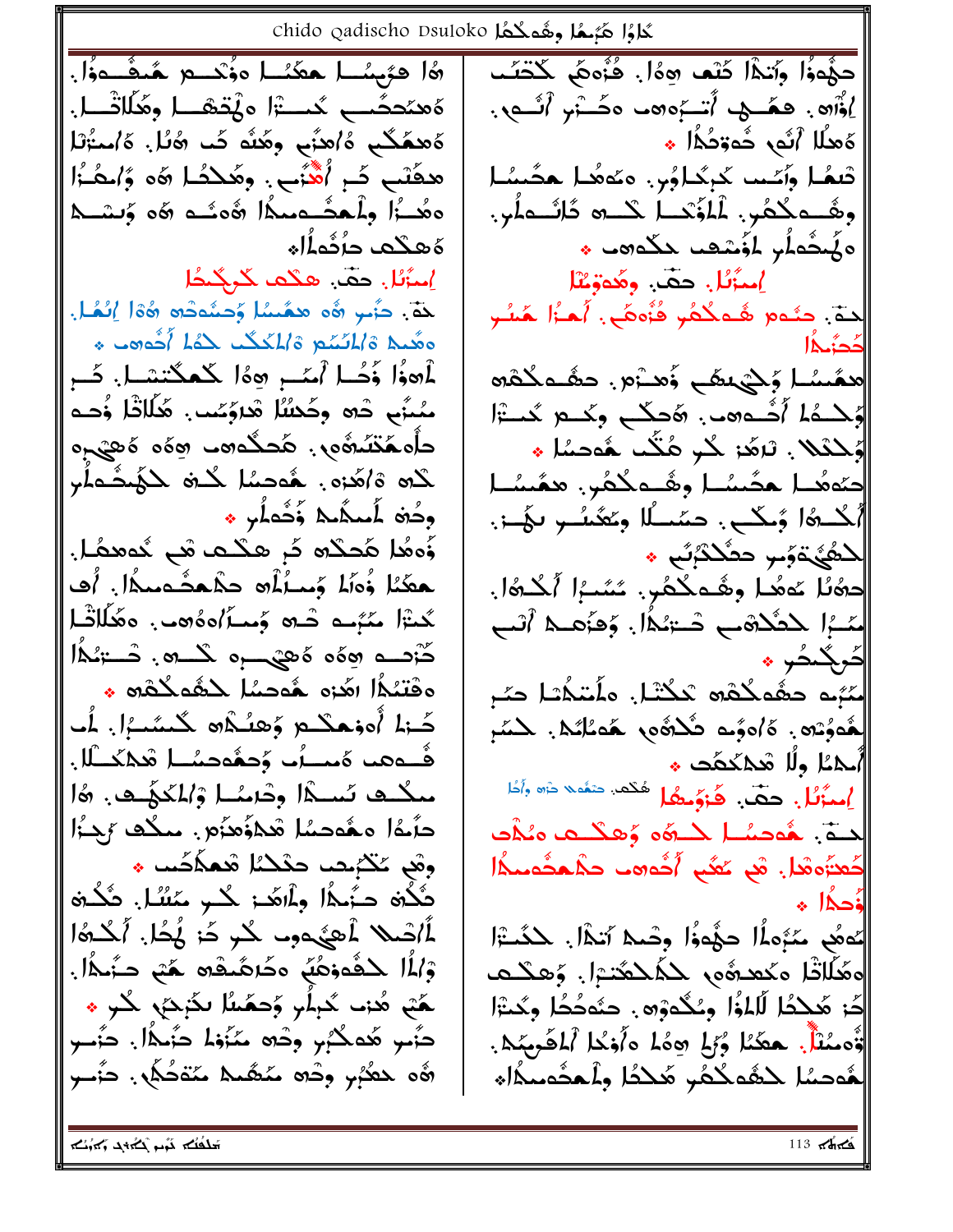كَاوُا هَبُمهُا وِهُمكْهُا Chido gadischo Dsuloko همَّسُا أَحْدُّا وَجِحْبِ حَقُدِهَٗا هُـٰٓتِ ۞ٛه هُزم مُنْعُرٍ ٥٥هُمعُــُرٍ. حزَّمــرٍ هُــدلَٰرٍ وؤتُسا أَبِيا كَيْلًا بِمِنْتَ بِمَعْتَا وَجُعَكْبٍ وَأَسُب لِكَمُوْتَلَ. حَزْمِهِ أَكْلَ وِيُهِكُو لَكَنَّ. حْجَنَّ ٱسْلاَ وَهُدِّأَسَلاَ هَٰـٰٓدُاْ هَزْهُـٰتِ وَ هُدَسُل جُوْمِمُل وِهُومِهُل ﴾ ەفْعنْم ۿَّة ْدَا ەشْرِيْزْم هُجْرَا . ەھُمَّم حُثُماُ! وهُنِ أَقْنُبِهِ هُنَّىٰ ٱلمُؤْسِعِدِكَبِ حَمُّنًا كَاوُا هَٰٓئِمَّا هُـتمْلَ. مِنْعَـدٍ ـعْمِعْـل. مِنْعَـل هَـمِدْل. هَجهَه كَاوُا ولًا خُجَّةٍ أَهْبِعِ كُلِّ هُوَ عُقْبَتُو ەكتتۇب كەتتىل ەقتىمىترو ئىمكت حنُـهِ هُـهكُـهُ وفُنُّوهَــ وُا مُبْب وكلحُدا. 5هُدْهُهُمْ هُمْمُدِمُّا وشَــْزَعْدًا. ـْمَعَنُـٰا هَ/وْخُـا. وِـمَّتَـى أَوْخُـا خَاصَّـْدَى. ەھْكِتْبُا ھَكْنَا أَبِ هِكْكِبًا. ەھْمْنَا ەمئېّ ھطّئا دېھىكتى . ەقبَحا كَم أَوْكُمَا لِمُوهِ وَشَـوهِ. أَبِ هزَمِيهُنَّا هُـزَى هْمِ يُحْثَمُاً!. ٥ڨ ٱلمُكْكَّبِ لَكُمَّا أَحُّهِ هَبِ تَعْدِيد هِمُسُلْ . دِيهُهِ تَدْرُبُلُ وَمُبْسُلًا كَحْمُد هُدْمًا وَفُعَّتْهُدًا. مُنْحَفَّ كَتْلَا مُنْزَه هِهُه لِمُأْهَمُوا أَفْ هُعَدْوَبٍ. هَنُمَنَّكُمْ كَذَّبْرَا وُحُكْسٍ. وَلَا أَخْــوِيْ بِدْيَنَـا كَرِ هِكُمَ مِوْا. وَصِمًا وُامِدْ مِوْا كُلُمْ كَعْدِوْهِ. شَـٰهُلا وِهُكُـا أَبِكَبِ وَفُسْـع هُدَمُمُا. حَدَّەمُلَّا وِمُبَلَّوْ 160 كَـ 30 %. إِنْعًا. دَخْرِ هُوَجِئًا دَاُوَمُجَّا هُجْمَعَتَب ة/لمَكَب لهاءُ هُكَمِنْدُهِ. وَهُمْ يُؤْمِ ەللىشــەر ەلمەھــــر ھەكىلى الىمــا هُم كَعَمْلُل \* لَحَمْ هَلَاتْلُ وَجُمْعَمْلُ. مَمَّرْدًا... ەَحثَلامَ للنُلْتُبِ أُمَّبِ \* ||مَموْل لمُكْتَمُنَا وتَكْتَار وكَتَبْتَوا هُلًا وكتُبْرا. حقٌّ. حفَّكْعْرَم أَبْلَحَقَيْهِ هُلًا. أَحُل حِجَّف هِهُ! قَحْهُ هَٰذَا. أَيِكَ هُٰٓزَٰءُلُمْ أَبَّسَتَ أَنَّهَ ۚ. أَخُمَّتَ أَبُّـــب هُـٰٓئــا لِكَنُّتَبِــ ۖ. كَـاهُتْا وُلكــرِ هُ/مُتَعٍ وَجَهْدَهِ. مَجَّنَّدُ هُوَ مَتْنَا وَأَحِبَّا. همَّتْسًا. كَـرُّە هُـَّى أَبُّــب. ەَحكَـب كَرِ هُوْا عُوهُما وُهِنُعِيدًا ووُتَعَصْلَ أَبُّسِب آباؤُسِّـــمْ. كَـــرِ هُتَـــمَــهُ أَبِـــمْ هَمُدَكَـــز هُزِسًا كَنَفْعُكُمْ وَهُوبٍ. كَـاهُ تَلْ وِنُــوهِ وُّا. أَبِهِ. حَمَّدَتُكُمُّا وُحَكِّ وَوُحْدَثُورٍ \* لمَعْضِ . رِهِ مُسْتَمِّرَ ابْنَـْصِفْصِ رِصِمْرِيْنِهِ ھۇەھى ھَلگەھ ھُەزىلگىھُە. وِكُدەۋْبۇەر، وھُل ؤەنئشىغ قُنومۇنُدٍ. مُدْهُدًا. وكَتُتْرَا فَزْدَهُكُمْ. أُحْدُدْمَدًا لَحْدَدَ مَنْدًا لِمَنْكَبَرِهِ وَأَوْمِ كَعَـزُنًا. تَمْكَمِعُـم وِهُمِهِ كَحِهَةٍ. هَحِهَمْأُو أُمِّب لِحَكْلُوهِ حِجَّتِهَا. ٱ؎ٵ ە۞وۈٗا.. ەتىگىم كَتْݣُى كَيْتّْمَانْا. ھُە وُھھُىم ەھُسْل ەھُسْم كُمْسُمْلا ەھُھْىم لِهُ، وَخَلَّـٰہُ‰ أَنَّبِ تَقْهُـٰٰہُا ہَوْٓہَـٰٰہِۢا وَثُلا ەئھھًے گے خُوصُط. وَأَيْنَظُ وَهُ حكَم:. وكَــــرَّهُ سُــاً الصُّحَسُــا هُ احكُــاً صَرْفًا تَـــرُبُّا مسَمُسُوُهِ \* هَحثَكُـرُهُ ۖ خُـارَا مَكَّنَا مَـهُنِّـا مَنْصْلَا مثَكَّرُهُ ۖ سَّمُا تَنْكُفْ هُو هُوَدًا. كَمْ هُوْمًا كَلُّهِ تَّةَهُدًا وَسَّتَمَ لِمُكْلِّفَ \* هَه عَمْداً. وَحصُــلا هُــڤُــهوُّا هَٰحـــٰٓزَا **څرؤل**. هُدْهُدْئِيبٍ. ەنُعْصُلْ صَــْمُومْ وُّەت بَعْلَفُتُهِ مَوْمَعَ بِمَاءَ الْمُسْتَمَرَّةِ مِنْ الْمُسْتَمَرَّةِ مِنْ الْمُسْتَمَرَّةِ مِنْ الْ  $114 \pi \pi 4$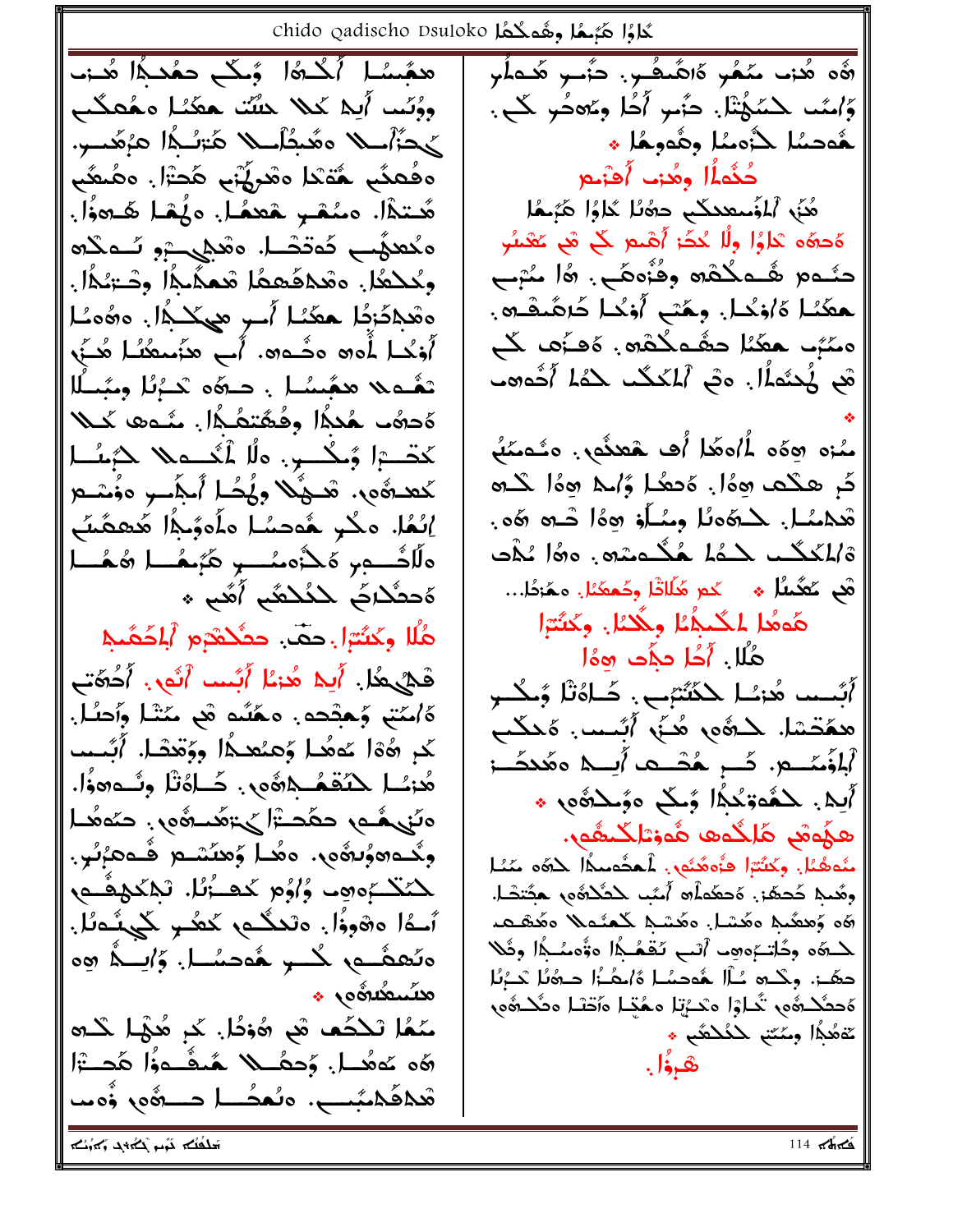كَاوُا هَبُمهُا وِهُمكُمُا Chido Qadischo Dsuloko أَبَّـــت مَمَّعُــا كَــوُّى. هُـْـُـا كَمَّتْرَب. تُمنُعُل. حكَّتُهُ مَمُعَّبٍ. أَبِهِ وَمَعَّفَبٍ وَحقِّحه كَلا هَجُبُرٍ. مِنْتَبِي لِكَعْلِلَكِيْلِ كمة مُوهُدا. وُهْدِ كُنْ وِلَا مُبْنُوب. أَبَّــب كَمَصَـــتْل. مَكْكُــل هِمَّتْنُـل هَ/هِيُــل أَوُّتَهْا حُدْبٍ وِنَعَهْا. وَقُصَّدْا هُبِّمَب هُ حَمُنُل. كَكَتَبَرا مِنْ مَعْتَلِ. هْتُـهِ. شَهْـا حَهْمِـُّوْ هُجْمَاكُــى. مَحْـُوْا حِفْءَدُهِ وَاصَّرْهُمْ. وَٱلْعِشْبِ هُوَيُحِفْءُتِ. هُــْمَا لِمَـٰصَـٰئِلًا. أَحــهُ وكَـــمِ شَهْــلِ. أُهــُزُا هُـــزب للكَتَبُــــوِ. وَهبْحـــه كَــــلا لَّاهِ رَوُّسِ لَـٰاكَنَّف \* هُدُّ;ِرٖ ٭ هُوصُط كَعمُسُط: ومُصْرًا كَمُتَصَرًا. لْمُـــوتَ لَلْمُـُــل وِحُدَّئِـــب (وُوْحُـــل. مَنْتُــل ەمْبْعَّى وْلَا مْجُلَا. ەَاھْبَى لْمْجُومْبِدَا ﴾ سَلَّكُ وَهِ بَا هُوَتُمْلَى وَجَلْدُ لَا كَعِفَدُ ل هُ صَلْنَاهُ مَفْعَدًا. تَعِدُّو مَعْمَلَكُمْ \* حَنَّبِ وَ}ِلَمَا هُ}ِلَالٍ. هُمحَنَّتُم مُحَتَّمًا \* وُودُتُه مْدْفِعْصْرْ. وْلْمَ هُوهْمَا حَعْدَةْ ا ضَ مدهَ لَمَلا صُوبُل وُاهُدِ. ھَلَاۡےَ مِ مَلَاۡے مِ مِنَا مِنَ مِنَا کُے مِن مُوصِبُ لِے ج وَٓۮٖوحزُنُا ٱهۡسُـٰا. هـرُم هُزسُـا تَحكُـٰهِ. حُدْبُـهِـدُا هَٰلِـدَةِ سَتَا. وَحُومِد حَمَدُةَا مَسَّــل. حمَّمَّوْضُــــل مكْرِجْـــتُهُلُّل. ثمْوِكَـــز أُنُـــمِي .وكَتُبْشُــُـــه. وهُوْشُــا حَشَــْ إِلَٰهَ لَـٰهِ وَسَوْمٍ بِهِ مِنْ وَالْمَعْمَ لَّاَدُهَّتِ ۽ وِهُدهُب وِهُو کُلِّ کُمْ مُنَّبٍ ۽ وِلـُـ20\$ا تْسَّلْ لَلْكُنُّهَ احْسُى حُكْشًا وِحُكُوْ. حَزَّا وَاجْتُوَا لِكَتْبِ الْحَمْثَاءِ تَذْكَرْشُونِ. وهُا وُإِلَّا ببَّـــب أَنَّـــهِ. دَـــوه سَيْنَــْــودُا وَجِعَبُــا. كَـــع معَبِّسُلَ مَحْمَدَه لَلاَحُمْعُومِ \* ئَــاتْل ہكــــم آوٌتھَـــا حكٰـحٰهُـــا ولًا حُكَـــز. هُزئـــا شی مُکّم ؤشعدكم مكرُوُم \* ھۇسلا ۇھڭىر ئەسۇل كىكزەۋب  $\int_{1,46-55}$   $\left(\frac{\sqrt{2}}{2} \right)$  ,  $\int_{2}^{1} \frac{\cos 1}{2} \cdot \cos 1 \cdot \cos 1 \cdot \sin 1 \cdot \sin 1 \cdot \sin 1 \cdot \sin 1 \cdot \sin 1 \cdot \sin 1 \cdot \sin 1 \cdot \sin 1 \cdot \sin 1 \cdot \sin 1 \cdot \sin 1 \cdot \sin 1 \cdot \sin 1 \cdot \sin 1 \cdot \sin 1 \cdot \sin 1 \cdot \sin 1 \cdot \sin 1 \cdot \sin 1 \cdot \sin 1 \cdot \sin 1 \cdot \sin 1 \cdot \sin 1 \cdot \sin 1 \cdot \sin 1 \cdot \sin 1 \$ وُٱوُمِ كَعْزُلًا. وْٱهَٰذِ خَعْضَزْلُهِ ۚ. لَّاسْكُبِ كُـــوبًا. أُهـــزًا هُـْئـــو هُدْفَــا بُــْــمـــ وهَمْعْنَدُهُ شَدُّهُ. وَثَلاَ أَمْلًا وُإِيْلاَ ثَنِي لحَعُّرْسُــا. مِتْـــرِّبِهِ وُمِينَـبَ كَــالْحُوَّا فَي زمانِ وَهُـدًا وَهـــــ مَنْــا. وَهُو دَّـب هُسِسُبٍ. وَسُنَ حَعْدَدُهُمْ وَأَهْلُمُ مِنْ الْهَ ههَٰهَا وْٱمْلْ دُهِ. وْحَسَّنْهِاْ حَبِّ بِعَْدِهِ. تَحِمَّدَ سَكَّمَتَ الْمُحَمَّلِ هُمَّا تَكْلُبَ كُنْسَمَ مُتِدَٰدًا ئُكْشَى ﴾ وَحدْدے كَـــلا هَدــزُر. وهُــا وُ/أَا أَبِـــم وَحدًا لِلْمَامِ وَوَوَدُمُ أَنَّ وَمَنْكُمُ حكْمحُمبكُا. حثتمْا عَجَنتْنا ومَكْلاَحْتو.  $\hat{\mathcal{F}}$ كَع*ْكُ*مٍ هُذِبٍ تَحَكُّهِ . كَلِيحُهُ مَمْرَةُ أُمُّ .<br>دُهُوَلُمُّ وهُذِبٍ دَكَبٍ . <sup>(هُكُم</sup>ٌ عَفَيَهِ هَا وهَتِدُواْ حَسِيلًا أَسْكَنَبَ وَوُسَكَنَبَ لْكُلُّمْ لِمَكَّمِ أَبُّسْمِلًا كَرَؤُكْسُو . وَكُنَّوْ هُزئا وُسْعَدِكُمْ وِكَرُوَٰىٰ: سدًُ تَ حَدُونَد جِدًا وكُدِرُونَ . مَتْهَا هِلَا وَّسْعْلَ. جَزْنِجُنِ جَثْمَحُلَ . هَسْـ هَاهُتفَـا هُـ خُمّقهُ أَا. هَا وَّسـم لْكُتّْرُسِ وَهُيُّةَوُسٍ. وُجَبْدَه كَلا هَدُسٍ \* مَحَّتْقَا \* بَرْ الْمُعَامَ الْمُوْسَمِينَ مِنْ الْمُوْسَمِينَ مِنْ الْمُوْسَمَةِ مِنْ الْمُوْسَمَةِ مِنْ الْمُو  $115 \pi \pi 4$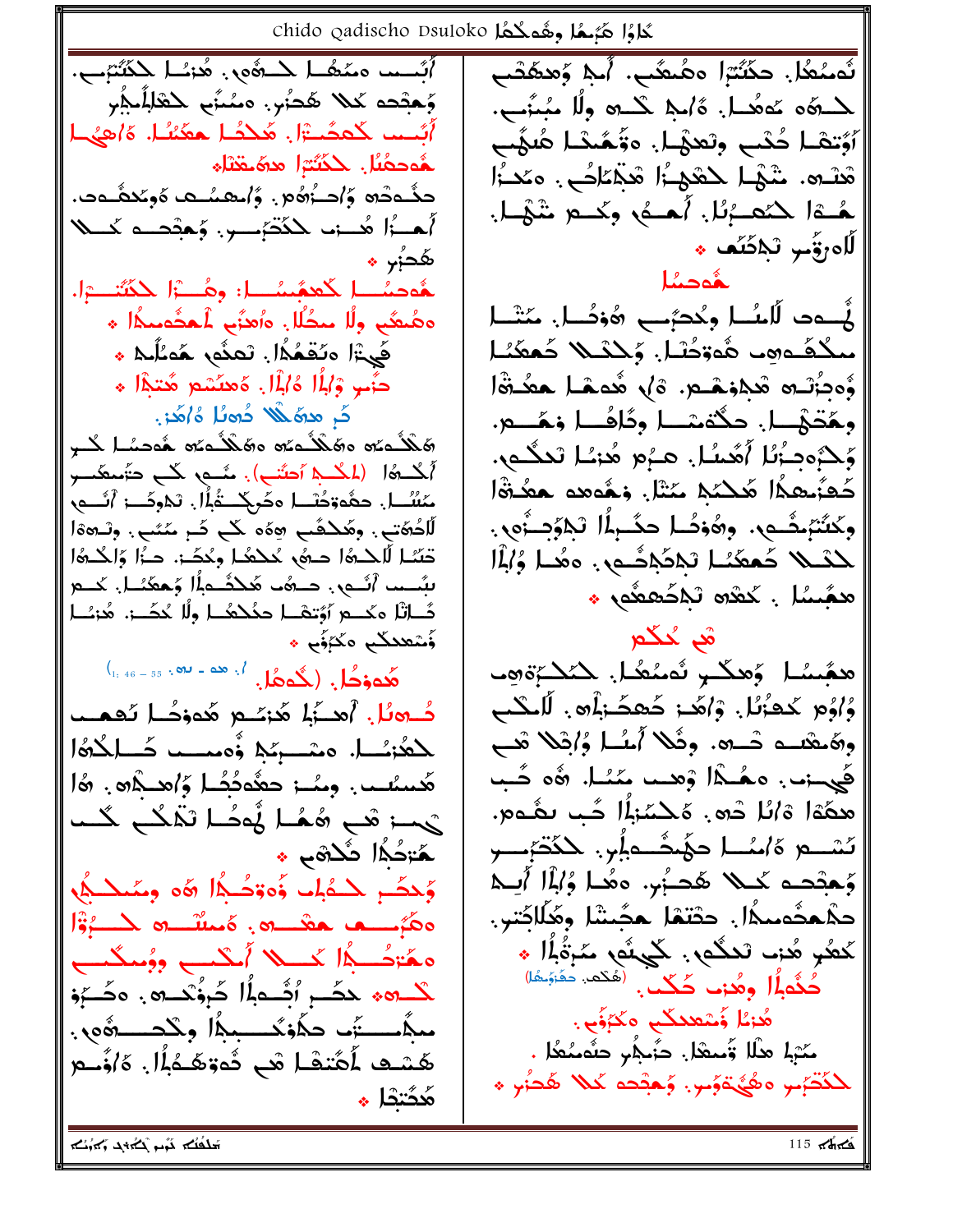كَاوُا هَبُمهُا وِهُمكْهُا Chido gadischo Dsuloko كَقْتَا هَضَى هُذُبُهُ!. مَحَمَّتْ الصَّرَٰا َ حُمِيْكُمِلُانَ تُدووُّلُل \* لَاسْلَ هُا وِحُعْنَى أَحِسْرًا. كَذَاتِنَا تَـ30| وُودُلُل. وكُمْ حُرِكُو اِهُورٍ لَكُووُلُلْ \* كحدْرُه. وْالْمُوَكَّرْ مْشْتُرُهْ. أُسْبَرْ وَهُكُلًّا كَسِعِ أَشْهَبٍ. كَسِعِ أَحِسْرُهِ وَكَسِعِ أسو همسًا ويُشبط حُبلًا وُجهًا وجُبلًا وَهلًا. ىضَنَّا ەَھڳىتْلەھۋەۋا رېگەلمۇە أَوْلَدُه لِلْمُكُمْ. كَاتِحْقُوْتْ \* هُدُواْ أَ30\$ ﴾ وَهِنَدِهِ وَإِنهَاهُمْ وَنُسْبِهِ كَمِيلًا كُسْرَعَ وَوَوَّا كُدؤكُ حقّ . لَكْمَتْ وُٱسْلَمْتْتْ هُوَجَرُوْاْ وثَـملُـنْهن. لَمُكْتَلِ هُـقَوِّـبِ أَـهـهُ، هُــزت ݣْعْكِكْتْلْتّْقُومْ وّْقْشُوطْسْ \* كَمُعْلَا هِكْمَ هُزًى لِمُنْظَلَا مْعَ شُلْمُهُمْ أُمِيو لَمِسْلًا وِسْتَرْهُدِ وَنُسْبِهِ كَمِيلاً لِمُسَوَّلَ هَعَنَٰا تَكْتَا. هُكْمُت مْع صَحَّى أُشُمْهَت. وْرُوهُو، مَمْلُأُ وَمَطْأً وَمَعْطَ حَنُوهِ وَمُنُـو ەھَلَّاتْسَا خَرْصَد ەَھیْمِرە خْلُاھ ەَحتَنتُھُـا كَلَّلا أَوْكُلْ هَدَّهَهُمَدُا مَعَجَسًا كَلَّهُ ﴾ ؤشعدكم \* مْرِيْكَ وِلَمْي هِمَّے مُرْسُل شُوْمِيْلِ وَحَيَّلَ وَمَيْتِ المفدمية كَ مُمْنُى دُه دُه هَكْتَمْا حَعْزَا وَّهِ مُا حَرْهُـــا حَـدُكْـــم . حَزُــــرٌ وه ولًا حُـــْلَا كَرِ هَٰكِكُلَا هِهُ!. حَسُّا وِنُوهووُا هَٰدَكَ هُو وَسَعَدِهِ وَمَن مَدْيَنَا وَهَّنِي كُلُهَ \* كَرْبِعْدَى . فُومُلْ هُومِسْدَ لِلصَّارِ مَكْمَدُّل هُ/ادَّهُــه مْع كَـسَّـرْهُم. وهُ كُلُّف مْع ەڭ مىلا ھۇيغا. كَعْسُلْ. حِكْمَتْسُمُّا هِمَّحْسَبِ ݣُـْرُهِ \* حصْرِ هُـٰٓنِ وُودِّنُلْ هُـُـٰلَ كَـُـٰذٓدِهَ وِحُـٰبِلُا إسْرُبُل: حقَّ. كَصَّ وَحَدْثَلا مْعَ مدەّ ھكىكا پ لْكُمْ هَمُوَاجُلًا وَجَزَيْجًا هُمُسُلِّ أَيْكُرُهَا. قب مُكْم مَحَرِّهُا حَكْكُم مُحْقَب كَمِ مِمَاًّاهُمْ لَمَحْشَرَاحِكُنُّا وِكَعْمَدُا أَهُب : هَى هُدهُـــم مِن حَمْسُــر حَمَاهُـــا هْدِكْكُمْ لَلْا 30\$. جَدْءُٱلْ 30\$ إِنَّ ذُكْرِ ا وۇيسا ۆچەلەپ » هُ مِصْلا اُهنَّى وە ب حثَكرتَبِ هَحثَكثَــُبِ. حذَّهكدُا عُكــَدُا  $\lim_{\alpha \to 0}$ كَّبِ مِسَرُه لِمُحْمِطِظٍ وَهَٰلِلنَّصَا وِهُدِهِدْكُلْمَتَّ أَكْتُهَا رَبُّكُمْ أَنْ هُمَوْا أَرْدَةَ لَكَنَّ \* حِفْوصِمَا أَاتْعَقَدْ وْأَهَدُو حَـرْوَٰاْلِ. وَأَوْسَعَتْ كَرِجْدَا. وَمَرْتَعْا كَوْكُنُوب لِكَيْمًا لَمُتِكَلِ تُسَمَّدُو وَتَدْهَلا مُحَكْمًا وُٱحكْتَرَا هْلَمْ وِئُلْهُلَّا فَشَا رُلَّا كُلّْ \* |ولاده ۵ٌ۵ همٌحسٌنٌ هُــَىٰ تمــةَــد همَّــسًــا وكِـُـحُــو هُــدؤًا | بْنِسْلًا. هُا هُت ههُا هَقَيْز تَوەا ݣُـ ەَكْعَ مْتَو تْعَكَلُوْ \* ضُهلًا. أُهُب . هُـا هُـد ههُـا هَفَـن تمْـدى قىنــدًا أَكْــدًا \_نحتينا تَجُــز لْمُلْكِبَا أَكْتُهَا ۖ تَـْ169 وُوصُرَٰنَا. وكُلِّ صُرِكْتِصُرِ لِكَنَّتَةِ! مَنْهَا كَتَسْعَفُتُو \* <u>المنابه بالم المرام المرام المرام المرام المرام المرام المرام المرام المرام المرام المرام المرام ال</u>  $116 \times \pi$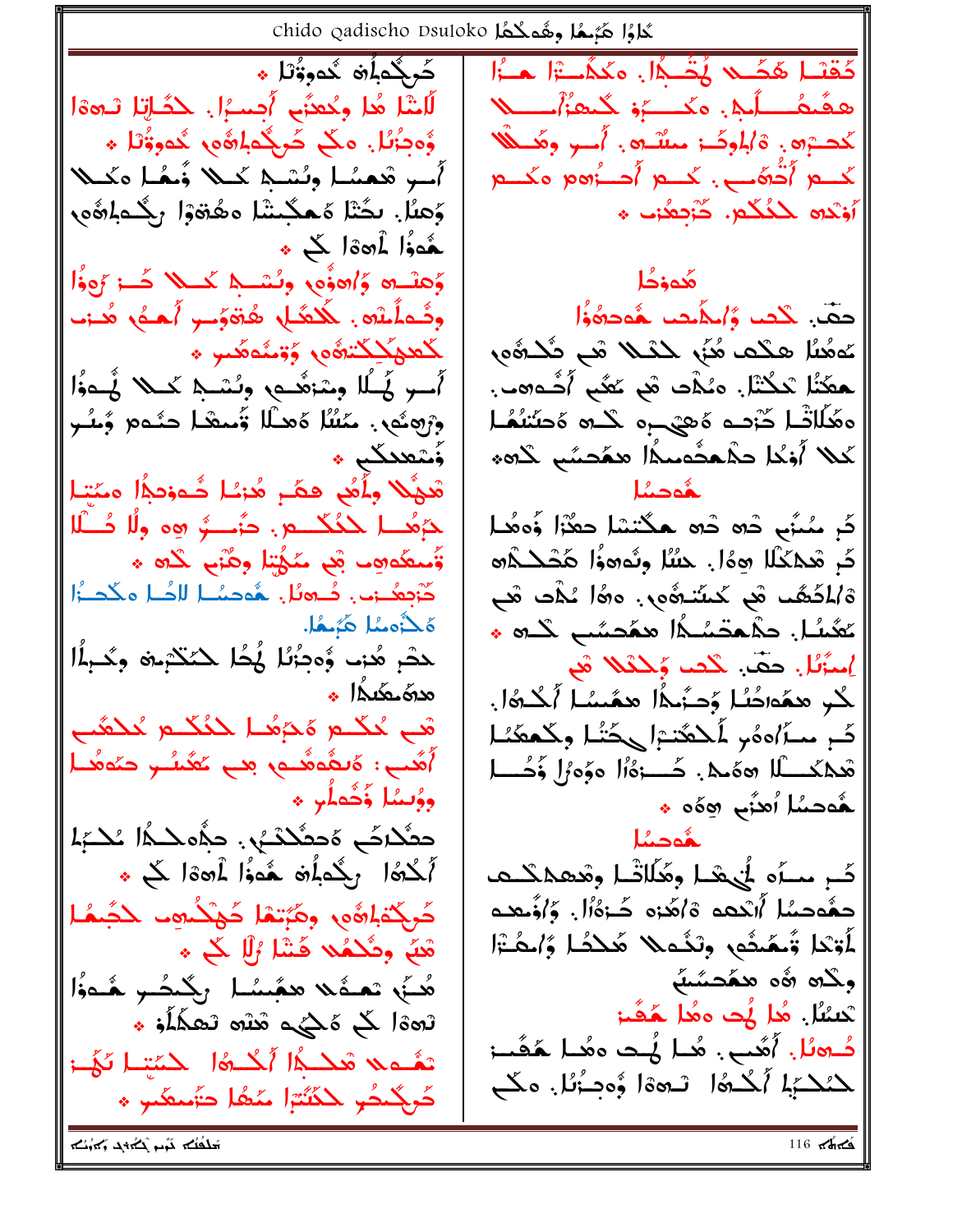كَاوُا هَبُمهُا وِهُمكْهُا Chido gadischo Dsuloko هَٰٓكَتِهَا وُاءْكُـا هَـثَكْ۞بُ ٱتَّنَـٰهُۢ أَا. ۚ وَهُوَحُنْـا حثَكْثُومِ غَفْجُلَا وِمُئَتِّبٍ. نُمْوَا وَنُعَيُّحُو ەڭلاھُەر وَعْنَا وَ/وْكُل كِمُّقَوْلِ هَجِدُّة كُلُّهِ!. هُبِمُكَـبِبِ لَأَهُـلِ مَكْتُدُو مؤْمِيبٍ هُمْوِهُـلِ هُنَّا هَدَكْتَهَا بِمُحِسُّمٍ كَعْعَدُهِ وِهُزْءُلُ \* | حثْكْبْرْتُ ﴾ هْدِيْلًا وَوَّفُ 69 هَعْدَ 10 كَلْمُسْدَوُ90 ب أَكْتَى تَعَيَّب تُمثَّل حَدَثَبٍ ذُكَّلَ ثَدَلَ ەھُەھشە كَافْحًا ەكْھْكْتَا. ھَزْسْعَرْ كَائْتَا وُ}ِلَما أَصَّم كُمْ ثَقِ عَعُسُو \* وكشب ه ما هدُ حداً للمُكسورُه و |وَ/همَّىكُل وِتَرَهَٰدَ لَكَــدٍ هُوصِبًا. حَكَـرُنًا أَوُّتِكُمُوبَ. كَتْتَبَ مُعَزَّلِيٍ كَعُلِ وَمَّنْتِ هُنَا أَهِهُ وِنَاؤُلِمْ هَٰذَهَٰذُ \*  $20.3$ ـأَهةَا لَمَحْمَلُو حَكَّمٍ هُزْئًا. هُزًا وِهَٰمَلًا حَكَست حَعْزَئَا أَحَدٌ وَمَحَالًا مِكْرًا. ةومَّمَّت جدْ فَيَعْدَلْ كَلَّلا تَقْمُلُّي أَهشُــــهمدُان حكَــــرِلُم الْوَرُتِـتْقَـــــل تَـمـــــــْزا أَهْوِكْتُنْتِمِ \* مُعَزَّأَمِلًا حَدُّدُوْهِ. هُحتَت رُهِيْهِ، ثَـزَهأَهِ، | هُزْمًا وُسْعِدِكُم مَكْبُوَٰمٍ ﴾ حعَكْدَدُهُ و  $(148, 149, 150, 116.)$  وَكُل مَحْكُودُ ەتمەشەر كەشە كەڭپا. ەكرگىقا فْحَيْهِكْلِ. ٱلْمَلْكُنْتُ: وَقَفْتُنَا وَهُوَهْتُمْ هَحثَتْرَا بِأَهْزَى ۚ كَلِهِ . شَـهُكُ وَرُضًا هُـزَيُـا مَكَّســـه مَكَســه لحَقُوْسًا قِب مِعَنْسًا حَكْشَهِ . هَنْهُد لِلصَّفَضَّا هُمْوَهُمُّا \* هُدسُّەرەب كُعتوەتْدا \* تْكْتَعْشَى أَوّْتَتْمَا خُلِيضُزًا ةَبْغُجِشُوبُيهِت كَمِلًا كَتَوْهُدِهُوهُ مِنْ وَمُرْمَوْهُدِ لَلْكُلُّ وَمَا يَدْوُلُ أَهْجِسُوهِمَا مُكْلُّهُمْ ۚ مُتَنَكِّهُ إِلَّا ﴾ كَيْمِيتُبْلُادُّەب. ھُىھُـل وُلمْوْب ھُەھُـة *وە* لْمُحَسَّدُهُ لَمُعَمَّلَ مَثَّدَهُ أَلْمُحَسَّدَهُ دُ انْتَ ِ مِثَى وَ قُلًّا ضَوْتَهَا وَيُورُووُا. هُدَسُورُو هَدَ حَمَّمُا وَهُتُا وُحِكْلًا ثِمَ حَمَّمُا بِمُحِسَّمٍ ەمّْدەمُنْــەلْمْ قْبِي أَقْـــەٰلُمْا. كَعْلَاھَـــز لكعقده ومُنئل \* مَكْتَتْ وَهُوَ مِهْتَمْ هُوَ الْمُسَاءِ. وَعَمَّتُوَ صَوْمٍ قْصَيْحًا وِرَةُه أَهَٰصَــز هُ٥٥ هِ دَقَّة هَصَــرٍ حمٌقحُدُا وقَرْالُا \* ة/احَنَّم. ة/هُم أَنَّم، كَخُكُم خُلْعَب لِلْتَعْدَكُمْ لِلْأُومِ ۚ وَمِنَّا وَحَذَّمَتٌ. مَعْوَدَمُنَا الُعُّوهُا £0ت ولًا لُحَدُ: ﴾ لْحَثَكْتُومِ أَوْتَتَمَدُّوبَ. هَجَسَدَ لَحَقُنَكُمْ |هَكَسه لِحَعْبْنُا بْنِي أَوْحُا لَمُتَنْتَا وَثَكْرُوهِ حقُّەوٖۿ۞. ۿؘڂۺٞە۞ٮ ڂٞۯۿؘٮۮۢڵۄػڡڡڷ۞ اشُعْشًا. نُـعِذًا عَضَرَهُ! عِلَّكُـدُ عَلَيْكُمْ إِ هُجِيئَةِ مِنْ حَمَيْكُمْ تُوَاهِرِ. هُجِيئَةِ مِنْ أَوْمِسْلِ مَكْكُمُلا حَدُرُا وَهْكِلُوهِ \* حَقَّـٰهُ ﴾ ﴿ وَذُهُـٰهُ مِنْ مَعْصَنُـٰهِ مِنْ حَقَّـٰلًا ﴾ لُوءَا مِثْلَاهُبِ وُهُـبُوا كَلْمُلْمَا وِهُـاوَّا وهَّرْنُل هُجِسُوفٍ حقَيْداً وَاحْتَنُـٰرًا ﴾ وَحَكَّمَهِ أَوْٓا مَنْسُولًا وَحَكَّمَهُ حَكَّسًٰا. \* Kuso Fijo Lai بَعْلَهُ الْمُؤْمَنِ بِهِمْ بَعْيَامَ الْمُؤْمَنَةِ  $117$   $\frac{1}{20}$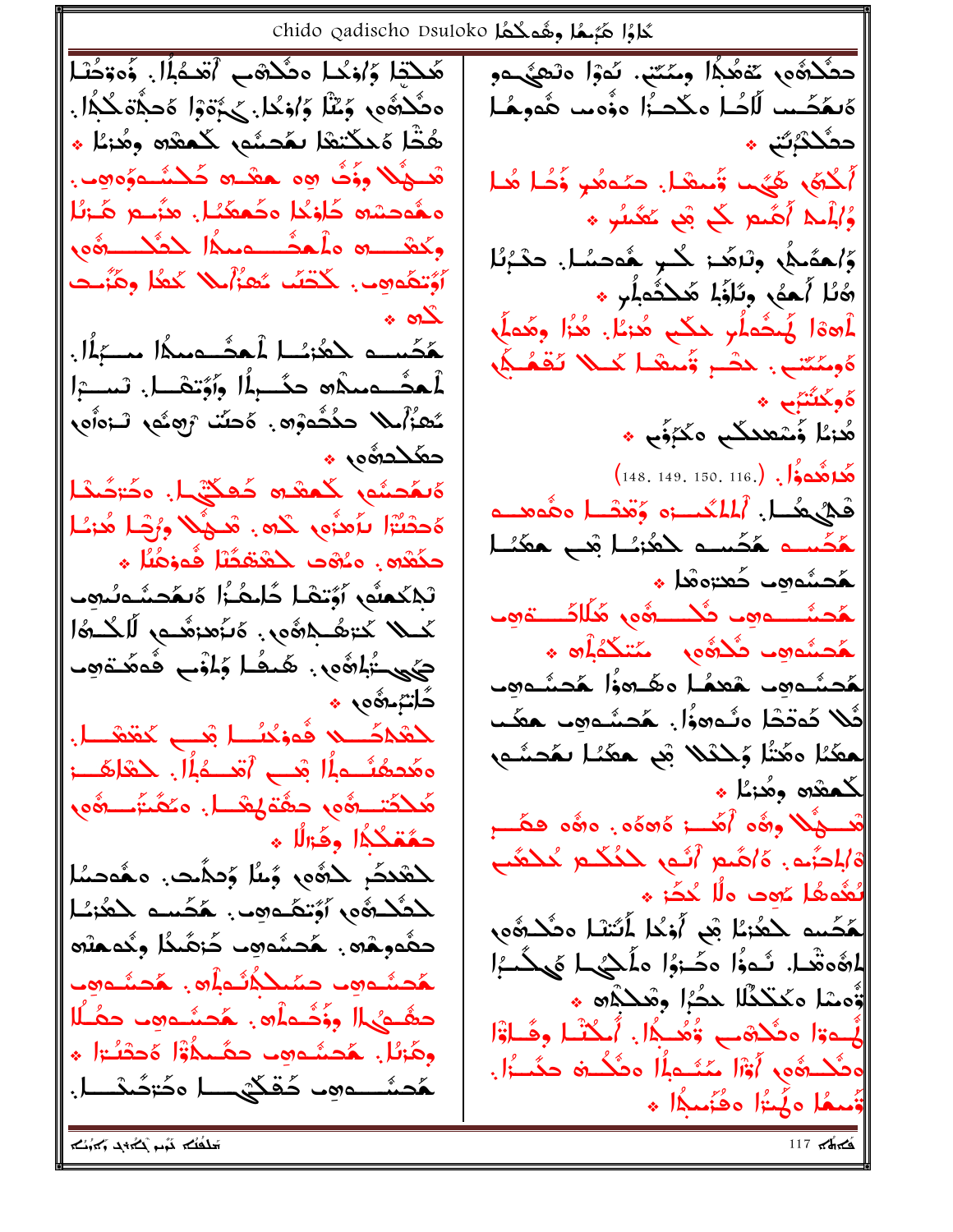كَاوُا هَبُمهُا وِهُمكْهُا Chido gadischo Dsuloko وَٰٓاهَٰٮِهُم مَكْفَى كَدُۥَٰا وَمْتَنِص ونُـُـْب. هَدشُوهِ دِهْتْلَ مُتَكَلِّمًا. هُدَسُوهِ وَحَتَمِيعًا وِمْتَحٍ . تَكْسًا إِحْهُمْ مَتْوَكِّي . دَرْبِكْتْ هْعِدُلْ. هُجِسُدەب حصُلُّل هِ هَٰذَا ذَٰلِهَا الْكَمِنَا لَّا تَحَكُّمِ وَهُوَ وَ ەكھۇكال قْلا تىغا لىقكىپ خغزئا م بَكْمِلْصِدْ مُحَمَّدُ مَعْمَدُ اءْمِهْ لَكَ اءْمِلْكَ بِهِ مَعْلَمَةٍ مِنْ هَدَّســـم حَمُّ:يُـــل مُحَجَّـــم، كَمَّمْـــل. كَتْسُبِيتِ شَكْرْهْبِ أَمْنُ ذَلَّا. شَــؤُكَلَا أَهَّنِ لَّكَ هَٰنِكُمْ. هِنُمْ هَكُلْكُمُّا. أَيْضُلُم وتَحْمَدِ حَكْمٍ هُمُدَالِهِ مَغَنُّسُأَلُّهُ هُنَّا لمَسْمَدُ : حَيْرَهُ مَنْ مَسْمَدٍ مِنْ الْمَحْمَلِ | وه لملكم \* هُدَمِنْهُ حَكْمَدُهُ الْمُحَمَّدُ جَدَّأَمِلا أَبَلًا. وهُدَّس ةَاهَٰذِ كَبْ. وهْع دُهِنُل. هُوجِسُل لَأَجُل وكُحِزَٰل وَكَرُوسُال كُــوْتُـْتَ وُنُـَـت قُزُّوَهْــرَ وكُـلْـتُعَــلُ 200 ورڤوعٌ جُعزُوٗا فُزُوهُ۞ وحُكْمُا ﴾ كَبْسُهْا. قْبِ يُنْكُلُّ مْدَرْهُمَا لْحُنْكُلُّ مِ حُكْفَبٍ. هُوصُبُ لِكُمْكُمْثُوا أَ. أهثمه المعثم هُوصُباً كَمْكُنْهُ وَالْ. هَمُجْسَنَب أَوُّبِّكُمْ أَبِ وَهِـلًا نَعْذَىٰ ۞ ةَ أَسْرِ أَوْٓا وِكْحَبُّ كَمْكُمْشُواْلِ أَحْسُمًا وَهِدَّوهُمْ مِمَّا تمەّىب ئَعزتُم، أُهِد و<sup>ِ</sup>ثِلاَؤُخُم، حَهَّىضُواُ! ۞ حَقَّتَنَا مكْبِ ۦُٱا ـهُـمَـصُا أَلكُهُا \_ حثَكْثَرِتُبْ ۖ ه مُهُتَمَّا لَهُ مَهِ \* لْمَحْمَا مِحْمَمْا وِلْمَعْمَدًا. وِحْكِمًا أَكْدُا هُوهَّئِتْهَا هُوكْتُتْرا مْعِ يُحَكَّمِ مُحَرِّهُا كَتُكْمَ يُحْمَّى أَهُبَ اسلبطُ مضع النه هُنا هُنا مُعَلا رِكْمِلِ) لَتُصْرِ لَتَالَمْ . الْمَتَبْهُمَ أَمْ مَفْدَمِنْ رَعِبُكُمْ كَنِهِ هَدَدُ الْحَمُوصُلِ هُهَدِ اللَّهُ مَعَدَدِهُ وِؤْهِ مَا هُوجُمَا. هُوَجَمَعُو وُ/اِطَكْلِدُوم. مْعِ عَعَْمُبٍ ﴾ وهُا نُرِيَّبٍ وُودِّتُنَفُّعِ كَمْ مُحْسَبُ كَعْبُرْ مِسْمَدٍ مِنْ مُحْسَنِينٍ مِنْ مَنْ مَنْ مَنْ مَنْ مَنْ مَنْ مَنْ هِ هُوهُم هَٰلِكُوهِ هُوزَالِكَيْفُونِ. وتَكَفِّيْنِي مَكْحُلِ حَقَّدَهْتِ \* هُوصِيًا خُعِهُنيًا . وِكَـــلا فَعَــمِ مُوصِبًا أُتِّرَهِ وَمِن. حِبَّا كَثَيِّا هُوهِمَا. وَإِلَيْهِم قى مُكَم مَحَصًّا حَبَّكُم مُحْقَى أَهُى . دُن هُرِحسًا. وهُم دُن هُتهُكُل سَتَتْلَ هُ وَحْشَحْكُمُ هُ مُحْبُرُ عَجَيْدٍ. حُكِيْدٍ ەْھېشل ەھْتەۋا ھۇتقىل ۇتۇبىت أَكْسَرُهُ مِنَسَبٍ مِدَةَ تَمِنْسَا. كَجِسَسَتَ ة/إدَكُكُم: 600 دَّنِّبٍ وَدَنُهَ كَكَبِرْآهِ: كَحْشَـــەَوَّىمَا مُرِكْمَنَـــى. حِبُّەحْـــــــــاًا ەُ/لِمْ دُنْ هُرِهسُلْه  $|32/122|$ حُودِينَا هَهُمْ هَٰلَكُمْهِ هُُوَيْلَكُمْهِ.<br>حقّ وَسَهُا لَّا تَسَهْا لَسَّفُنَا أَيْنَهِ وَلَنَّهَا) أَهَٰــ;ه كُـب هُــةوٓا. هُنَــه هُـهَـمُـبُــم . وهُكْب أُهكْــرُبْل هُـحَــزه فَيْ:َنفُــهِ. كْجِسْتْ هْدْخُصْفَتْتِي. أَهْسَا هَضُـَّرْجَدًا. بَعْلِهُمْ لَهُمْ الْمُؤْمَرُ مِنْ الْمُؤْمَنَ  $118 \pi \pi \Delta$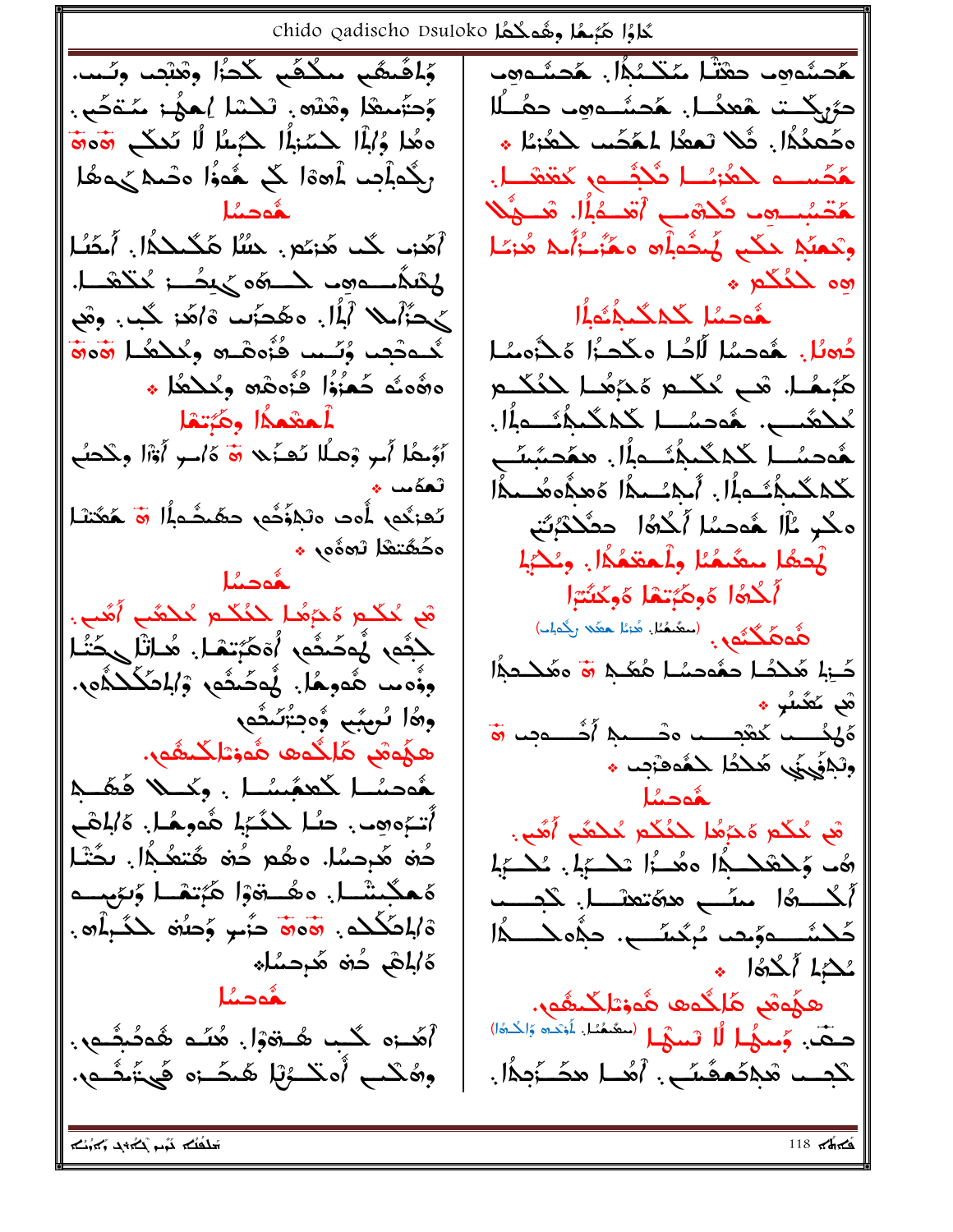كَاوُا هَبُمهُا وِهُمكْهُا Chido gadischo Dsuloko وَقِعَـٰهِـ هِهُمْ أُوُمِ نَقِقَـٰهِ كَـٰلاً أُوْكُـٰدًا. أَبِكُوهِب هُـودُبٌ . هُـل وِكَيتُـل لَّا مِيـرُلِمْ . أبلها ودَمله لله أهُل، وقَتِصَب ة/وِنَا لَا هَعِنَدِ مَكِلًا كَدًا لَا عَكَـم. قَوْمَة تَعْسَيْهِمْ وْالْمُسْلَمُومُ، أَلْمُسْتَمَرْا آبلىكبل فُمعت لكحت خُمحْفُظ حَرْهُا لمُفْمَلُكُل مَعْمَة أَلْمُدْهُ | وَحِزُب هُءَيْهِ المؤسكة وب أعقمكا وكثترا هنّشع لكء للصُّحُما وهُدى أَهْزَمِهِ أَسِ وَهَزَمْهِ أَهُا كَــلا حَبِّنا قَ هزَمْهِ حمائكما هُزئا وُسْعِدِكُم مَكَرُوُمٍ. هُزْمًا كَلا وُسْكُوهِ \* هُنَّهِ ٱلمُؤَمَّعِيلَيْكُم ضَرِيْكُم! أَهُو مَكْبٌتِمُسِ. كَرْتُغْطْ أُسِي حَعَّمَةُ! عُوَّضَةِ وَمَنْ وَأَوْ وَاسْتِي كَرِكُوا أَهُرٍ وَهُبْتَعُبٍ سُعًا كُلِّ وَكَفَّتْتِهِ لَّدهمُا مِمُعلَا هُنَّ لَدْا \* هَٰلَائُــــــــــــ وَٰاٰمِمَّـــ ــمحْمَــــــــــــــــــــــــوَّة المُوصِيُة كْحدُّەخىدا هُزسُـــم. ۞ سَّـالْمَا ەَبىھَجــز مْعِ خُكْمٍ مَجَهُدَ حَجُمًا لِلْحُكْمِ خُطْعُمٍ أَهُمٍ. كَبِ. وَابْلُؤْكُمَا كُمْ أَكْدُهُ أَبْلَى مَنْ الْمُحْمَدُ مَحْدُمَا هِمُسُمَا آَحْشِ جُسْسُبٍ. بَشُمَا هَلَلامُل ومَحْسَلًا لِحَصَّةَوْلَ. هَيْسَلَاه هُعْد ٥ؤ٥جِنُلًا حَكَنُتِرًا. وْاجْحَدْ هَيْ بِر هَبُعْهَا. تْــه كَايْــەنُا. ھُە ئَــالْمَا ەَسَىْــى كَــى. أَهُ/هذَبه كَرِهُمٍ هِمَّعْتُنَا ﴾ وثرثا حضُمُا هَ حَسَبْ هَ \* هِجُوهُم هَٰلِكُوهِ هُوزَالِكُنفُو. هَٰلَلاَصًا وَؤَهِ وَهُ! لَمَـلًا. كَـٰهَـٰذُمَـا وَصَّـٰدِ لًا ـأَلِحْـا أَنَّـهِ. ولًا ـأَوْفَـا أَنَّـهِ. هُزَـُـا مَنَّسُمًا. ۞ه تَـزُّهِ۞ لَمِـلًا وِوَّٰمِيْهَــلَ كَـــلا لْحَقَّتْبَا وِكْمُعْكُبُو مُنْسَى. تَسْتَعْر \* ابتثْعُهِ وهُمْعَة كَهْجَرْمُوهِ فِي مَسْتَمَالِ مِنْ الْمُسْتَمَارِ. وَهُمْ تَرْجَعُوا مَلَلائُمْ نَهْتَ هُـوَصِّي : كَلَا كُنْدُوَيْ وَلَمْ تَجْتُبَ سُسُمًا تَهَا كَلْمُوهِ. 200 هَهْمُ إِذَا. دَءُهِ دَبَ لَكَ يَذَا أَكْسَنُهُا : ەئھھًے گے خُوصلاً. وَأَيْنَظُ وَهِ هُوهَّنِتْهَا مكتَّتَها \*  $\cdot$   $\cdot$   $\cdot$   $\cdot$   $\cdot$   $\cdot$ هُنَّى أَبْلَغْمَعْدَكَبِ حُرِيْكُمْ! أَهْدٍ مَكَّبِّنَعْسٍ . كَرِكْما أَهُرٍ وَهَّتِمُرٍ مُنْهَا كَلِ مَكْتُتَبِعِ تَدْوِجُرْ حُوجُدْواْ. حَكَمَّتْ الْمَعَتَمَتْ الْمَالِّيَّةِ وَلَا إسبَّأل حُذْمال وهُنِ أَهْنَدِ كَمُنْدَأ تَهِدًا أَنُـمٍ وَهُـمٍ كَسُلِّي هِ َعـهـه. كَــلا هُنا فُتعدكَ مَكَبُوً .<br>هُنَّهِ ٱبِلزَّمْتَعدكَ . حُرِيْكُمْ ٱهُر مَكَبَّتَعُسِ . هُرِكَــب هُوهُــل ههُوَّـَــوُه لَــدُوكَــز. هَحثَلا تَدْتُنِي سُمُل تَـ30 لَـ30 مِنْ مِنْ ضَكُما أَهُرٍ مَمُّتِمُسٍ. سَمَّا كُبَ مَكْتُتَبِ ەئھھًے گے مُّەھسُط. وَأَيْــدُّ وَه دَٰۥۢا وَۡـكُـٰبِ ٱلۡـكُمُاۡـٰبِهِۦ ۚ هَٰىٖ آُحَٰا ۚ وَۡصَٰـُلُلُـٰهِۥ متسمك وه و الله حِدُّه حَـــدًا هَٰـ: ـُـــم وَجِئُـــأَبِـمْ . ـُحْـــــزِيْمِهِ استوٹا فَي ٰٓالُكُ، هَمــُّا حَثَــهِ مَٰهَ ضَعْــأَمـه: أَة حَمَّا مِثْيُىا هِهْا. أَمَّتْ هُـ هُدِمًا. بَعْلِهُمْ لَهُمْ الْمُؤْمَرُ مِنْ الْمُؤْمَنَ  $119 \pi \pi$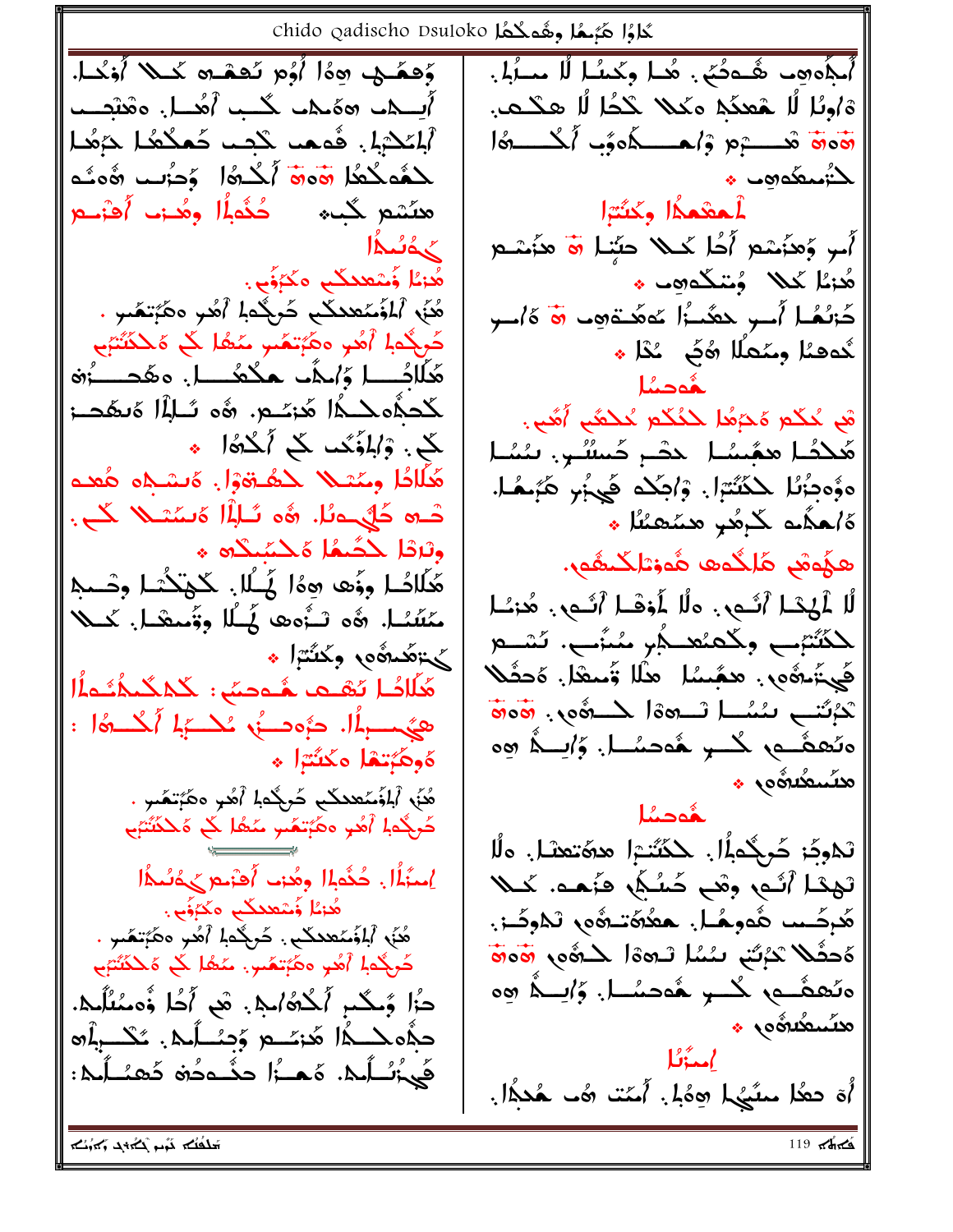كَاوُا هَبُمُا وِهُمكْهُا Chido gadischo Dsuloko هُولَــب هْلُــةِ وَكَـُــلَّـه. هِهْ الْهَدْكَةُــز هَهُدَسٌبُهُ كُلِّ هَدَّدَّشَهُ كُلْسٍ هُيَّ بَفَ لْكُنِّ. مَعَكَلُوبًا هُوصُلًا مُتَعَفِّينَ كُنِّ ﴾ oوٌَ*ـزُأُبِـدُ.* وُهجرُبُه*ٰ أُهُ*بِي*نُا*ُبِـد*ُ* هُــةوْا وهُـكَــزه مىكَــرُّهُــا. أُهتَــرُّهَا. هُــوۡهِـنَى ۖ خُــــو ۚ هَــوۡهَا ۖ وَهُــوَــٰـَـا ۖ وَهُوَجِئَــا ۖ وًىكْبٍ. هُزْسًا خُشَّدَوُا هَٰلاَصًا حَعَنُسًا. جِيدُأَبُم، هَممَكِم مِكْتِبًا سُرِسُلُم، أَحْدُهُ أَكُمْ أَسْدِ ثَلا \* أُحمَٰا وهُٱل اُوهُلُما. ٱبِلصَّعفِ وَّخْتَمَعُلُما. كَعْفُسُكُمْ هُزُكْرُكُمْ. وتَحْصُرِ وَيُمْعَكُمْ هُٰذِيُا أَيْحُرُهُ! حَزَّا يُسْبُرُ الْمُحَمَّدِ مِجْسَسًا ه مماْنُهْرِ کِٹْ کُلا . مَلْکُمْ ه كُمْ ذُوسًا وَيُعَادُ هـزُب حفُكْــرِ فُعُــٰمَوُٰٓأُبكِ. هَنفُمڤــم هُنِئَا أَحْدُهُا أَهْنَرُه وَاحْدُهُا حَزَا هِ مَحْدَدُهِ وَاحُــا. 6ه وهُمْـــلا أُهتُـــمِهِ همَّـــلا هَكَسْلَلَم. أُجِكْتَ فَيِسْئُو وَجِئْسِلُمْ. سَهَّيةُ وَحُكْمًا. أَلْمُ مَعْدَكُم \* ەھكلت كىرەد أەمْلَك. ەھْدا وُابْدًا أَيْكُم وَهُمكُلُمْ. وِلْمَصْرِ وُمِلًا لِمُؤْمَرُهُمْ. تَعكُمِ 06، وهُصْلاً أَ٥تُـمط هضَلاً سَهُمْاً كَعْسَى مِكْمِنْسَلْمَ. ݣَيْمُسْمَى تُسْمَعَوْا وحُلْعُمَا. رَبُّب كَبِ أُوسُـرِ هِمُصْـلًا هۇمئىلگى ھ كُنُّهلِّ. ۞ه وبُجْت حقُّوصيُا هُي يَعْبُبُا هُوصَمْا لَأَهْلَ أَجِمْتُكُمْ. وَجَمَعْنَا لَحْقَدَتُو وَٱخُوق مُنَّوها وْٱلْمُتَعْدِكُبِ وَجِئْـأَمِي. هِ هَيْ—بِأَا كُحَــزًا هِجَّاهِ هُــأَمِي. هْهُلا وَ*ابِدُ* وه حَسَّمَوِّسِ. هُبُعُا أَبِـدُ وسُنْلًا لَحْشُدُهُ وَةَ هِ سَكْسَةٌ أَمِدًا. لَمَوْت يوە كْشُەۋىر. ھُزىُل تْغُەللا ھَجْسُلْ كُلُّ لْخَرْوِينَا لِلْمَشْتَرَةِ مِنْ مَسْتَمْرِ الْمَوْرَةَ مِنْ الْمَوْرَةَ مِنْ مَنْ الْمَوْرَةِ مِنْ ؤْەمْدَا هَرَْمُهَا \* هُكْلَبٍ تُسْعْدا هَقَبْذُاُبِهِ. حَقُلْتَهُ هُـــوَــْـتَـرُهُ أَرْضُلُّـــا أُهُـــــى حَثَّــْدَكَـــى أأقْمَلْك هَحفُكْ1ؤه كَـتَمَعُدُا مِمَّعْتَ أَخَرَضُـدٍ. أُفَّ هُنَّهِ ٱلمُؤَسِّعِدِكَمِ. ضَرِكُم! ٱهُرِ مِمَّتِنَعَسِ . أَهَدَّسَا لَكَمِعُتِي هَزَيْمًا. مِدَّرْدًا كَتْكُلُّمَ كَرِكُم! أَهُرٍ مَمَّتِمَرٍ. مَمْا كَبِ مَكْتَبَعِ 6ه وًا لِمُوسى هُمْهُمْ لِمُكُمْ يُحْمَّمْ. هكَــَزُم أَيِــدْ هُـْـئُــا أَمِيَّـــرٍ شَلا أَحْــْهَا أوتده المستحكم وَٱخۡقِفَا۟ا وَمِكَى ۚ هَ هُهُكُسَ ۖ هَعُدٍ هَ هَـ هَٰوَٰوَ دُهِنُا. مِمُحِبَّبِيٍّ. أَحِمًا وَمِمُحِبَّبٍ مَكَاتِ اهْتَمْ ا وتَكَبِّ هَلَلاَيَّا وَجُمِعَيْا وَسَبِّ هِيَّتِلَا وَسَيْتَا. هُتَّار حكَمْعُصِيُـــــــكَّا حَجُكَــــــــص حُحْجَيَــــــح \* ەكھَرَّنَا أَهْلِمُوْمٍ مَعَصِّبِيٍّ كَرٍ أَمْرَيْبٍّ. حَمَّكْرَكُمْ لْكُمْ عْلَا حُدْدَسُلْ. كُمْ قَالْنَا غُجْدُدْمَالْ ەددىگى ھ لْكُبِ هِـٱلْ هُمَكْهُـلْ. أَنْكُـدُهُلْ وَشَلاً أَضُل كَعْصًا. ﴾ وهوا الْمُصْدَمِنَا لَلْكُلْمَا وَحَزُوْا خَمْ جَزَا عَبْدِيْنَا أَفْ كُرْوَسُا مِنْنَا كَعْتُوهْمَا وَحُمْلًا أُوْجُمَا حَكْمُمَا وَحَمْنُا ەمگىگىل ھگىل ەدىگاركىي كىگىى ەھْدُا لُھُا ك<mark>َدَىُسُم</mark>َا ﴾ مُحْجَمَعِ أُهُّعِ \*

بَلْهُمُكُمْ مُوَسِمٌ بِهِمْ بَلْتُمُكُمْ بَلْهُمْ الْمُؤْلَّمَةِ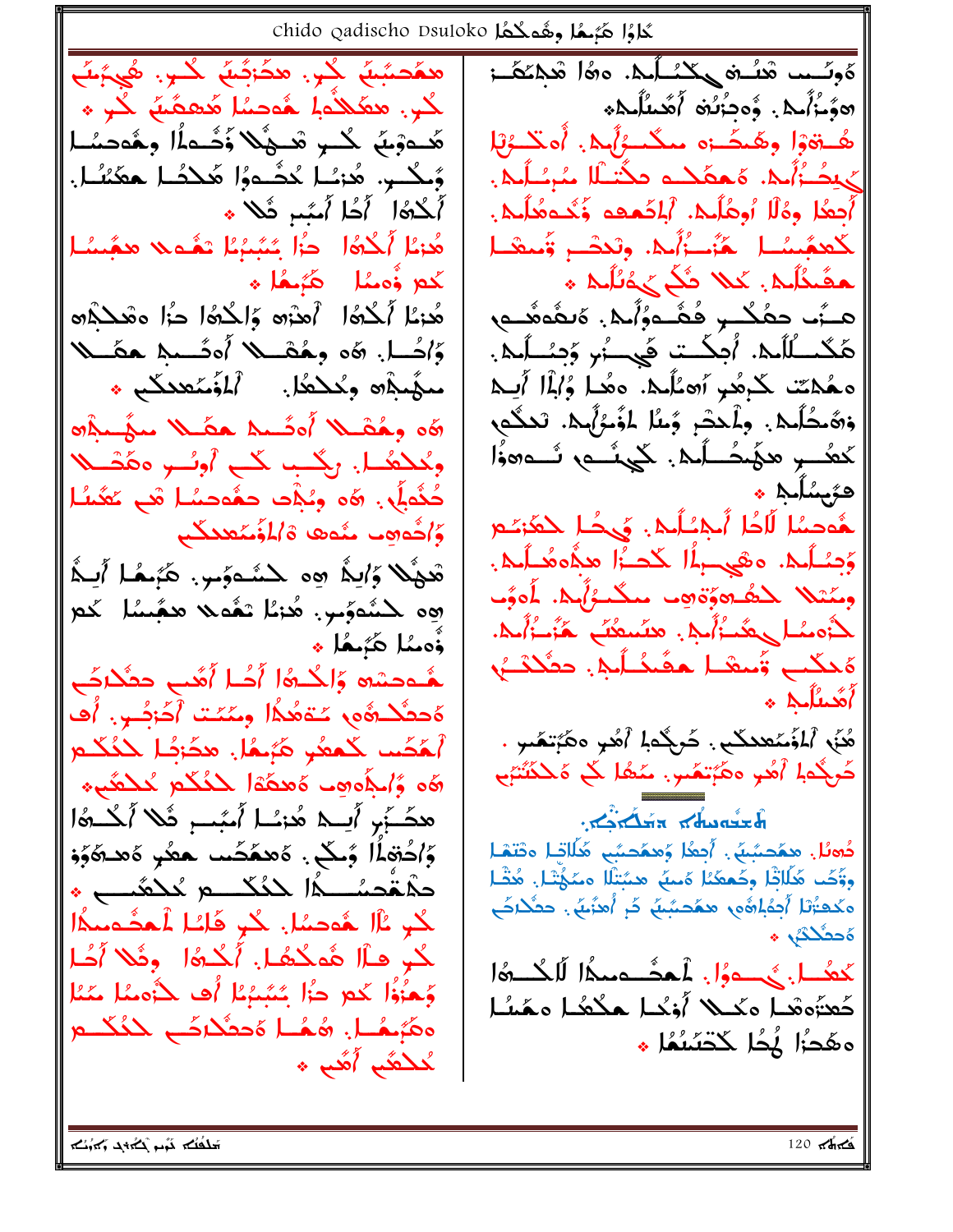كَاوُا هَبُمهُا وِهُمكْهُا Chido gadischo Dsuloko هُنَّى تَعْمَلا هِجُسُلْ . لَمْوَكُلْ وِقُسِعَيبِ أكها أسمّو أَهْكَكْتِبْ شُوْهُكُو وَمُتَوَّوْمٍ وَاللَّهُ وَالْسَوْمِ لًا أَاٰمِنُـدو دَٰاهَتے هُــ;۔ مَعَیْتَـا مِنَے ﴾ توهُم مَحَّتِهَا. أَ9ْهَر أَكَتَر هُم مَجْ6َتَ. | هَدوْمَهُ  $\big\}$ أَوْمَعدكم ﴾ منُـدتُـدٍ أَمـــدِّيرٍ ثَنَــ أَبْلَؤُرِ رَامِّـــ تُــزت. ەئكۋەم ھُجڭەلما كىسّە لْكَحُلاً وَصُلًّا حَبُّت ضَّبٍّ أَنْكُلُّهُ! . هَؤُهْنُنَا! وَحَسَّــ مَّــــماِّرِ ٱلمَّحْكَـــدِ مَّـــــدِّه) لمَصْبِهَا سَبِيْهِا كَمِصْحَفٍ. لَا أَحْتِمِعَتْ هُبِ أباؤُمَّصْلِكُمْ \* عَشَمَه أَلْحُمَّا هَزْهُنِي. وَوُّوْمَنِي هُزْنِكُمْ لَّا غُلْقُتْ هُنْتَ ﴾ هَبَعَــم أَحْــهَا . هَبَعَــم سَــــــمُلَا. هَبَعَــم لُلـ<br>مِثَملُا. وأنهجـد سكفَب ألمَنَعدكب \* أَلَّا أَهْفَـــدٍ كَـــد خُــدهُعُدٍ مقْــدوْهُنُدٍ. ەۋەمئىي ھەكسىدا لمۇھۇبىيا. ۋاڭىپ لحَكَّةِلًا أُهوَمُبُو. ممَّهُتْل لِكَهْلُو – تَكِلَّفَه هُنَّىٰ ٱبِلزَّمَـٰهِ حَكَّبٍ . هُــَىٰ عَنْـهِ وَزَعْتَـٰهِ حَكَّبٍ . كَرُبْتَ تَعْبَ وِتُعَالِمٌ لَكْتُوبَ أَيْكُسْتُوا هُنَّ، هَدْ الْمَعْمَلِ هَ رَبِّحْهِلُ هَ/اوَسُعِدِكَم \* هُدمُنا كُــرٍ أَكْــرُهُ! . هُدمُنا كُــرٍ دُرُّهُــًا. وڤـُـووَكُت. كَانغَكَــت كَلْعُلَـت أَوَّنڤَــوَإِنِّي. هُدَسُل كُـرٍ هُكْشًا همُسُـل . وسُـلٌ كَسَوُّتْنَا هُزئا فَــكَمْتَ كَــت هْـقَــهُلِتْ. ەقْــەھت **كَحَزِّتْنِ. كَأْبْتِكْنِتْ** \* بِرَهُدِ أَحْضَلُهِ \* أَدُّه وحُمعَنَا... ممَّزئا. هَــهَٰلا وِلًا رَكَـــدا حرْكَـسْـا. أُهــُلا حَكَمْــرْا تَعْسُلُ. وَوَقَوْا وَوُسْعَدِكَتْ هَنْكُمْا ٱبِلْغُكُمِينَ. وْحِسَّةُوِفْ وَالْحُرْهَا ۚ وْمِسُلْ ذَّسْمِ حكَّم أَكْدُّا ۖ أَمِرٍ يُمشُوبُو. هَامِرِ هِ - هُجُدِدًا. حَجَا هِيَبِجُا أَجْدَهُ! لَا هُيُّ الْمُؤْسِطَّىرِ لِكْتُبِ سَهُوَّتَ ﴾  $\bullet$  llas أَهْيُهَا أَهْيَىٰمِسَا هُمْ كَسْمَرْهُمْ أَسْرَحُواْ أَهْلُوا حَرْجِئْبُو حَرْجِيْهِ . هُجِيَّتَ هُوَيْتُو مىڭ بۇڭ بوڭسى ھ وُّاهؤُهگـــم. هُــْرِـــــــ آرهڪـــا حرّڪـثــــا ەْدەْ بار ئىلىنىڭ ئىلگەن، ئىلگەن ئەيدا ئايدا ئايدا ئايدا ئايدا ئايدا ئايدا ئايدا ئايدا ئايدا ئايدا ئ وهُمهاً وَحَتَّتْهِ هَكْتُمَا. هُـْبِ نَهفُمِ گے۔مکٹ آئے حنگائے. گے لَمَاءَوْا كَتَلَا هُوَصُّبُو مَكْنُو غَالَ هُوَصُّنَا. كَكْشُـْمَوِّسْ سَتَّىْتِيْهِ. مَكْتَمُـْجُلْ هَزْهَْنِــْشْ أَلْحُدُهُ الْمُسْتَوْمِينَ \* حَقٌّ. أَبْدَ وَجُعِنُعَدًا وَّبِكُنِ **شناء** مْدِيْلا وِۦٱرْوَوُڡ حَعْدِكُمِ وَۦٱرْتَـا دَءَٖٮتَنــر. دُّا وأَهِدْكُمْ حَقْوَصْلَ: كَعْعَمْا حَدْمًا هَـــوْلا وَحكَـــه لَا أَبْلَكُوْسَـــِمْ. هكَــموُـــوْهَ ا هُگَــدَمْهُ. أُهــُ:ا هُمُــُــو هُـهَكُعُـــو | حَبْلُهُ أَمَد \* دَاوْدَحْقْتُمْ أَلْحُدُّا ﴾ أَيــد وْبِ حَمَّــمَـمْا رَجَّــد وَحَقَــنْدَا مُعمُّلُا أَلمُكُب. تُسُبُّطُ لحِمُل أَشْع وشططها أهؤهلالسماء وأهبها للكسما حفُّحسُل ذُكُل مَكْتَشُوهِ وَتَنْقُلُ هَمَّنْتُلُ. دأەفْ) ة/إوَّتْ). سُلَّكُت تْدە ەقى أكثعا ه <u>المنابات المجانبة المناسبة المجموعة المناسبة المجموعة المجموعة المجموعة المجموعة المجموعة المجموعة المجموعة ا</u>  $121 \pi \pi 4$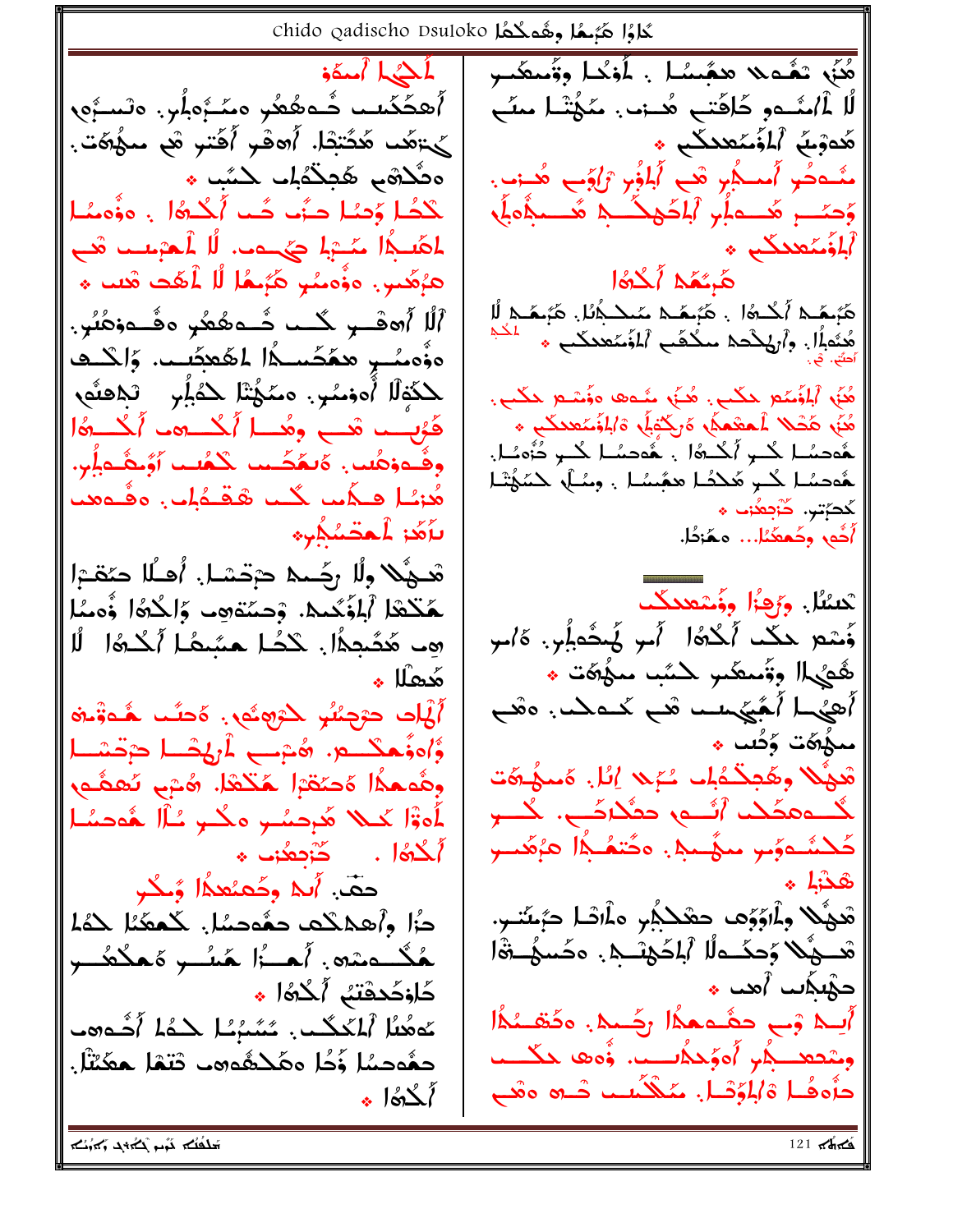كَاوُا هَبُمهُا وِهُمكْهُا Chido gadischo Dsuloko اڤَتُم حَكُم وِنُـمحزَّمِ لِلْنُفَعَـبِ. تَعَلُّـم حلُمُّا وِنُوهوُا بِغَمِي، لِأُووْجَدِهِ وِهْكِدًا حكَمْتَمَلَّكُمُّةَ وَّادْخَا \* أَكْتُوا وَحَدْهُمْ مُحَدًّا أَمْسَنُوا وَالْمُؤْوَى تعكِّلهُم حَسَّرْدًا مِعْلِفُمِحْدًا حَكَّدَلًا |وُاَحُده ۖ أَكْدُهُ الْهَ تَوەُەب. ەھَكْدُا تَسْرَا خَلِكْرُهَا ﴾ دُّا وَهِكُم كُمِعَيْدا دُوهُ:هُدا وَأُوسُا تَعَكَّدَةَ: ثَلاَ وِنُعْلَ دُهِ . ثَدَيْلاَ وِتَعَكَّرُ: ذَكَر كَبِ هَا هُـم كَبِ هَبِ كَمْعَمَا ۖ فُـدهدَهُم، وفَيْــلَا. مكْـــو سُــاْل هُدَهسَــا  $\ast$   $1$  $\stackrel{?}{\dots}$ هُه وُحِنُـهِ هُـهكُـهُ مَـٰبُـب لِكَنَــٰتَهُا أَلْحُدُّا . كَاتَحْتُنِتْ \* حقّ ، هُو وِنُدوووُنُا ەھُلاَتْـا. ەَھڭــم ەُلْمُد ھَــ مُعُسُّـا هَه وهْدٍ لْمُعَوَّا وَتَنَدَّا أَمْكَكَبٍ. هَيْ تُلْكَمُ  $\bullet$  qûc  $\bullet$ لْحَمَعُمُّا. ةَحْلَات هُم يُعَيْمِ أَشُمْرِهِ حَدَّاتُهِمْ هُوصِبًا تَشْعَب جُحَزًا وَالْمُحَكَّبِ حَدًا مُكْدَوْهِ . حصُلًا وهَٰـ;يُا أُحصُـا وْاهُــز حَــز همَّسُط أَكْسُوا وكُسِلًا هُزْخُصِيدًا . أبكلهم أبكلهمي (هُدَهُموا وهيي. ...) حفَّدمُــا وَّدُــا مْدَوِّــْــب. عَەمُنُــا حَنُـُـا دُوبُل. أَكْسَد أَكْسَد أَبِيهِ أَهْدًا كُلِّ \*  $\int$  and  $\int$  and  $\int$ همَّسُا أَحْدُهُا وَحشَّـمحْقَه بَيْ- إِنْشَا رُومُا وَمَا كُلِّ تُفْعَلْهُ وَهَدَهُمْا كُلِّر تَّـْھــز، أَـــرِ أَوْكُــا رَهُٰبِهُۢا هَمْهُزُهِــدُا لحَمْلَ هُكُمْتُمْنَ بِيَ لَحْيَ كَمُو لَكُمْعَتَا. √ەلمُ ∻ | وحُدْا هَنْا ﴾ وَحْكَــــلا تَحكَــا هوَحْكَـــلا تَمْؤُكَــا. أَلَمُو هُجِّي مُنْذِبُرِ حَقَّـٰهَـهُا وْٱسْـَالْ شُـٰهِـهُرِ وَهمَّسُا مُكْت مْبِ مُعَسُّا وِهُگُـــمِنْتِهِ ةُامطُبُو \* قَنْتُمْ وَيُضَّبِ وَّسْعَيْنِي قَبْلَ مَتْنَار حْفُلُو \*  $\left(\sum_{i=1}^n\sum_{j=1}^n\frac{1}{j} \sum_{j=1}^n\sum_{j=1}^n\frac{1}{j} \sum_{j=1}^n\sum_{j=1}^n\frac{1}{j} \sum_{j=1}^n\frac{1}{j} \sum_{j=1}^n\frac{1}{j} \sum_{j=1}^n\frac{1}{j} \sum_{j=1}^n\frac{1}{j} \sum_{j=1}^n\frac{1}{j} \sum_{j=1}^n\frac{1}{j} \sum_{j=1}^n\frac{1}{j} \sum_{j=1}^n\frac{1}{j} \sum_{j=1}^n\frac{1}{j$ ەشقۇبات تەتبىئە \* هُكِّ أَحَاثُو حَمَّتَ هَجُعَعُو أَؤُيمَ أَتَبَتَ ﴾ دُوبُل. هَعَنْا مْعِكّْلِي هُودِسْو وَالْحُرْهَا. أَسر هُوهنُا هَاسر لَمُوْشَا لَمُوهَىٰ نُصْعَب هُ دِهُمْ أُنْتُوهُ مِنْ مَنْ مَنْ أَوْ مُحَمَّلًا ﴾ عَمْدا لِكَمْمَا مَكَنْ مُامْرَا. لَمْحًا لِلنَّكَا كَحْمَقْتُمْ) وَحُدَّدَسًا بِمُحَسُّرٍ فَدِهَد همّةا هُرْدًا ﴾ أَلْمُوَكِّبْهُم كَلِّي لَمْسَمَّدِكَ وَحَكَّتَكُمْهُ ا كَّــدا هُـاهــزُا أُف لُا تَجِــُلا. ولُا تَـماهَـد وَتُبْدِ جُرِ ﴾ حفكشه و شَيْكًا وُ5مَطْ كَب مِكْبِوْنًا هَجَيْرِيًا حثْكُــ ۞ أُوْحُـــا تَعصَّــه هصَّــزلِهُ». |وتتفَّىر أَهكُلُوْ ﴾ ەَحكَــةقىغ وِلْمْسالا مْكْـَــۋەب كىــلا تَعَظَّظِ تَعْمَلَتْ خُلِفُو وَحَكَّلَتْ مُعْجَجًا معدمًا بعَم مُعصَّده حدَّى ﴾ **َىْكُىلُې ۞** 

 $122 \times \pi \times 2$ 

أمعًا \*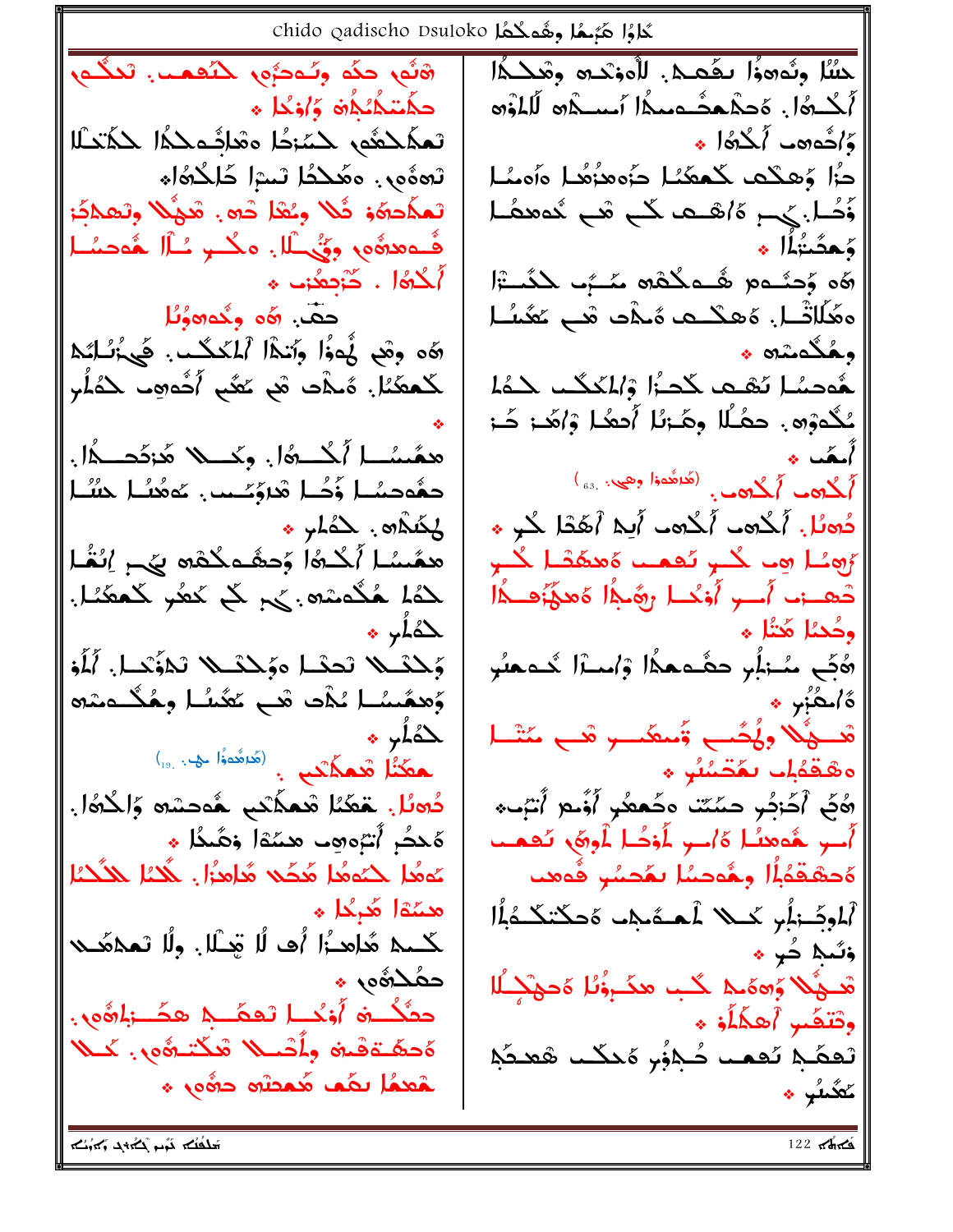كَاوُا هَبُمهُا وِهُمكْهُا Chido gadischo Dsuloko وفَيْ أَمْلَهُمْ تَعْتَمْهُكُمْ. أَه فُلّا كَقْفَىم هُ أَسْرِ سَكِّلًا وِنُفْعَه مْعَ شَكِّرٍ مِثْلًا . م صمْتُولُ لِكَانَ مِنْ أَيْكُلِ أَوْمِنْدِ ﴾ تكأهر تكهكو لكه \* فَعَسَمٍ وَهُمْ فُنُوهُبٍ. كَعُنْسُوهِ كَسْلًا هْمْ هُدْفُ هَعْدُا هُدْهُ نَ هُ هُدَهُ عَلَيْهِ لَمْلَاهُنَّــزَّەھە ەكْنْسىر أَلَسُم ةْالمْكَــْس. كَلًّا هَٰذَهَ حَقَدًا. مَكْتُمْ وَهُمْا شَيْ كْمِعْنَا حْدًا هُكُوسْنَ، أَو قُلا كَقْعَب  $\cdot$  or on  $\leq$ تطأەم تىھگەو گىلە \* ىُبْدُهْو، وهُزْءُ ولًا هُدم وهُدِيْل نُحِصًا. هكْسُمْ وَوَٰا لَكُعْتُوهْمِسَا. وَوَ خُعْصُودُ هُـــهؤُهلُه وهُزْسُـل ههُـعْسُـل هَهمْنْصْل وَحِقَنُا. هَجَدًا حَدَّبَهُ! وَتَحِيمُ أَوُمٍ. ئڭدُول چ ة/همْه كَعْدَه كَعْعَمُا. لَمْ قُلا كَعْعَمُبْ فُقْهِرُسُدِهِت وِهُنْسًا الْمُبْهَى ۚ هَمْسُرْب تَحَزُّه وتَعيُّهو گُلُهِ \* لْكَحُا. فُـ2مُ}نَّه وهُزَىُـا حَمَّدُوْ وَهُنَا مِنْهُ مِنْهُ مِنْ إمرُّئُل حقّ. كَمْعُلُل عَمْنُــا أَهمْكُـــم فُنُومًـــ حَقُومُــا وْسِلْكُلُهِ ۚ وِهُٰٓئِمُا وَٰٓئِمَا وَهُنُعُا لِلْكُلُّعِ . برەشكە لىشرنام لىقتە مصفىن . كنصفك وًكَـــٰةوما وهُـٰهُـــا حمَّــــممدًّا هدَّائَـــــع وَعْعَكْنْا. ەڭكچە وَحْلْفْلا كْبْتْرْ وَحْكَمْسِيْدْ حضَّكْتَبْهِر \* هُوصُل لحَقُو لُحْقَةِ ەَيْ چُي شَمْ وَهَدًا هُفْ كَاقِيا هُتُكُمُّا. عَمْنُــا مُّأَد هِهُا فُنُوهَــع مُّــع عَمَّــع ەَسكىي ھَي وَحمُّا هَقِي كَتُبْتِدًا ﴾ أُثُّدهب. هُـٰلائُـا همُّـسُا وُوِنَّـب ةُالمسأَب أُف كَحَبُرٍ لَاوِهُوْ حَــهُوهِ . أَبِي لَـهَٰـ: أَلَـٰـهِ ۖ ضَّى أَوْكُلُل. 6% قَدْرَكْت حَكْمَحْـُـومِـكَٰلْ. أَبْدَاهِ مَنْ مَدْنُهُمْ مِنْ حَرُّهِ مْلا تَمَكَّتْلُ \* حَمْتِكُمُّا هَنَّهَ مَعْكَلاً مِّي هُمْئُمُّا عَمْنُا ٱلمَنَعَم لَمَحْتَمَ وَتَسْأَى كَسَّبَرَا. كَر كَتْسْلَ شَهْكَـلْل 3% لِّلْلُؤْ۞ وَٰائِـُـ2%. أُفْ هُمْ كُمْلًا مَنْقُومُنُومَا كَلَاصُرُمْ. وَلَا ەھَدْگەھە قتقىل ئىكتىل ۇاھْدۇ كىھ تَعَكَّلَكُمْ وَجِبْ خُتَهْلَ. وْكِلْوُقْلُ هْب هُوصِيًا \*  $\bullet$   $\sim$ 61 $\wedge$   $\sim$ أمدُه مدار والمدار. (هدات الله الله عليه الله تَمَّةَمُّـــ لِمُجَمَّلُـــدٍ مُكْتَّةِهِــ وَقُـــدَهَبَ. حَصبه لحَعُزْمًا أَحدُّومِكُم الْمَحْلَلِ. ەۋىتىھ وڭچىما ھۇھىس ھُزئىل ئىئۇەۋما دُوبُل. هَجَسه لِحَمْزِيْل الْحَدْمِيمُل مِبْلًا. ەقْتُەھىر. ەڭبو سُلَّا خُەصسًا أَبْحُدُّا . أَحدُّمبدَّاه هُم هُدَفَّيهَ وَ}وَحُل \* حزدمكن ىُتىكُ عَجْا خَعْلَاه ٯْ وَقُوْلًا هُوِخْعَتَى حقّ نُوووُّا وقْع نُوووُّا ் கூ لِحَمُّدةُ وحُسِيمٌ ٱتنَّهُلُّ ٱلْمُخَلِّصُدِ وَوَوَهِ تسرًا هُرِدُا مِثْدَتِهِ مِعْتِياً أَمَّةَا هَبُوْ لَمَحْقَسْـــْمِ الْمَسْـــانُّ مِنْ الْمُحَمَّــــزِ. <u>المنابه بانظر بابه الأعلمة</u>  $123 \times \pi$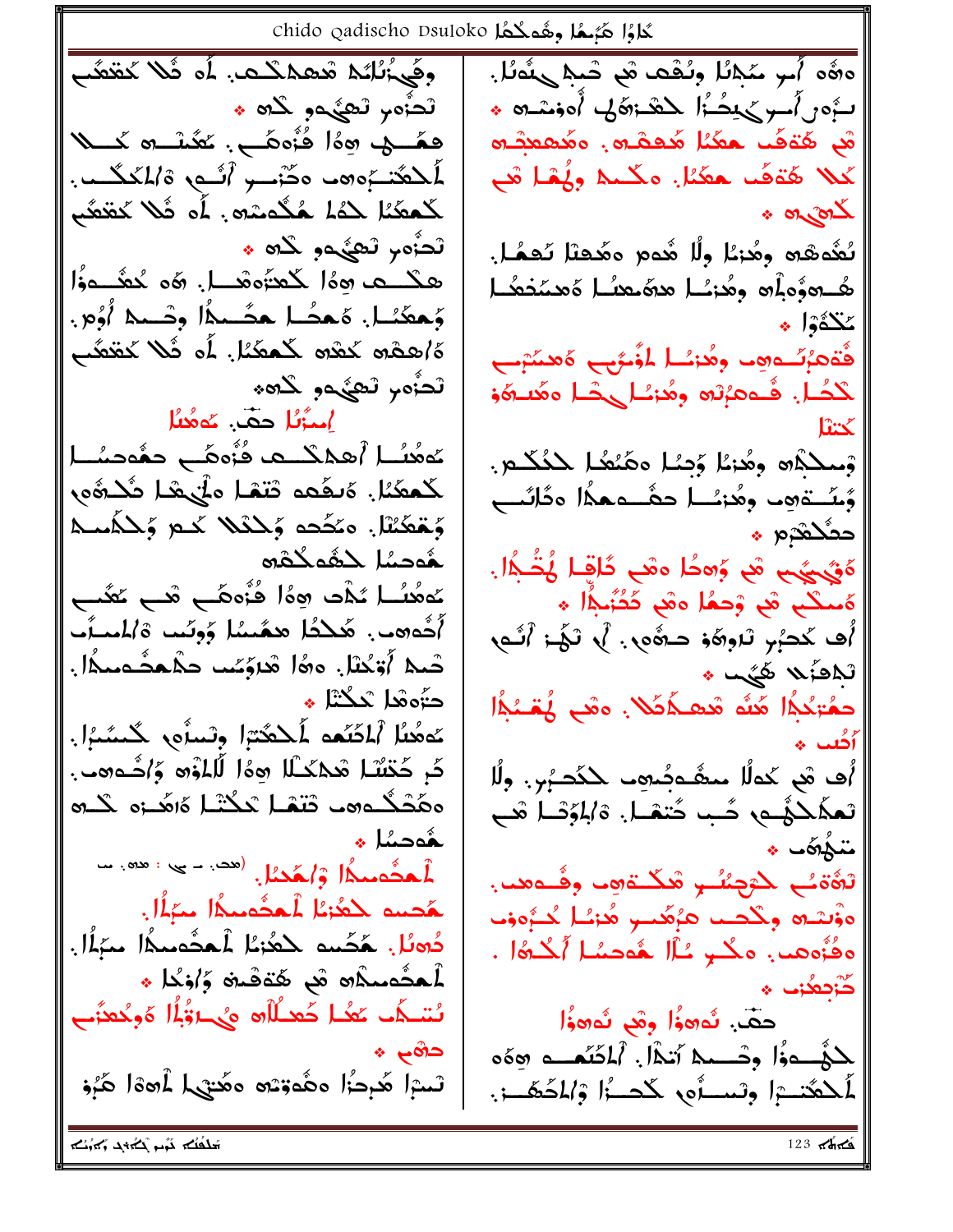كَاوُا هَبُمهُا وِهُمكْهُا Chido gadischo Dsuloko هؤا للصَّلَّهُ كَتَنَا أُسِرٍ وَتَذَكَّلُ وِكُومًا. بِمُحِشُوبِ يُؤْكِّبُ بِمُمْتَقَالِ وَهُلِ وُبِمُلْ وِيُورْ اتْعِثُو \* هُــوَمِلا. وَحُــْرَى أَلَـــمِ كَــمَكْتَنَبَـــوهـد ەُھڭىمە ەُنىڭ خشەۋھىُسا ھكَكْسَا كُمْ زُوْمَ مُحْوِيَّى ﴾ [كَنْفُر أَكْتَلْ وَوُّوْمُنْكَلْ مَلْحَصَّبُوْهِ سَمَّوَى وَصَلَّمَ مِنْهُمَا مِثْمَلِّكَمْ أَسْرِ كَيْحَةُ انْصِرْ بِذَاهِ فَيَحْتَ انْضَرِرْ بِذَأَ وهُدوهُا ۞ \* لَمَنْ لِهُ مَنْ كُــــرەئل. ۿُـدَحَسُــــا ۖ حَكُنُوتـــرە وتُـــدرەؤُل. هَكَســه كَخَـــرّە۞ وهُزئـــل. هَكَســه لكحثكردُهُ مِه \* أباكُههم حَعَيْنَا مِّي حَكَلاً . هَجَسَّاً تَرْهُى كمعقده وهُزئا \* تـ169 ـمعْـــرە وهُـُـُــل هڪَــُـُبِ. هَـــ كَـكــمر أَوُحِقُولُهِ ٱلْمُعَظِّمِينَ أَوْجُلَ وَتَحِيْنِهِا حُبْثَةَ ەخۇدا خىگە \* ا فْەخْمُىُّا ﴾ | هَزَوْجَتُمِلًا لِمُحَمَّى أَحْسَبُرا . أَنَا إِنَّا هُذَـٰا ا هب هُرسُسْتوب وهُعهُــا هُدَهُــا للعَكْتُرَكُمومٍ . وَّثُّ وهو حَقَّوه وِهُزْمًا وَحَزَىٰهِ شَكْبٍ . مكْبِ عُلَّا هُوَجِسًا أَيْحُرْهَا حقّ هُلًا وهُوصِمُل هُو كَلا شُلْقُومٍ كَعْقَا هُزْسًا. مَكَلا وُحْد هَٰلَاتْل هَىسْدَه لَّاوْحُا لَّاعِمْ; هَٰحْدُا. هعكما أحدَّ \* \* هَٰلُـهِ أَسـرٍ هُٰذَا أَكْـهَٰ وَبُبْكَ حَزَٰهَ مَا ضَ هُكُم هِهُ لَكُمُ أُشُوهِ . أَسْتُوهِ ئَكْشُوهِ دَاهْدُهُسْتُوهِ وَهَٰا هُيْ بِ مِنْدًا حِذْهِ مِحْمًا. حَمِعَنَا مِحَافِكَا \* هَّبُم هُم هَٰهَكُمَّا لِكُمُهَا. وِتَمَاكُمُوهِ | لاه . تَكْتُلْ كَمْ لَمْتَكْتَلْ \* حمُّلًا عَمُّدا هكْم أَحْدُهُ! حَزَمتُ أَخُطْ لَّكُمْ وَادْفُلْلُ وَكُفُلُ \* هُدءُك حكَبَاُ! حَصَّدًا. ۞اهُـا وَحَسَّا كَـرِ كْمِعْنَا لِكُمَّا هُكُمْتُو. وَسَأَو قَتْهَا مُبْرِسًا. وَكُبِ سُأَلَ هُوَدِسًا أَكْرَدُا . وَحْقَقَتْلَ مِعْنُدِهِ هُدْبٍ وَافْعِدِهِ لِمُقْطِرِ كَّائِيْتِيْنِ \* **ۆمكىشى ھ** حقّ مَعْمَتْلُ هُوصِمًا أَهْبَى هُه يُحِسبَ وَتَسْتَسَبْهُ هُهُ مُشْتَهِ وَهْكَسْتَمَدْ هكْمَ أَخْدُهُ! حَمْعَتُمِيجًا. وأحد ثَنَقْهَ لْكَمْعَكُدُوهَا وَأَشُدُوهَا وَالْمُؤْمَنَ هُمْ يُعَكِّب بِرَمَّقَتَ مِنْ مَا حَدَّدَ الْتَوَعَّدَ مِنْ مَا يَحْمَدُونَ مِنْ مَا يَحْمَدُونَ ھزُيغُا. بشك وُبكَكَبِ ھِكْتَ وُبِمُحِيَّبِ هَّبُعَا هَّبُعًا هُنْدٍ ݣُلُهُ \* ەڭھە ئەلمى. ھى ئېئىلا وھگەشە \* دەُنْا مُەھْلَا فُنُوهُمْ ھىلىم دەھەدىئا رُببر حثُّوم هُوكُمُو جَز أَكْـدُّا أَحَـزًا حَمَيْو ىُكْتُوْھ. وَاَسْتُنْقَصْ قَنْقَصَا وَجْعَعَنْنَا. ەَھْكْمُو خَاوْخُدْقْتُو . ەخَنْهَا شَى ثَلا ەَهْزُقْا دەُەللْلُمەُ ، هَتَسْمُلًا مَعَّضَهَا وِفْهِيْمَا. وتُودَا جُبْ كَلا هُخُدْمٍ \*

بَعْلَفُتُهِ مَوْمَعَ بِمَاءَ الْمُسْتَمَرَّةِ مِنْ الْمُسْتَمَرَّةِ مِنْ الْمُسْتَمَرَّةِ مِنْ الْ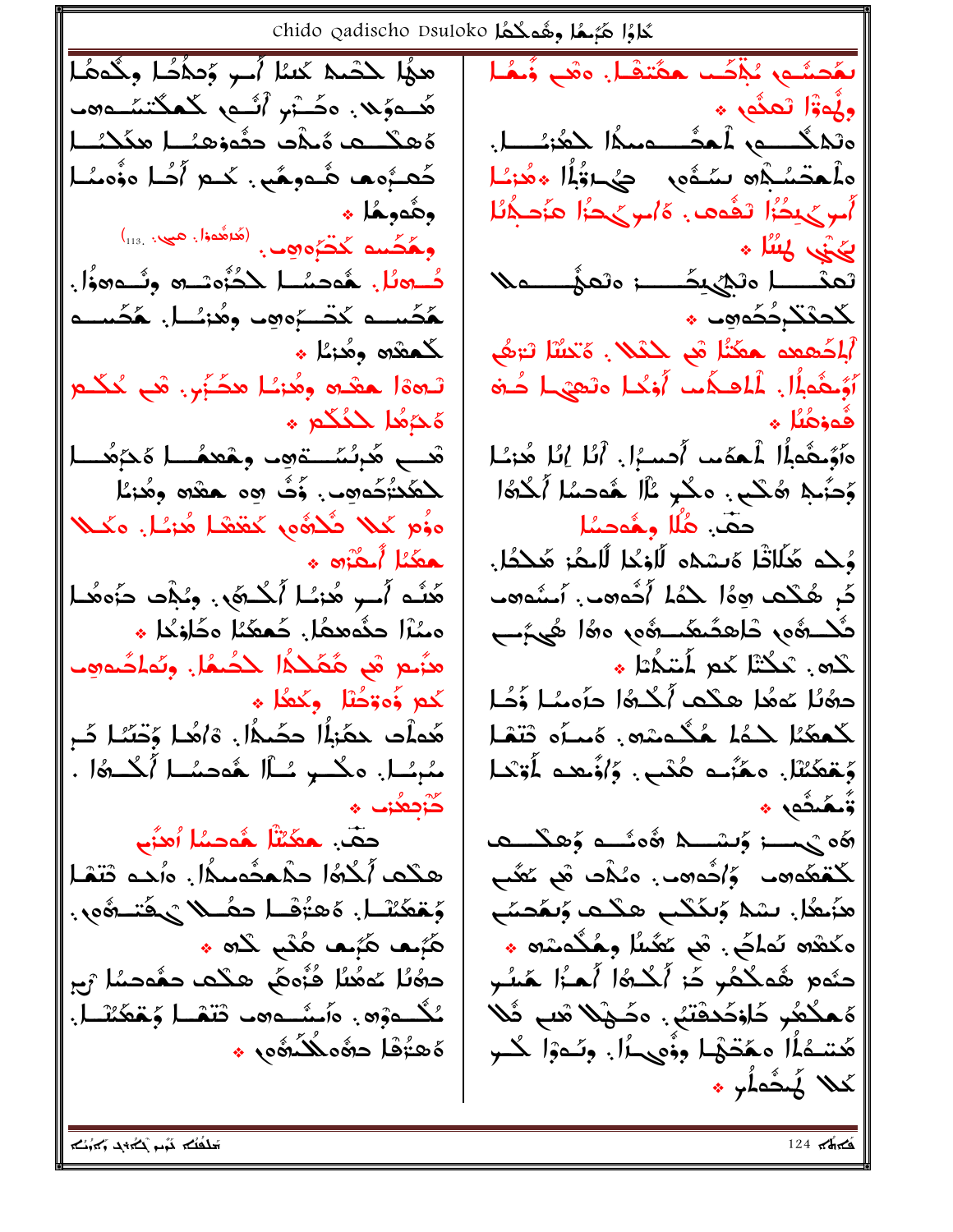كَاوُا هَبُمهُا وِهُمكْهُا Chido gadischo Dsuloko ضُحَدَّةُ الْأَسْدَبِ وْإِبْرْوْهِــــم تَعَــــوْيَا أُووَه كَعْعَدْ لَلْكُرُهَا. وَقُلْ عَوْهُا هَٰذِهَا. ثَالُهااً. ووُحْدُثُوم، هُب هُحْدُهُاْ وُحِعَدًا وَفَرْهُمْ خَرْهُا وُهِنُوهُمْ. وكُنْفُرُه أُهِمَّى لكعكئا \* لُهضَفُــمِ أَهۡــبِكَ وَهشَمَبۡــم حَفَــمِ . هُىعُب دْتْعْسَا وِهَٰلَاتْسَا. حكَّةِ ْحَسَا ةُهْسَا ەُووِقَىم لِمَشَمْرٍ ەُاھنَىم بِكَيْشَمْ قَلا وَحِمَدُاً. هَ مَحَمَّضَ وِلْلصَّدَات تَنَفَّعَتَ هُـٰٓءَيُّـل هَلَا جَعْل مْدِنْكُـمْد حَيْكْـهِلَا. هُـثْبِ المثمارةُ مستقاطة مَسْرَهِ وَهُمُوا وَلِيَ مِنْهُمْ وَلَيْهِمْ مَعْ مَلْكُمْ مِنْ مَسْتَمْرِ مِنْ مَنْ مَنْ مَنْ مَنْ إِسْتُطًا. حَقَّة. حَصَّر هُـَـٰٓتٍ وُوصَرُّطُ حَـٰهُطُ رُهُكُمُّا يَهِمْ وَوُهِمْ لَكَنْكُمْ وَهُوَ هُوُمَشُومٍ. مُعمَّل هَكْتُكُمْ هِهُمْ بِكُنْدَاهِ وِهُمْ كُمْ حقٌّ. هُا وُالْمَا أَبِيا أَسْعَبٍ. وهُكْـدٍ أَكْـرُهُ| حَهُّوصُبًا أُف دەُنا غەمْل ھىكم أَحْدە ا دېمجْمېمار. | هُزِيُل حمُلًا وهَزِيُل \* ومئسَّف لَّاوْجُمْا وكَعْفَيْمَا حَقَّدْمَكْتُمْ حدُّلًا مُعمَّلٍ وهُمكْمًا. حَعَّدُ هَأَوْجُلَ هَا همَّحسًا. ٱلمَرَّدَّبِ هُزِيْلِ \* هرَّبِسُ . هِ مَكْلَاتْلْ هُحِنَّنْهُلْ. اُهزَّبِ هُوحِسُلْ هكـــم لمكعَّنــــــمْ لكهُــــمو أتملَّا حـــــهُــه  $\bullet$   $\mathsf{A}\bullet\mathsf{A}\bullet\mathsf{A}\bullet$ فُنُّہِمَ . كُنْسٍ أَنُّمٍ 13كُـكُــٰ حَقَّدَـنُـا كَمُعْلَم هَكْتَ لَمْعَكُمْ. 60 وَهِكْت ِكْعِعْنُا. *ٱلمَوْ*دَمِ هُزْمُلُ \_\_ ذُهِ هُدْ هُنْهُ . وَالْمُكْكُ لَكُمْ هُكُمْ هُمْ مفوضا | حمَّدصُل ذُكُل ولًا ۖ هُدُا ﴾ كَرْحَقُوْبٍ. هُتْرِبٍ هُوَصِيًا تَّتَقَفَّ فَهَدَمَهُ مِ الشَّقْعَةُ الصَّلَفِي مَعَامِدِ مِنْ 125. دُهلُل. لَاحُل مكْدُرُا مَكْزَمِيْلِ... هكم كَعتَوهُا وَحدًا حَصَّاً وصَّحاً ووُكِلاهُ ۞ مَكْ هُكُمْ أَلْهَ وَحَقَدًا ﴾ أُوُم . دَحْسَن هُــتَمْنَدُا وِذُه ب هُدوجُــا هُڪَهُوَ الْأَحْتَلَا. وِهْنُو تَكِلُّصُوْمٍ \* ِكْمِكْتَسْلِ<sub>ك</sub>ِحَتْلَ. أَمْوَدَنِّي هُذَا \* لُمِعَدُوْهِ لِلْمُكْتَبْصَلِ. وِهْنُــمِ نُــاوَلِمْهِ إستُنَا. حقّ هكْعِمْ كَرِكْبَخَا لُاذِكْرا ﴾ هكْعِمْ كَعِعْبًا مِعْسُلاً أَكْتُوا وُلِكَي. لُسوهُو الْالْكْسب وكُفبُسب وَارْدُسب هَكْتَنْكُـــهُلُّا وَكُكْـــلا مَـــرُهِ] وَوَهُلُّا وَوَهُلُّا ھكىھ. ھُەھسًا كُىر ەَلْھُگُەسُر م لْمِدْمُومِ لْكَعْتُمِيْمُكْسَا. وُحَكَّسَــْمُومِ مفودينا  $\frac{1}{2}$  is in the set of  $\frac{1}{2}$ كَاتْعَدُوبَ الْأَمْرِيمِ الْمُؤْمَنَاتِ لَلْقَمَتِ لُمحَدَثُه، لَأَمكَب وُوقِب حكْصَرْثُه، . دُەىُل. لَاحُل مكْدُا ەَجْرەمْا... وشَفْعٍ تَسِلُّعِجَ لَلْكُلُّهَ \* حْكَمُ ` مَعْيَ أَمْرِزْاْ مِنْهُمْ مِنْكُمْ لِمَكْتَابِ. لْمِحَدَّةُوبِ لِكُتَّبِّبِ هِكْتُدًا. وَتَشَدَّوِت هكْمَ أَخْدُهُ! حَمْعَتُمِيمًا. هُنَّ تَغُمِدَ وَالْحُدُّا نَكِمْهُو \* كُمْعَمَّا. وَهَٰا مُكْتَ هُوَ مُعْمَلًا \* بَلْيُلْكُمْ يُهُومُ لِكُمُوْمٌ بِكُمْ الْمُسْتَدَمَّةِ بِمَا يَسْتَدَمُّ

 $125 \times \text{m}$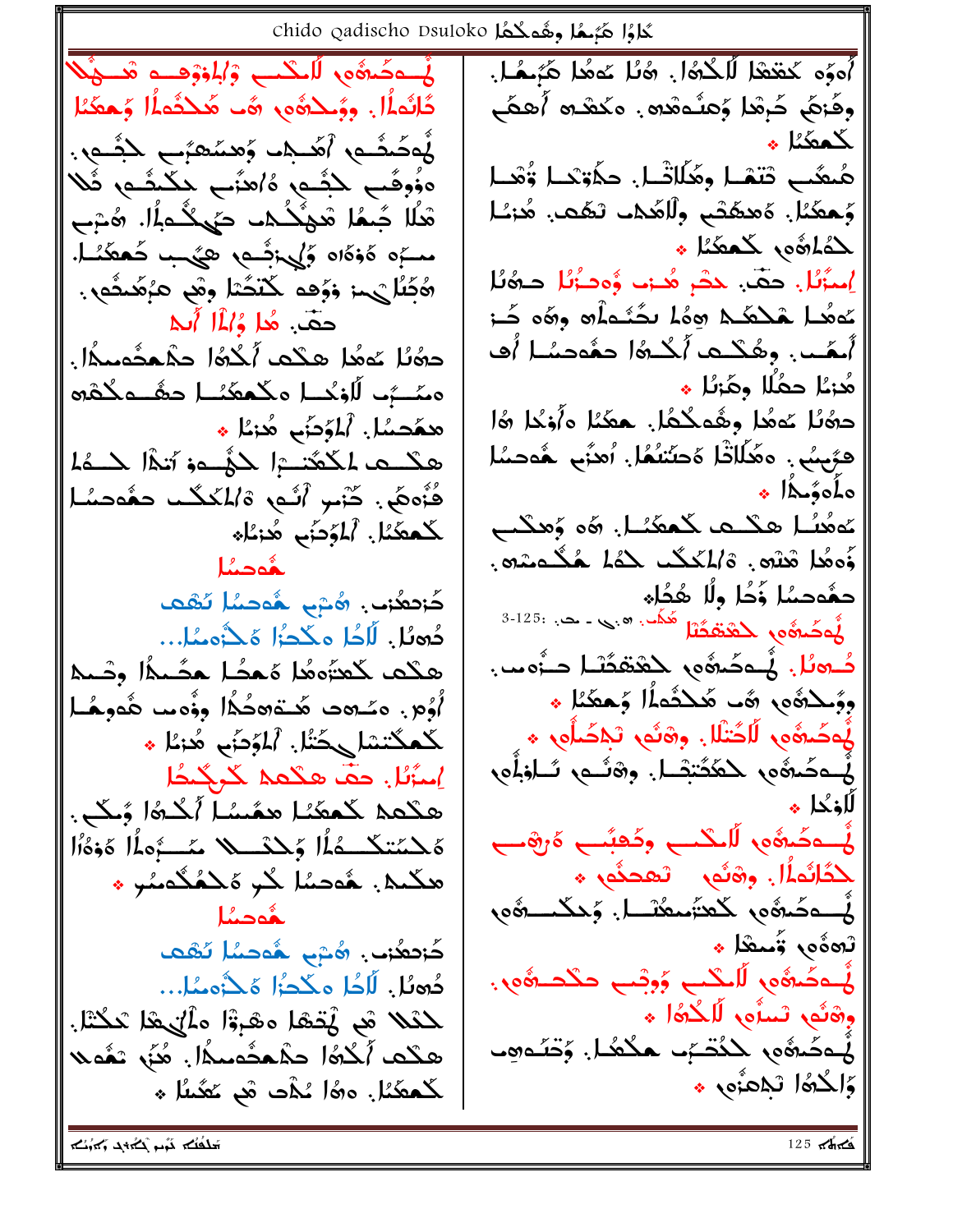كَاوُا هُبُسُا وهُمكْهُا Chido gadischo Dsuloko وُحِكْمِخُوسِكُا أَهِدْكُمِ وْالْمَكْحُدِ شَيْ هُلَا وَوْجُرًا حَقٌّ. هُوهُمُّلْ. معموماً عُنْمٌ أُمُّهِ وَجَعِمًا مِّهِ هَٰلَمَاتَـٰا. وِهُـلْاء كَعِدةُه، وْ/هُـزِه لِحَدُّه،. وهُنُا يَعْمَد وأَهلكَم هُكُنُا حَلَمَ هُء حنُـه هُـهكُـهُ هُبُـمُـا وِحَـٰٓ; أَلَكُـهُا . وِتَلَأَا حِثْوَوْا مِعْوَضَا وِثَعَلَاتًا ﴾ مُبِئِباً شَدِّه كَسَبًا هُوهُما وَأَهْدَٰرَا أَحضُـدمدًا. حضَـز أَحْــدًا وقَزِعَـــف حُودسُا ضَكّْشَة مِنْتِهِ حَقَنًا هِأَوْنُمَا هِفُلا دەُنَا مُەھْلە أَھلانْكم. مُتَسْرًا كَلُمَا ھُگەشە. ەمَـُبُ حَثَكَاثَم تَـُـْتَمُّا. وَحَدُّهِ. مَكْتُرًا حَزَّدَهُمْ هُكُم كُلُّهِ حَدُّم هكُوُّ فَيَ أَلْوَحُكُمْ وَكُنْتُهُمُّا فَيَ مَحْكَمَدُ هُمكْمُه هُبُمُّهُ دُرَٰا وَاحْدُهُا فُزْهِهُم قْطَـٰكُلُّ وَكُـَـزَ أَيْضُـُبَ . وَجَزْهِ مِيقُومِشَارِ  $\frac{1}{2}$  and  $\frac{1}{2}$ أَمْلَتُف. وُهِنْكُم أَكْلُوا حِفُوصِبُل. وُأَف ه دسًا ئەۋا تىپھو ەتككىت چئەم ھُـمكْمُر. هُزِسُـا حمُّــاًا ومَّــزمُا. هُوصُــا كَـــرُو هْكُمُا يُسُمُرُا أَكْتُمَا فُزُوهَـ وِكُكْفُـلٌ. ەككەنتە » وُهكْعِمْ حَقَّوْصُلْ لِحُدُوهُمْ وَّدُولُونَ هُم مُكُمْ حصَّرِ حَــوُّى سُسُـا ووُوصُرُنَا. لَاحُقُّب ة/هْجِمْ كَيْخُصْبِ حَيْيَتِهَا وَجْسَمَةً أُوُمِ ةَ اسْمَبِ وَحَدْدَتْ. ةَدْ تَقْوَا دَهْتِ وَّا ەنْكْتْلْ كَمْ لْمْتْدَّا هُيْ بَ هُدُوهُىب. وهَّتِمُسِ. يُصْهِ هُزْسًا حَمُّهُ تَوَّسٍ. هُـا حَمَمُعًا وَّدًا وِهُـمكُمُو هَبُـمَّـهُ مُرْسًا. وْكِلْكُمْ كُلًّا كُلِّي وُبِكْسٍ: ەقْبْصُلا هُتْما  $\sim 000$ مٓ ۡمَدۡکُم قْبِ خُتْهَـا: مشُــْرِ تَســأَى خَــْـمْ وَّبِنُــا. ەُنىھُەھُنى ھَى مُعْبَسُن. كەھُنا وۇنسُنا ْ أَيْأَوَّكُــٰٓ; هُـٰٓئِـُـٰلَ لِكُنُّتَبِـبِ . هَٰنِـئُنَـٰلِ حَصَـٰٓـِ كُنُوم. وكُحفُـور مْبِ مَحْمَـُـوَبِّدًا. و*َ*حْماَہٖ ٭ كُنُّه أُل وهُزب مُحقَّوف ەمگەگەر قىي قېرمىللى ھۇگە ۋاتىلە حدَّمُل كَلَّوُا وَهَا سُبِئًا دَرَه حَقَمًا هَاوَحًا. فَيْ مَرْبِهْا. ةَاهِدَّبِ كَرِهُـبِ. دُهُا مَبُرْا لِكَبِلُرِ وَتَهْ: يَكْثِبُوْ حَقَّوَكُمُو هُـْت وِقُووْمُلُا. كَمْ أُحَرُّهُمْ لْلأَحْمِعُوْمٍ. حْبِلا هكـم وهُا حفَّوصُـا هَـحصَـم تُوهُنُـا مَكْتُــٰمَاًا. ەقىم ئَعَّبِئُــو تَـعَثَــٰعِ كُــو. صِّيْحَافِي الْمُعْطِ يَحْمِدُ الْمُوَجَّدِينَ مِنْ الْمَالِحَةِ وكُب هُوصُبًا هُزْسًا لَهَ بِنُسًا هُـزَب دْه وِهْمِ أَلْهِ: لمَكْتَبُو \* حکّلا کَرِ هُھلٓا اُس مُنُحُا ھگم کَر ثَكُوْزًا. هُزْمًا هزَّمَعُ*هُا* وُمْعَكَّلِ كَرَوُّى<br>حَقّاء أَمَّا إِمَّا هُووُّا.5 = قَالَ السَّفَّةِ هُوَ مُقَّدَة ئۇيد. دۇھُل ئىمىگەن كوشىلا كىمگىنىد أمو قُذْهِ هَٰ \* دهُی عَمعُل لْمَهُوْا أَسْبِرِ هِهْلِ كَمِكْتِسْلِ مُصْلَحُهُ كَمِلاً فُومَ ٱتِّذَا. وَسَدَّه كُحَدًّا وَالْحُدَّةَ!.